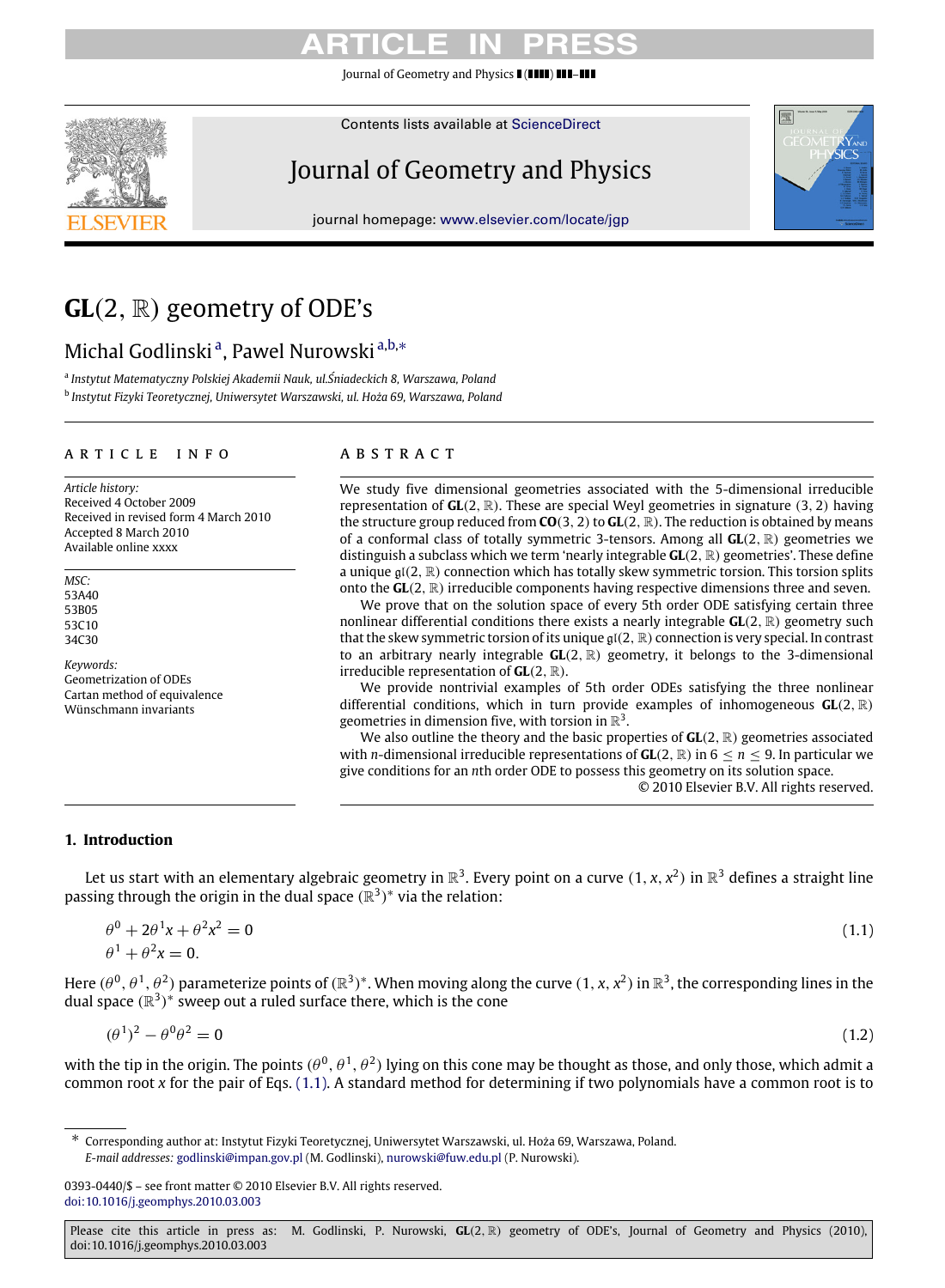#### <span id="page-1-2"></span><span id="page-1-1"></span><span id="page-1-0"></span>2 *M. Godlinski, P. Nurowski / Journal of Geometry and Physics ( ) –*

equate to zero their *resultant*. In the case of Eqs. [\(1.1\)](#page-0-3) the resultant is:

$$
R_3 = \det \begin{pmatrix} \theta^0 & 2\theta^1 & \theta^2 & 0 & 0 \\ 0 & \theta^0 & 2\theta^1 & \theta^2 & 0 \\ 0 & 0 & \theta^0 & 2\theta^1 & \theta^2 \\ \theta^1 & \theta^2 & 0 & 0 & 0 \\ 0 & \theta^1 & \theta^2 & 0 & 0 \end{pmatrix}.
$$

It vanishes if and only if condition [\(1.2\)](#page-0-4) holds.

Before passing to  $\mathbb{R}^n$  with general  $n \geq 3$ , it is instructive to repeat the above considerations in the cases of  $n = 4$  and  $n = 5$ .

A point on a curve  $(1,x,x^2,x^3)$  in  $\R^4$  defines a plane passing through the origin in the dual space ( $\R^4)^\ast$  via the relation:

$$
\theta^{0} + 3\theta^{1}x + 3\theta^{2}x^{2} + \theta^{3}x^{3} = 0
$$
  
\n
$$
\theta^{1} + 2\theta^{2}x + \theta^{3}x^{2} = 0.
$$
\n(1.3)

Now  $(\theta^0, \theta^1, \theta^2, \theta^3)$  parameterize points of the dual  $(\mathbb{R}^4)^*$  and when moving along the curve  $(1, x, x^2, x^3)$  in  $\mathbb{R}^4$ , the corresponding planes in  $(\mathbb{R}^4)^*$  sweep out a ruled hypersurface there, which is defined by the vanishing of the resultant of the two polynomials defined in [\(1.3\).](#page-1-0) This is given by

$$
-3(\theta^1)^2(\theta^2)^2 + 4\theta^0(\theta^2)^3 + 4(\theta^1)^3\theta^3 - 6\theta^0\theta^1\theta^2\theta^3 + (\theta^0)^2(\theta^3)^2 = 0,
$$
\n(1.4)

as can be easily calculated.

For  $n=5$ , a point on a curve  $(1, x, x^2, x^3, x^4)$  in  $\mathbb{R}^5$  defines a 3-plane passing through the origin in the dual space  $(\mathbb{R}^5)^*$ via the relation:

$$
\theta^{0} + 4\theta^{1}x + 6\theta^{2}x^{2} + 4\theta^{3}x^{3} + \theta^{4}x^{4} = 0
$$
  
\n
$$
\theta^{1} + 3\theta^{2}x + 3\theta^{3}x^{2} + \theta^{4}x^{3} = 0,
$$
\n(1.5)

where  $(\theta^0, \theta^1, \theta^2, \theta^3, \theta^4)$  parameterize points of the dual  $(\mathbb{R}^5)^*$  as before. And now, when moving along the curve  $(1, x, x^2, x^3, x^4)$  in  $\mathbb{R}^5$ , the corresponding 3-planes in  $(\mathbb{R}^4)^*$  sweep out a ruled hypersurface there, which is again defined by the vanishing of the resultant of the two polynomials defined in [\(1.5\).](#page-1-1) The algebraic expression for this hypersurface in terms of the  $\theta$  coordinates is quite complicated:

<span id="page-1-3"></span>
$$
- 36(\theta^{1})^{2}(\theta^{2})^{2}(\theta^{3})^{2} + 54\theta^{0}(\theta^{2})^{3}(\theta^{3})^{2} + 64(\theta^{1})^{3}(\theta^{3})^{3} - 108\theta^{0}\theta^{1}\theta^{2}(\theta^{3})^{3} + 27(\theta^{0})^{2}(\theta^{3})^{4} + 54(\theta^{1})^{2}(\theta^{2})^{3}\theta^{4} - 81\theta^{0}(\theta^{2})^{4}\theta^{4} - 108(\theta^{1})^{3}\theta^{2}\theta^{3}\theta^{4} + 180\theta^{0}\theta^{1}(\theta^{2})^{2}\theta^{3}\theta^{4} + 6\theta^{0}(\theta^{1})^{2}(\theta^{3})^{2}\theta^{4} - 54(\theta^{0})^{2}\theta^{2}(\theta^{3})^{2}\theta^{4} + 27(\theta^{1})^{4}(\theta^{4})^{2} - 54\theta^{0}(\theta^{1})^{2}\theta^{2}(\theta^{4})^{2} + 18(\theta^{0})^{2}(\theta^{2})^{2}(\theta^{4})^{2} + 12(\theta^{0})^{2}\theta^{1}\theta^{3}(\theta^{4})^{2} - (\theta^{0})^{3}(\theta^{4})^{3} = 0,
$$
\n(1.6)

but easily calculable.

The beauty of the hypersurfaces  $(1.2)$ ,  $(1.4)$  and  $(1.6)$  consists of this that they are given by means of homogeneous equations, and thus they descend to the corresponding projective spaces. From the point of view of the present paper, even more important is the fact, that they are **GL**(2, R) *invariant*. By this we mean the following:

Consider a real polynomial of  $(n - 1)$ -th degree

<span id="page-1-4"></span>
$$
w(x) = \sum_{i=0}^{n-1} {n-1 \choose i} \theta^i x^i \tag{1.7}
$$

in the real variable x with real coefficients  $(\theta^0, \theta^1, \dots, \theta^{n-1})$ . The *n*-dimensional vector space  $(\mathbb{R}^n)^*$  of such polynomials may be identified with the space of their coefficients. Now, replacing the variable x by a new variable x' such that

<span id="page-1-5"></span>
$$
x = \frac{\alpha x' + \beta}{\gamma x' + \delta}, \qquad \alpha \delta - \beta \gamma \neq 0,
$$
\n(1.8)

we define a new covector  $(\theta'^0, \theta'^1, \dots, \theta'^{n-1})$  which is related to  $(\theta^0, \theta^1, \dots, \theta^{n-1})$  of [\(1.7\)](#page-1-4) via

$$
\sum_{i=0}^{n-1} {n-1 \choose i} \theta'^{i} x^{i} = (\gamma x' + \delta)^{n-1} w(x).
$$

It is obvious that  $\theta' = (\theta'^0, \theta'^1, \dots, \theta'^{n-1})$  is linearly expressible in terms of  $\theta = (\theta^0, \theta^1, \dots, \theta^{n-1})$ :

<span id="page-1-6"></span>
$$
\theta' = \theta \cdot \rho_n(a), \quad a = \begin{pmatrix} \alpha & \beta \\ \gamma & \delta \end{pmatrix} . \tag{1.9}
$$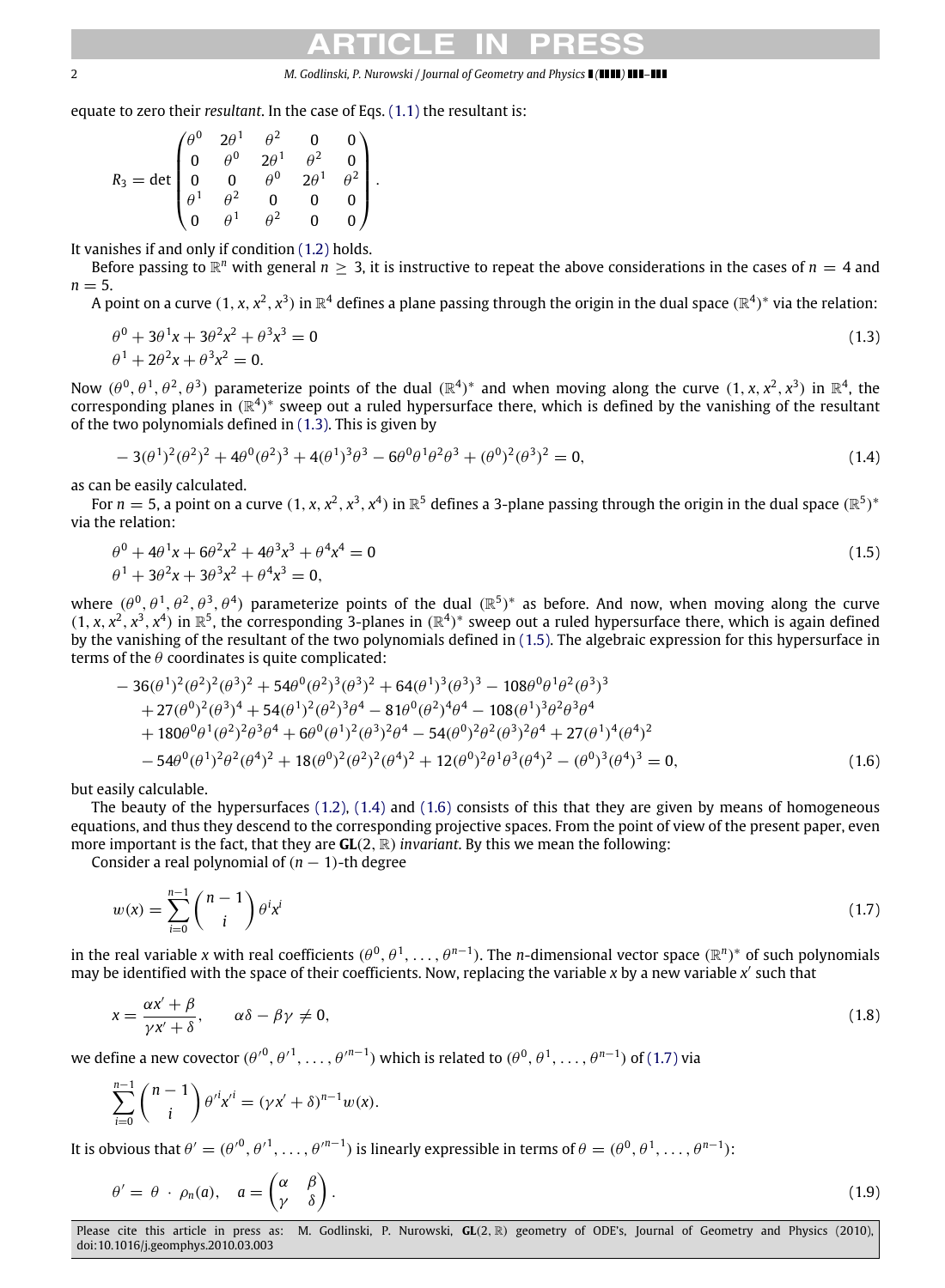*M. Godlinski, P. Nurowski / Journal of Geometry and Physics ( ) –* 3

<span id="page-2-2"></span><span id="page-2-0"></span>

Here *a* corresponds to the **GL**(2, R) transformation [\(1.8\),](#page-1-5) and the map

$$
\rho_n: GL(2,\mathbb{R})\to GL((\mathbb{R}^n)^*)\cong GL(n,\mathbb{R})
$$

defines the real *n*-dimensional irreducible representation of **GL**(2,  $\R$ ). For example, if  $n = 2$ , we have  $w(x) = \theta^0 + 2\theta^1 x + \theta^2 x^2$ , and we easily get

$$
(\theta'^0 \quad \theta'^1 \quad \theta'^2) = (\theta^0 \quad \theta^1 \quad \theta^2) \begin{pmatrix} \delta^2 & \gamma \delta & \gamma^2 \\ 2\beta\delta & \alpha\delta + \beta\gamma & 2\alpha\gamma \\ \beta^2 & \alpha\beta & \alpha^2 \end{pmatrix},
$$

so that  $\rho_2$  is given by

$$
\rho_2 \begin{pmatrix} \alpha & \beta \\ \gamma & \delta \end{pmatrix} = \begin{pmatrix} \delta^2 & \gamma \delta & \gamma^2 \\ 2\beta\delta & \alpha\delta + \beta\gamma & 2\alpha\gamma \\ \beta^2 & \alpha\beta & \alpha^2 \end{pmatrix}.
$$

Now, let us define  $g(\theta, \theta)$ ,  ${}^4I(\theta, \theta, \theta, \theta)$  and  ${}^5I(\theta, \theta, \theta, \theta, \theta, \theta)$  by

 $g(\theta, \theta)$  = the left hand side of [\(1.2\)](#page-0-4)

 ${}^{4}I(\theta, \theta, \theta, \theta)$  = the left hand side of [\(1.4\)](#page-1-2) (1.10)

 ${}^{5}I(\theta, \theta, \theta, \theta, \theta, \theta)$  = the left hand side of [\(1.6\)](#page-1-3).

We will often abbreviate this notation to the respective:  $g(\theta)$ ,  ${}^4I(\theta)$  and  ${}^5I(\theta)$ .

To explain our comment about the **GL**(2,  $\R$ ) invariance of the respective hypersurfaces  $g(\theta)=0,$   ${}^4I(\theta)=0$  and  ${}^5I(\theta)=0$ we calculate  $g(\theta')$ ,  ${}^4I(\theta')$  and  ${}^5I(\theta')$  with  $\theta'$  as in [\(1.9\).](#page-1-6) The result is

$$
g(\theta') = (\alpha \delta - \beta \gamma)^2 g(\theta)
$$
  
<sup>4</sup> $I(\theta') = (\alpha \delta - \beta \gamma)^{4}$ <sup>4</sup> $I(\theta)$   
<sup>5</sup> $I(\theta') = (\alpha \delta - \beta \gamma)^{6}$ <sup>5</sup> $I(\theta)$ .

Thus the vanishing of the expressions  $g(\theta)$ ,  $^4I(\theta)$  and  $^5I(\theta)$  is invariant under the action [\(1.9\)](#page-1-6) of the irreducible **GL**(2,  $\R$ ) on  $(\mathbb{R}^n)^*$ .

We are now ready to discuss the general case  $n \geq 3$  of the *rational normal curve*  $(1, x, x^2, \ldots, x^{n-1})$  in  $\mathbb{R}^n$ . Associated with this curve is a pair of polynomials, namely  $w(x)$  as in [\(1.7\),](#page-1-4) and its derivative  $\frac{dw}{dx}$ . We consider the relation

$$
w(x) = 0 \quad 8 \quad \frac{dw}{dx} = 0. \tag{1.11}
$$

This gives a correspondence between the points on the curve  $(1,x,x^2,\ldots,x^{n-1})$  in  $\R^n$  and the  $(n-2)$ -planes passing through the origin in the dual space ( $\mathbb{R}^n$ )\* parameterized by  $(\theta^0, \theta^1, \dots, \theta^{n-1})$ . When moving along the rational normal curve in  $\mathbb{R}^n$ , the corresponding (n − 2)-planes in ( $\mathbb{R}^n$ )\* sweep out a ruled hypersurface there. This is defined by the vanishing of the resultant,  $R(w(x), \frac{dw}{dx})$ , of the two polynomials in [\(1.11\).](#page-2-0) The algebraic expression for this hypersurface is the vanishing of a homogeneous polynomial, let us call it *I*( $\theta$ ), of order 2(n – 2), in the coordinates ( $\theta^0, \theta^1, \ldots, \theta^{n-1}$ ). The hypersurface  $I(\theta) = 0$  in  $(\mathbb{R}^n)^*$  is **GL**(2,  $\mathbb{R}$ ) invariant, since the property of the two polynomials  $w(x)$  and  $\frac{dw}{dx}$  to have a common root is independent of the choice [\(1.8\)](#page-1-5) of the coordinate *x*. Thus  $GL(2, \mathbb{R})$  is included in the stabiliser  $G_l$  of *I* under the action of the full  $GL(n, \mathbb{R})$  group. This stabiliser, by definition, is a subgroup of  $GL(n, \mathbb{R})$  with elements  $b \in G_l \subset GL(n, \mathbb{R})$  such that  $I(\theta \cdot b) = (\det b)^{\frac{2(n-2)}{n}} I(\theta)$ . Moreover, in  $n = 4, 5$ , it turns out that *G<sub>I</sub>* is precisely the group **GL**(2, R) in the corresponding irreducible representation  $\rho_n$ . Thus if  $n = 4, 5$  one can characterise the irreducible **GL**(2, R) in *n* dimensions as the stabiliser of the polynomial  $I(\theta)$ .

Crucial for the present paper is an observation of Karl Wünschmann that the algebraic geometry and the correspondences we were describing above, naturally appear in the analysis of solutions of the ODE  $y^{(n)}=0.$  Indeed, following Wünschmann $^1$  $^1$ (see the Introduction in his Ph.D. thesis [\[1\]](#page-35-0), pp. 5-6), we note the following:

Consider the third order ODE:  $y''' = 0$ . Its general solution is  $y = c_0 + 2c_1x + c_2x^2$ , where  $c_0, c_1, c_2$  are the integration constants. Thus, the solution space of the ODE  $y''' = 0$  is  $\mathbb{R}^3$  with solutions identified with points  $\mathbf{c} = (c_0, c_1, c_2) \in \mathbb{R}^3$ . The solutions to the ODE  $y''' = 0$  may be also identified with curves  $y(x) = c_0 + 2c_1x + c_2x^2$ , actually parabolas, in the plane  $(x, y)$ . Suppose now, that we take two solutions of  $y''' = 0$  corresponding to two neighbouring points  $\mathbf{c} = (c_0, c_1, c_2)$  and  $c + dc = (c_0 + dc_0, c_1 + dc_1, c_2 + dc_2)$  in  $\mathbb{R}^3$ . Among all pairs of neighbouring solutions we choose only those, which have the property that their corresponding curves  $y = y(x)$  and  $y + dy = y(x) + dy(x)$  touch each other, at some point  $(x_0, y_0)$ 

<span id="page-2-1"></span><sup>1</sup> We are very grateful to Niels Schuman, who found a copy of Wünschmann's thesis in the *city* library of Berlin and sent it to us. It was this copy, which after translation from German by Denson Hill, led us to write this introduction.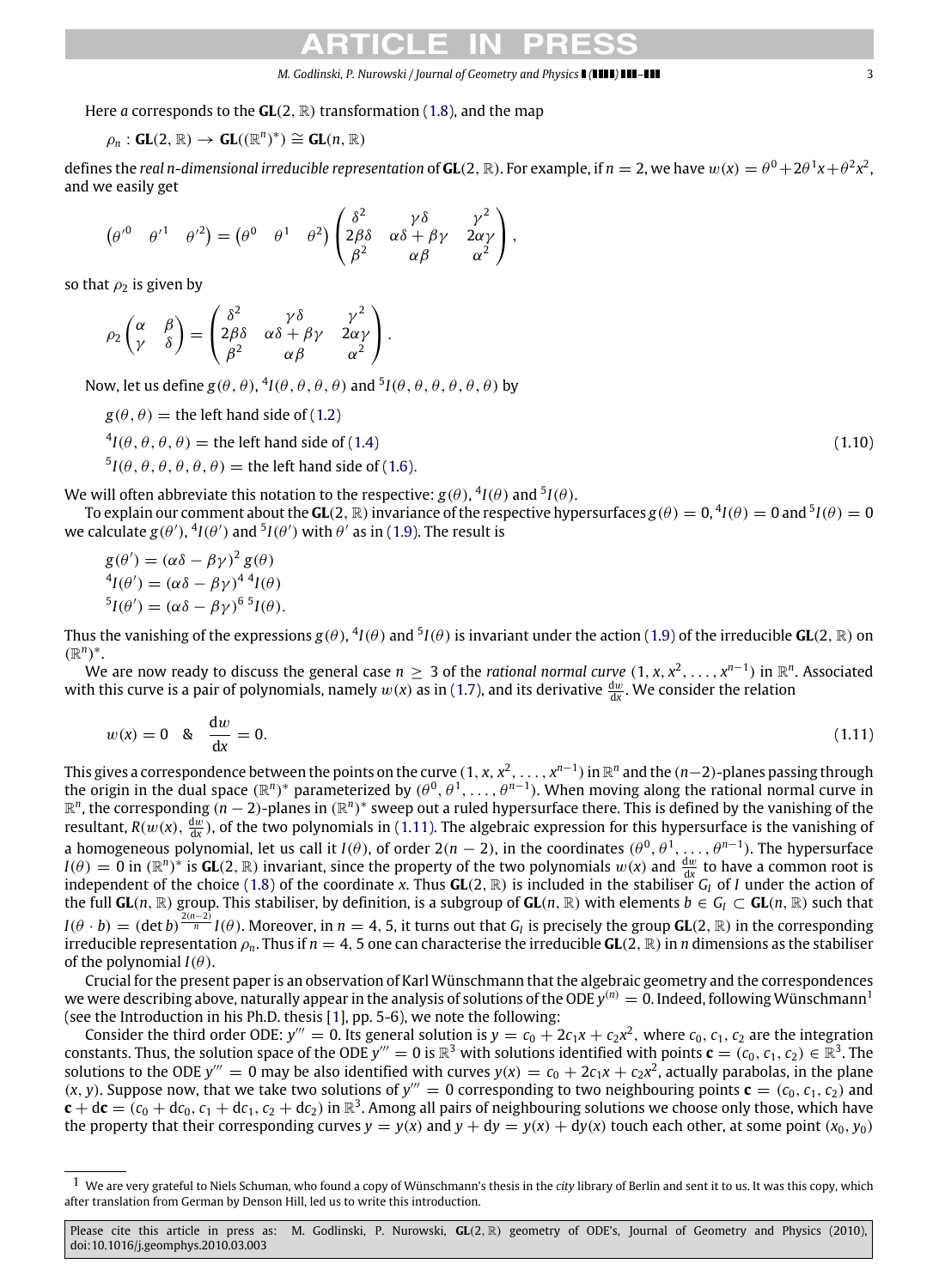#### 4 *M. Godlinski, P. Nurowski / Journal of Geometry and Physics ( ) –*

in the plane (*x*, *y*). If we do not require anything more about the properties of this incidence of the two curves, we say that solutions **c** and **c** + d**c** have *zero order contact* at  $(x_0, y_0)$ .

In this 'baby' example everything is very simple: To get the criterion for the solutions to have zero order contact we first write the curves  $y = c_0 + 2c_1x + c_2x^2$  and  $y + dy = c_0 + dc_0 + 2(c_1 + dc_1)x + (c_2 + dc_2)x^2$  corresponding to **c** and **c** + d**c**. Thus the solutions have zero order contact at  $(x_0, y(x_0))$  provided that  $dy(x_0) = 0$ , i.e. if and only if

$$
dc_0 + 2x_0dc_1 + x_0^2dc_2 = 0.
$$

This shows that such a contact is possible if and only if the determinant

$$
g(\mathbf{d}\mathbf{c},\mathbf{d}\mathbf{c})=(\mathbf{d}c_1)^2-\mathbf{d}c_0\mathbf{d}c_2
$$

is non-negative, since otherwise the quadratic equation for *x*<sup>0</sup> has no solutions. Unexpectedly, we find that the requirement for the two neighbouring solution curves of y''' = 0 to have zero order contact at some point is equivalent to the requirement that the corresponding two neighbouring points **c** and **c** + **dc** in  $\mathbb{R}^3$  be spacelike separated in the Minkowski metric g in  $\mathbb{R}^3$ . This is the discovery of Wünschmann that is quoted in Elie Cartan's 1941 year's paper $^2$  $^2$  [\[4\]](#page-35-1).

Now we consider the neighbouring solutions **c** and  $c + dc$  of  $y''' = 0$  which are null separated in the metric ds<sup>2</sup>. What we can say about the corresponding curves in the plane (*x*, *y*)?

To answer this we need the notion of a *first order contact* : Two neighbouring solution curves  $y=c_0+2c_1x+c_2x^2$  and  $y+{\rm d}y=c_0+2c_1x+c_2x^2+({\rm d}c_0+2{\rm x}{\rm d}c_1+x^2{\rm d}c_2)$  of  $y'''=0$ , corresponding to  ${\bf c}$  and  ${\bf c}+{\rm d}{\bf c}$  in  $\mathbb{R}^3$ , have first order contact at  $(x_0, y_0)$  iff they have zero order contact at  $(x_0, y_0)$  and, in addition, their curves of first derivatives,  $y' = 2c_1 + 2c_2x$  and  $y'+dy'=2(c_1+dc_1)+2(c_2+dc_2)$ x, have zero order contact at ( $x_0, y_0$ ). Thus the condition of first order contact at ( $x_0, y(x_0)$ ) is equivalent to  $dy(x_0) = 0$  and  $dy'(x_0) = 0$ , i.e. to the condition that  $x_0$  is a simultaneous root for

<span id="page-3-1"></span>
$$
dc_0 + 2x_0dc_1 + x_0^2dc_2 = 0
$$
\n
$$
dc_1 + x_0dc_2 = 0.
$$
\n(1.12)

Solving the second of these equations for *x*0, and inserting it into the first, after an obvious simplification, we conclude that  $(dc_1)^2 - dc_0dc_2 = 0$ . Thus we get the interpretation of the null separated neighbouring points in  $\mathbb{R}^3$  as the solutions of  $y''' = 0$  whose curves in the  $(x, y)$  plane are neighbouring and have first order contact at some point.

Wünschmann notes that the procedure described here for the equation  $y'''=0$  can be repeated for the equation  $y^{(n)}=0$ for arbitrary  $n > 3$ . In the cases of  $n = 4$  and  $n = 5$  he however passes to the discussion of the solutions that have contact of order (*n* − 2) rather then one. This is an interesting possibility, complementary in a sense to the one in which the solutions have first order contact. Wünschmann spends rest of the thesis studying it. But we will not discuss it here.

Since Wünschmann does not discuss the first order contact of the solutions in  $n = 4$ , 5, let us look closer into these two cases:

The general solution to  $y^{(4)} = 0$  is  $y = c_0 + 3c_1x + 3c_2x^2 + c_3x^3$ , and the general solution to  $y^{(5)} = 0$  is  $y =$  $c_0 + 4c_1x + 6c_2x^2 + 4c_3x^3 + c_4x^4$ . Thus now the solutions are points **c** in  $\mathbb{R}^4$  and  $\mathbb{R}^5$ , respectively. The condition that the neighbouring solutions  $\mathbf{c} = (c_0, c_1, c_2, c_3)$  and  $\mathbf{c} + d\mathbf{c} = (c_0 + dc_0, c_1 + dc_1, c_2 + dc_2, c_3 + dc_3)$  of  $y^{(4)} = 0$  have first order contact at  $(x_0, y(x_0))$  is equivalent to the requirement that the system

$$
dc_0 + 3x_0dc_1 + 3x_0^2dc_2 + x_0^3dc_3 = 0
$$
\n
$$
dc_1 + 2x_0dc_2 + x_0^2dc_3 = 0
$$
\n(1.13)

have a common root  $x_0$ . Similarly, the condition that the neighbouring solutions  $\mathbf{c} = (c_0, c_1, c_2, c_3, c_4)$  and  $\mathbf{c} + d\mathbf{c} =$  $(c_0 + dc_0, c_1 + dc_1, c_2 + dc_2, c_3 + dc_3, c_4 + dc_4)$  of  $y^{(5)} = 0$  have first order contact at  $(x_0, y(x_0))$  is equivalent to the requirement that the system

$$
dc_0 + 4x_0dc_1 + 6x_0^2dc_2 + 4x_0^3dc_3 + x_0^4dc_4 = 0
$$
\n
$$
dc_1 + 3x_0dc_2 + 3x_0^2dc_3 + x_0^3dc_4 = 0
$$
\n(1.14)

have a common root  $x_0$ . Calculating the resultants for the systems [\(1.12\)–\(1.14\)](#page-3-1) we get:

•  $R_3 = g(d\mathbf{c}, d\mathbf{c})d c_2$  if  $n = 3$ .

- $R_4 = {^4}I$ (d**c**, d**c**, d**c**)d*c*<sub>3</sub> if  $n = 4$ ,
- $R_5 = {}^5I$ (dc, dc, dc, dc, dc, dc)d $c_4$  if  $n = 5$ ,

where *g*, <sup>4</sup>*I* and <sup>5</sup>*I* are as in [\(1.10\).](#page-2-2)

<span id="page-3-0"></span><sup>&</sup>lt;sup>2</sup> It is worthwhile remarking, that Wünschmann thesis is dated '1905', the same year in which Einstein published his famous special relativity theory paper [\[2\]](#page-35-2). It was not until three years later when Minkowski gave the geometric interpretation of Einstein's theory in terms of his metric [\[3\]](#page-35-3). Perhaps Wünschmann was the first who ever wrote such a metric in a scientific paper. This is a very interesting feature of Wünschmann's thesis: he calls the expressions like  $(dc_1)^2 - d c_0dc_2 = 0$ , a *Mongesche Gleichung* rather than a *cone in the metric*, because the notion of a metric with signature different than the Riemannian one was not yet abstracted!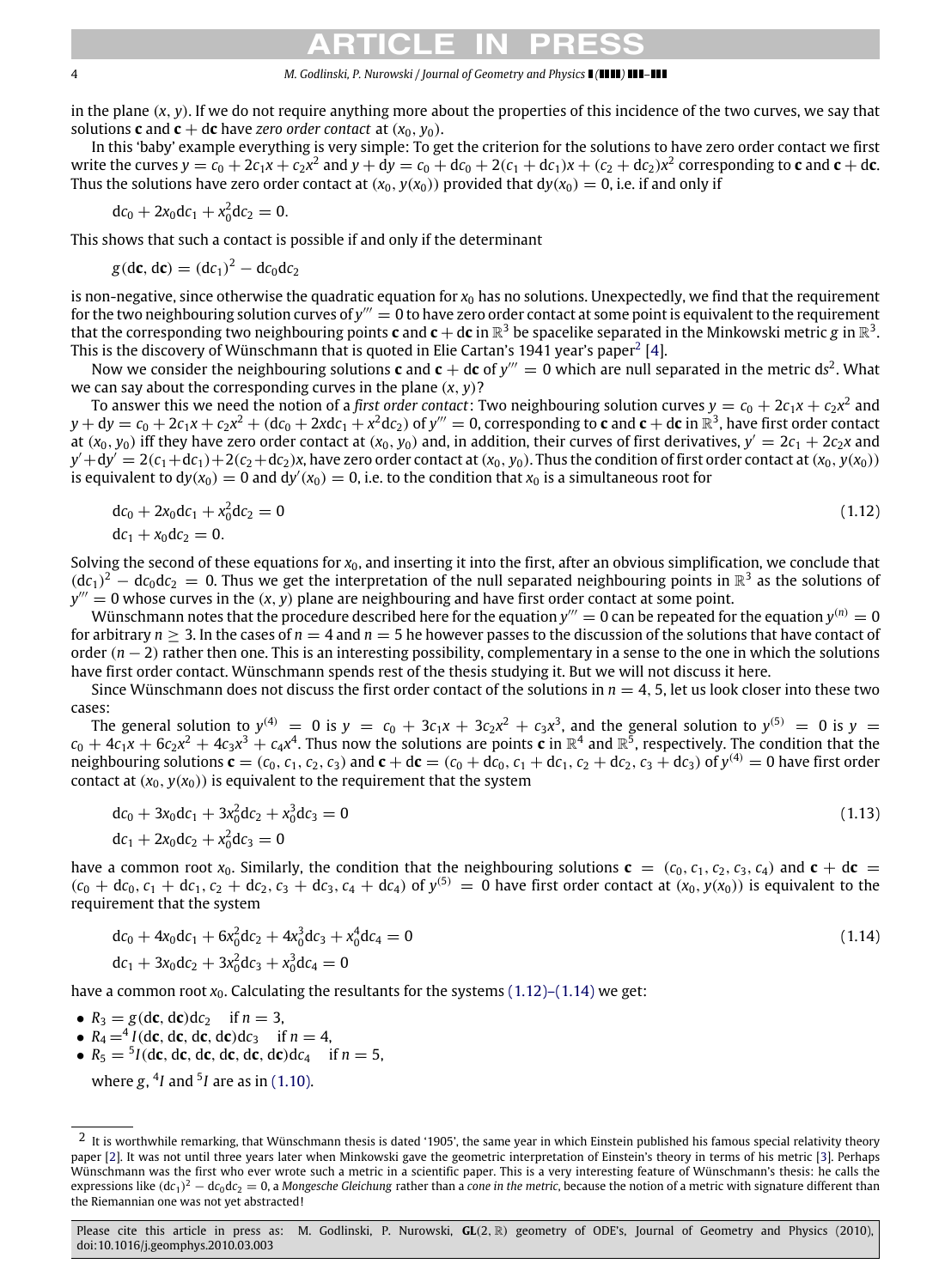#### *M. Godlinski, P. Nurowski / Journal of Geometry and Physics ( ) –* 5

<span id="page-4-0"></span>

This confirms our earlier statement that two neighbouring solutions of  $y''' = 0$  have first order contact iff  $g(d\mathbf{c}, d\mathbf{c}) = 0$ , since if  $d\sigma_2 = 0$  the system [\(1.12\)](#page-3-1) collapses to  $d\sigma_1 = d\sigma_0 = 0$ . Similarly, one can prove that two neighbouring solutions of  $y^{(4)}=0$  or  $y^{(5)}=0$  have first order contact if and only if they are null separated in the respective symmetric multilinear forms <sup>4</sup>*I* or <sup>5</sup>*I*. Our previous discussion of the invariant properties of these forms, shows that in the solution space of an ODE  $y^{(n)}=0$ , for  $n\geq 4$ , there is a naturally defined action of the the **GL**(2,  $\R$ ) group. This group is the stabiliser of the invariant polynomial *I*(d**c**) which distinguishes neighbouring solutions having first order contact.

First question one can ask in this context is if one can retain this **GL**(2, R) structure in the solution space for more complicated ODEs. In other words, one may asks the following: What does one have to assume about the function *F* , defining an ODE

$$
y^{(n)} = F(x, y, y', \ldots, y^{(n-1)}),
$$

in order to have a well defined conformal tensor  $g$ ,  $4$ I or  $5I$ , in the respective cases  $n = 3, 4, 5$ , on the solution space of the ODE? The same question can be repeated for any *n* > 5 and the invariant *I*.

The answer to this question in the  $n = 4$  case was found by Robert Bryant in [\[5\]](#page-35-4). Our paper, among other things, gives a geometric background and an effective method for answering this question for  $n > 4$ . It follows that for every  $n \geq 3$ , one has (*n* − 2) *contact invariant conditions* for *F* , whose vanishing is necessary and sufficient for defining a conformal tensor *I* on the solution space of the ODE. Each of these (*n* − 2) conditions is of third order in the derivatives of *F* . In dimension  $n = 4$  our  $(4 - 2) = 2$  conditions agree with the Bryant ones. Since Wünschman was the first who obtained these types of conditions in *n* = 3, we call the (*n* − 2) conditions for *F* the generalised Wünschmann's conditions, or *Wünschmann's conditions*, for short. We also mention that they are *lower order* equivalents of the conditions discussed recently in [\[6–8\]](#page-35-5).

The main objective of the paper is a thorough study of the *irreducible* **GL**(2, R) *geometry in dimension five*. This is done from two points of view: first as a study of an *abstract* geometry on a manifold and, second, as a study of a *contact geometry of fifth order ODEs*. In the latter case we also describe the **GL**(2, R) geometry in the language of contact invariants of the ODE and construct the Wünschmann conditions.

We define an abstract 5-dimensional **GL**(2, R) geometry in two steps. First, in Section [2,](#page-5-0) we show how to construct the algebraic model for the **GL**(2, R) geometry in dimension five utilising the properties of a rational normal curve. Second, instead of obtaining the reduction from **GL**(5, R) to **GL**(2, R) by stabilising the 6-tensor <sup>5</sup> *I*, we get the desired reduction by stabilising a conformal metric  $g_{ij}\to e^{2\phi}g_{ij}$  of signature (3, 2) and a conformal totally symmetric 3-tensor  $\gamma_{ijk}\to e^{3\phi}\gamma_{ijk}$ . These tensors are supposed to be related by the following algebraic constraint:

$$
g^{lm}(\Upsilon_{ijl}\Upsilon_{kmp} + \Upsilon_{kil}\Upsilon_{jmp} + \Upsilon_{jkl}\Upsilon_{imp}) = g_{ij}g_{kp} + g_{kl}g_{jp} + g_{jk}g_{ip}.
$$
\n(1.15)

It is worthwhile noting that condition [\(1.15\)](#page-4-0) is a non-Riemannian counterpart of the condition considered by Elie Cartan in the context of isoparametric surfaces [\[9](#page-36-0)[,10\]](#page-36-1). Our main object of study is then defined in Section [3](#page-7-0) as follows:

**Definition.** An irreducible **GL**(2, R) geometry in dimension five is a 5-dimensional manifold *M*<sup>5</sup> equipped with a class of triples [ $g, \gamma, A$ ] such that on  $M^5$ :

- (a) *g* is a metric of signature (3, 2),
- (b)  $\Upsilon$  is a traceless symmetric 3rd rank tensor,
- (c) *A* is a 1-form,
- (d) the metric *g* and the tensor  $\gamma$  satisfy the identity [\(1.15\),](#page-4-0)
- (e) two triples  $(g, \Upsilon, A)$  and  $(g', \Upsilon', A')$  are in the same class [g,  $\Upsilon, A$ ] if and only if there exists a function  $\phi: M^5 \to \R$ such that

$$
g' = e^{2\phi}g
$$
,  $\Upsilon' = e^{3\phi}\Upsilon$ ,  $A' = A - 2d\phi$ .

This definition places **GL**(2, R) geometries in dimension five among the *Weyl geometries* [*g*, *A*]. They are special Weyl geometries i.e. such for which the structure group is reduced from **CO**(3, 2) to **GL**(2, R). A natural description of such geometries should be then obtained in terms of a certain  $\mathfrak{gl}(2,\mathbb{R})$ -valued connection. However, unlike in the usual Weyl case, the choice of a  $q(2, \mathbb{R})$  connection is ambiguous, due to the fact that such a connection has non-vanishing torsion in general, and one must find admissible conditions for the torsion that specifies a connection uniquely. Pursuing this problem in Section [3](#page-7-0) we find an interesting subclass of **GL**(2, R) geometries.

**Definition.** A **GL**(2, R) geometry [*g*, Υ , *A*] is called nearly integrable if the Weyl connection *W* ∇ of [*g*, *A*] satisfies

$$
(\overset{W}{\nabla}_X \Upsilon)(X, X, X) = -\frac{1}{2}A(X)\Upsilon(X, X, X).
$$

Next we prove the following property of nearly integrable geometries.

**Proposition.** *A nearly integrable* **GL**(2, R) *geometry uniquely defines a* gl(2, R) *connection D. This is characterised by the two following requirements:*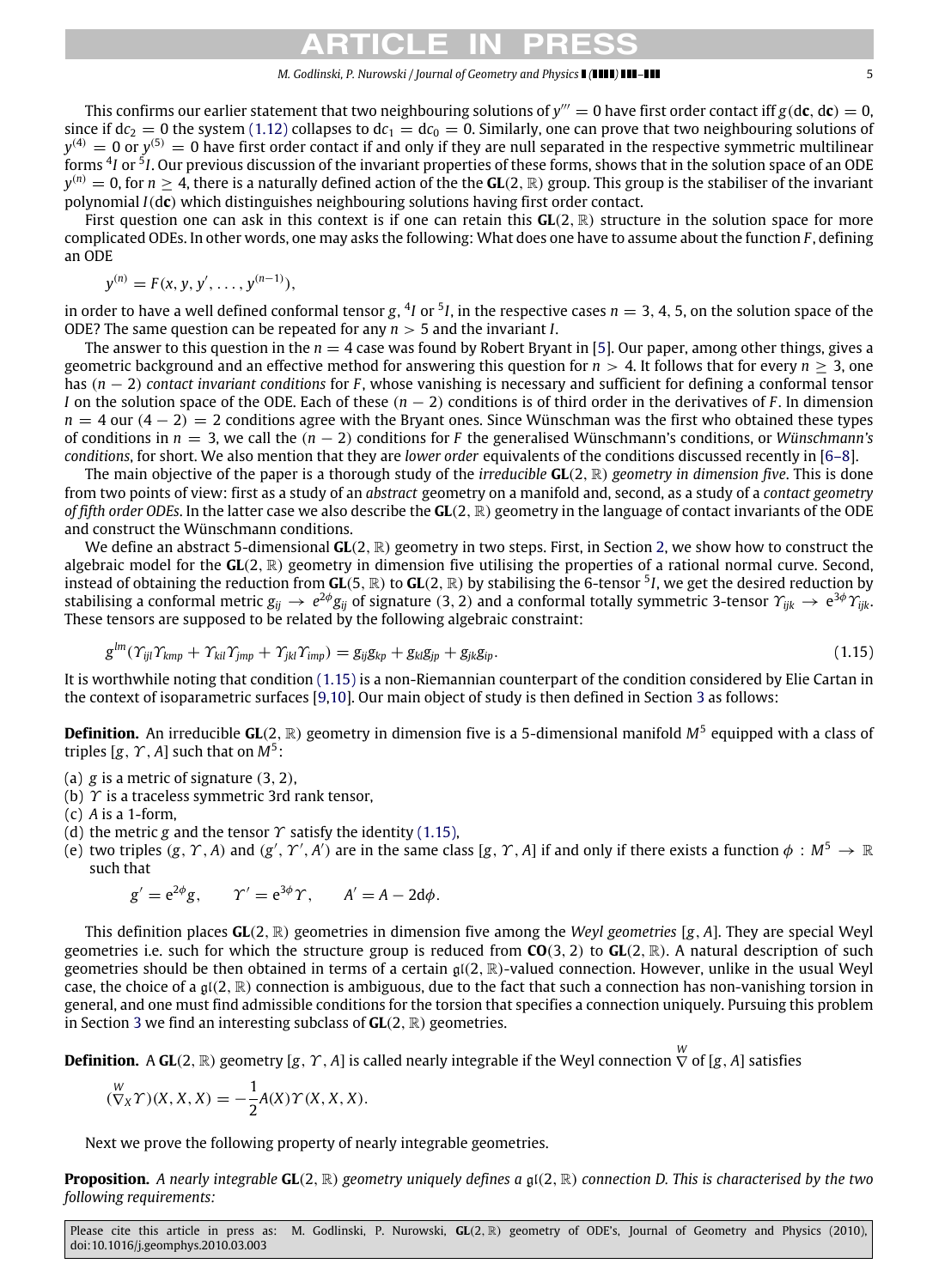#### 6 *M. Godlinski, P. Nurowski / Journal of Geometry and Physics ( ) –*

• *D preserves the structural tensors:*

$$
Dg_{ij} = -Ag_{ij},
$$
  

$$
D\Upsilon_{ijk} = -\frac{3}{2}A\Upsilon_{ijk},
$$

• *and D has totally skew symmetric torsion.*

We call this unique connection the *characteristic connection* for the nearly integrable **GL**(2, R) structure. In Section [4](#page-11-0) we briefly describe  $GL(2,\mathbb{R})$  geometry in the language of the bundle  $GL(2,\mathbb{R})\to P\to M^5.$  We also show how an appropriate coframe defined on a nine-dimensional manifold *P* turns this manifold into a bundle  $GL(2, \mathbb{R}) \to P \to M^5$ and generates the **GL**(2, R) geometry on M<sup>[5](#page-13-0)</sup>. The bundle approach is useful in proofs of results in Sections 5 and [6.](#page-17-0)

Section [5](#page-13-0) is devoted to studying the algebraic structure of the torsion and the curvature of the characteristic connection of a nearly integrable **GL**(2, R) structure. Since the tensor products of tangent spaces are reducible under the action of **GL**(2, R), we decompose the torsion and the curvature tensors into components belonging to the irreducible representations. In particular, the skew symmetric torsion  $T$  has two components,  $T^{(3)}$  and  $T^{(7)}$ , lying in the three-dimensional and the sevendimensional irreducible representations respectively. Likewise the Maxwell 2-form d*A* and the Ricci tensor *R* decompose according to  $dA = dA^{(3)} + dA^{(7)}$  and  $R = R^{(1)} + R^{(3)} + R^{(5)} + R^{(7)} + R^{(9)}$  $R = R^{(1)} + R^{(3)} + R^{(5)} + R^{(7)} + R^{(9)}$  $R = R^{(1)} + R^{(3)} + R^{(5)} + R^{(7)} + R^{(9)}$ . The last problem we address in Section 5 concerns with the properties of geometries whose characteristic connections have 'the smallest possible' torsion, that is the torsion of the pure three-dimensional type. In [Theorems 5.4](#page-14-0) and [5.5](#page-15-0) we prove that the Ricci tensor for such structures satisfies the remarkable identities:

$$
R^{(3)} = \frac{1}{4} dA^{(3)}, \qquad R^{(7)} = \frac{3}{2} dA^{(7)}, \qquad R^{(9)} = 0.
$$

Here the third equation is equivalent to

$$
R_{(ij)} = \frac{1}{5} Rg_{ij} + \frac{2}{7} R_{kl} \Upsilon^{klm} \Upsilon_{ijm}.
$$

This closes the part of the paper that is devoted to abstract **GL**(2, R) geometries.

Section [6](#page-17-0) contains the main result of this paper, [Theorem 6.3,](#page-18-0) which links **GL**(2, R) geometry with the realm of ordinary differential equations. It can be encapsulated as follows.

**Theorem.** A 5th order ODE  $y^{(5)}=F(x,y,y',y'',y''',y^{(4)})$  that satisfies three Wünschmann conditions defines a nearly integrable *irreducible* **GL**(2, R) *geometry* (*M*<sup>5</sup> , [*g*, Υ , *A*]) *on the space M*<sup>5</sup> *of its solutions. This geometry has the characteristic connection with torsion of the 'pure' type in the* 3*-dimensional irreducible representation of* **GL**(2, R)*. Two* 5*th order ODEs which are equivalent under contact transformation of variables define equivalent* **GL**(2, R) *geometries.*

The theorem has numerous applications. For example, we use it to characterise various classes of Wünschmann 5th order ODEs, by means of the algebraic type of the tensors associated with the corresponding characteristic connection. For example iff  $F_{y^{(4)}y^{(4)}} = 0$  the torsion of the characteristic connection vanishes, and iff  $F_{y^{(4)}y^{(4)}y^{(4)}} = 0$  then we have dA<sup>(7)</sup> = 0.

The proof of the theorem consists of an application of the Cartan method of equivalence. We write an ODE, considered modulo contact transformation of variables, as a *G*-structure on the four-order jet space. Starting from this *G*-structure we explicitly construct a 9-dimensional manifold *P*, which is a **GL**(2, R) bundle over the solution space and carries a certain distinguished coframe. This construction is only possible provided that the ODE satisfies the Wünschmann conditions, which we write down explicitly. By means of [Proposition 4.1](#page-12-0) the coframe on *P* defines the nearly integrable geometry on the solution space of the ODE. It has the characteristic connection with torsion in the 3-dimensional representation.

Section [7](#page-24-0) includes examples of 5th order equations in the Wünschmann class. We find equations generating all the structures with vanishing torsion, equations possessing at least a 6-dimensional group of contact symmetries and yielding geometries with  $dA = 0$ . We also give highly nontrivial examples of equations for which  $dA \neq 0$ , including a family of examples with function *F* being a solution of a certain second order ODE.

Finally, in Section [8](#page-28-0) we consider ODEs of order *n* > 5. We apply results of the Hilbert theory of algebraic invariants, to define the tensors responsible for the reduction  $GL(n, \mathbb{R}) \to GL(2, \mathbb{R})$ . We also give the explicit formulae for the  $(n-2)$ third order Wünschmann conditions for  $n = 6$  and  $n = 7$ .

### <span id="page-5-0"></span>**2. A peculiar third rank symmetric tensor**

Consider  $\R^n$  equipped with a *Riemannian* metric g and a 3rd rank tracefree symmetric tensor  $\varUpsilon\in S^3_0\R^n$  satisfying:

(i) 
$$
\Upsilon_{ijk} = \Upsilon_{(ijk)}
$$
 (symmetry)

(ii) 
$$
g^{ij} \Upsilon_{ijk} = 0
$$
 (tracefree)

 $\chi$ (iii)  $g^{lm}(\gamma_{ijl}\gamma_{kmp} + \gamma_{kil}\gamma_{jmp} + \gamma_{jkl}\gamma_{imp}) = g_{ij}g_{kp} + g_{kl}g_{jp} + g_{jk}g_{ip}.$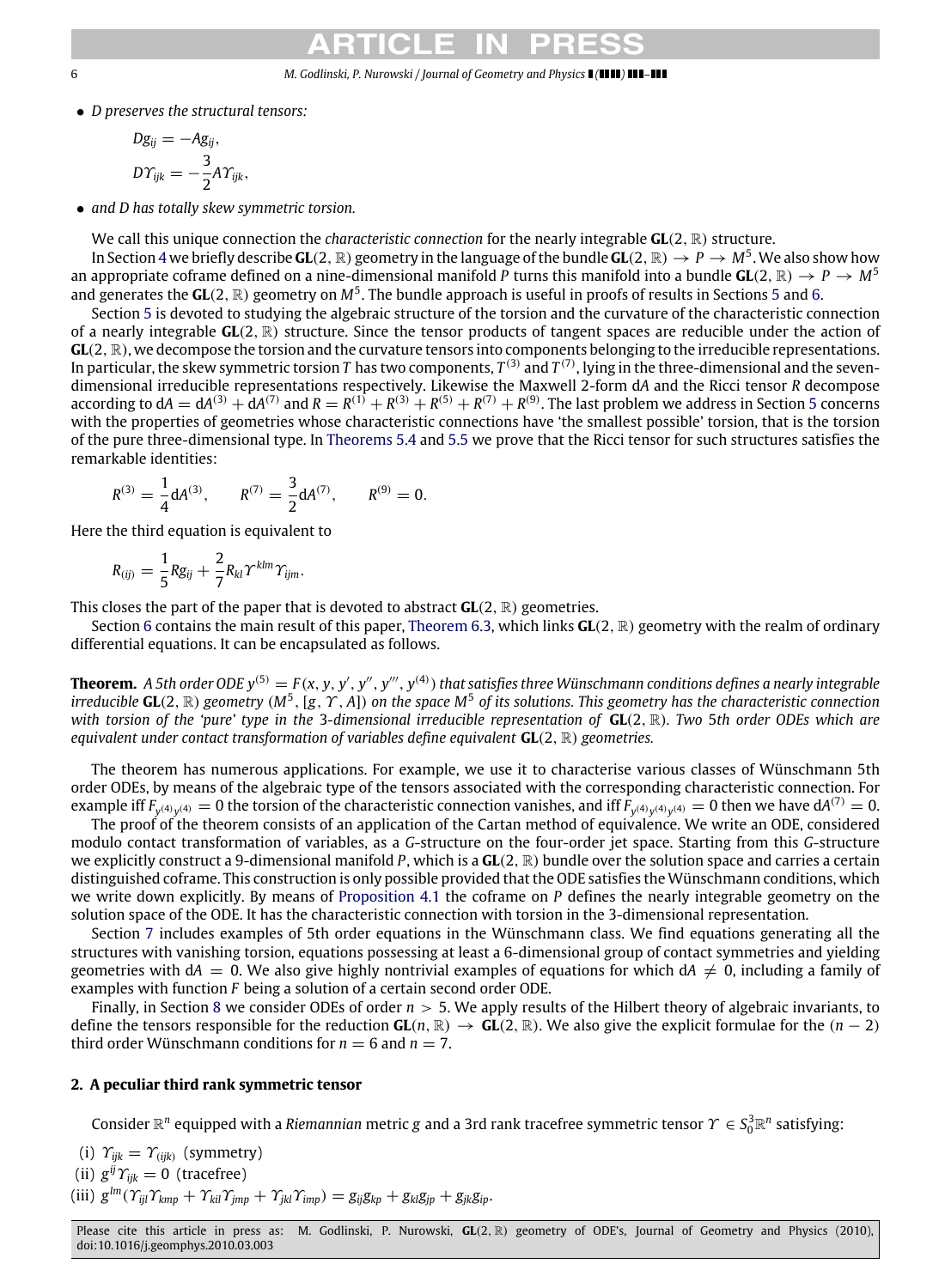#### *M. Godlinski, P. Nurowski / Journal of Geometry and Physics ( ) –* 7

It turns out that the third condition is very restrictive. In particular Cartan has shown [\[9](#page-36-0)[,10\]](#page-36-1) that for (iii) to be satisfied the dimension *n* must be one of the following: *n* = 5, 8, 14, 26. Moreover Cartan constructed Υ in each of these dimensions and has shown that it is unique up to an  $O(n)$  transformation. Restricting to  $n = 5, 8, 14, 26$ , we consider the stabiliser  $H_n$ of  $\Upsilon$  under the action of  $GL(n, \mathbb{R})$ :

$$
H_n = \{ \mathbf{GL}(n, \mathbb{R}) \ni a : \Upsilon(aX, aY, aZ) = \Upsilon(X, Y, Z), \forall X, Y, Z \in \mathbb{R}^n \}.
$$

Then, one finds that:

- $H_5 = SO(3) \subset SO(5)$  in the 5-dimensional irreducible representation,
- $H_8 = SU(3) \subset SO(8)$  in the 8-dimensional irreducible representation,
- *H*<sup>14</sup> = **Sp**(3) ⊂ **SO**(14) in the 14-dimensional irreducible representation,
- $H_{26} = \mathbf{F}_4 \subset \mathbf{SO}(26)$  in the 26-dimensional irreducible representation.

The relevance of conditions (i)–(iii) is that they are invariant under the  $O(n)$  action on the space of tracefree symmetric tensors  $S_0^3\R^n$ . Moreover they totally characterise the orbit  $\mathbf{O}(n)/H_n\subset S_0^3$  of the tensor  $\gamma$  under this action [\[11](#page-36-2)[,12\]](#page-36-3).

The question arises if one can construct tensors satisfying (i)–(iii) for metrics having non-Riemannian signatures. Below we show how to do it if  $n = 5$  and the metric g has the signature (3, 2). This construction described to us by Ferapontov [\[13](#page-36-4)[,14\]](#page-36-5) is as follows.

Consider  $\mathbb{R}^5$  with coordinates  $(\theta^0, \theta^1, \theta^2, \theta^3, \theta^4)$ , and a curve

$$
\gamma(x) = (1, x, x^2, x^3, x^4) \subset \mathbb{R}^5
$$
.

Associated to the curve  $\gamma$  there are two algebraic varieties in  $\mathbb{R}^5$ :

• *The bisecant variety*. This is defined to be a set consisting of all the points on all straight lines crossing the curve  $\gamma$  in precisely two points. It is given parametrically as

$$
B(x, s, u) = (1, x, x^2, x^3, x^4) + u(0, x - s, x^2 - s^2, x^3 - s^3, x^4 - s^4),
$$

where *x*, *s*, *u* are three real parameters.

• *The tangent variety*. This is defined to be a set consisting of all the points on all straight lines tangent to the curve γ . It is given parametrically as

<span id="page-6-1"></span><span id="page-6-0"></span>
$$
T(x, s) = (1, x, x2, x3, x4) + s(0, 1, 2x, 3x2, 4x3).
$$

One of many interesting features of these two varieties is that they define (up to a scale) a tri-linear symmetric form

$$
\Upsilon(\theta) = 3\sqrt{3}(\theta^0 \theta^2 \theta^4 + 2\theta^1 \theta^2 \theta^3 - (\theta^2)^3 - \theta^0 (\theta^3)^2 - \theta^4 (\theta^1)^2)
$$
\n(2.1)

and a bi-linear symmetric form

$$
g(\theta) = \theta^0 \theta^4 - 4\theta^1 \theta^3 + 3(\theta^2)^2. \tag{2.2}
$$

These forms are distinguished by the fact that the bisecant and tangent varieties are contained in their null cones. In the homogeneous coordinates  $(\theta^0, \theta^1, \theta^2, \theta^3, \theta^4)$  in  $\mathbb{R}^5$  all the points  $\theta$  of  $B(x, s, u)$  satisfy

$$
\Upsilon(\theta)=0,
$$

whereas all the points  $\theta$  of  $T(x, s)$  satisfy

$$
\Upsilon(\theta) = 0
$$
 and  $g(\theta) = 0$ .

Writing the forms as  $\varUpsilon(\theta)=\varUpsilon_{ijk}\theta^i\theta^j\theta^k,$   $g(\theta)=g_{ij}\theta^i\theta^j$ ,  $i,j,k=0,$  1, 2, 3, 4 one can check that so defined  $g_{ij}$  and  $\varUpsilon_{ijk}$ satisfy relations (i)–(iii) of the previous section.

Although it is obvious we remark that the above defined metric  $g_{ii}$  has the signature (3, 2).

As we have already noted the forms  $\Upsilon(\theta)$  and  $g(\theta)$  are defined only up to a scale. We were also able to find a factor, the 3 3 in expression [\(2.1\),](#page-6-0) that makes the corresponding *gij* and Υ*ijk* to satisfy (i)–(iii). Note that these conditions are conformal under the simultaneous change:

$$
g_{ij} \rightarrow e^{2\phi} g_{ij}, \qquad \gamma_{ijk} \rightarrow e^{3\phi} \gamma_{ijk}.
$$

Thus it is interesting to consider in  $\mathbb{R}^5$  a class of pairs [g,  $\varUpsilon$ ], such that:

- in each pair  $(g, \Upsilon)$ 
	- *g* is a metric of signature (3, 2),
	- $\gamma$  is a traceless symmetric 3rd rank tensor,
	- the metric g and the tensor  $\gamma$  satisfy the identity

$$
g^{lm}(\Upsilon_{ijl}\Upsilon_{kmp}+\Upsilon_{kil}\Upsilon_{jmp}+\Upsilon_{jkl}\Upsilon_{imp})=g_{ij}g_{kp}+g_{kl}g_{jp}+g_{jk}g_{ip},
$$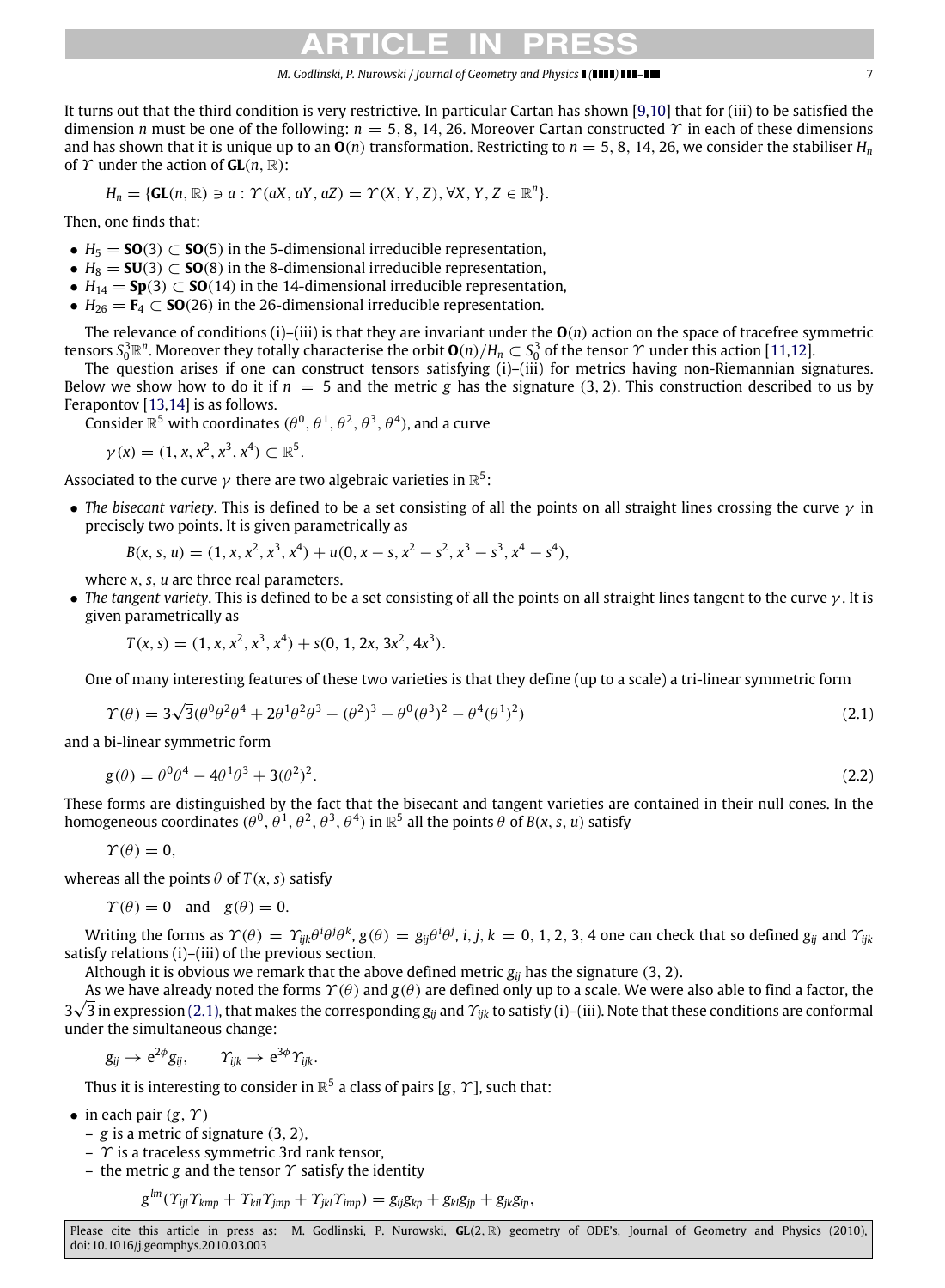#### 8 *M. Godlinski, P. Nurowski / Journal of Geometry and Physics ( ) –*

• two pairs  $(g, \gamma)$  and  $(g', \gamma')$  are in the same class  $[g, \gamma]$  if and only if there exists  $\phi \in \mathbb{R}$  such that

<span id="page-7-1"></span>
$$
g' = e^{2\phi}g, \qquad \Upsilon' = e^{3\phi}\Upsilon. \tag{2.3}
$$

Given a structure ( $\mathbb{R}^5$ , [g,  $\Upsilon$ ]) we define a group *CH* to be a subgroup of the general linear group **GL**(5,  $\mathbb{R}$ ) preserving [Υ ]. This means that, choosing a representative Υ of the class [Υ ], we define *CH* to be:

$$
CH = \{GL(5, \mathbb{R}) \ni a : \Upsilon(ax, ax, ax) = (\det a)^{(3/5)} \Upsilon(x, x, x)\}.
$$

Note that the exponent  $\frac{3}{5}$  in the above expression is caused by the fact that the r.h.s. of the equation defining the group elements must be homogeneous of degree 3 in *a*, similarly as the l.h.s. is.

This definition does not depend on the choice of a representative  $\Upsilon \in [\Upsilon]$ . We have the following

**Proposition 2.1.** *The set CH of*  $5 \times 5$  *real matrices*  $a \in GL(5, \mathbb{R})$  *preserving* [ $\Upsilon$ ] *is the* **GL**(2,  $\mathbb{R}$ ) *group in its* 5-dimensional *irreducible representation. Moreover, we have natural inclusions*

 $CH = GL(2, \mathbb{R}) \subset CO(3, 2) \subset GL(5, \mathbb{R}),$ 

*where* **CO**(3, 2) *is the* 11*-dimensional group of homotheties associated with the conformal class* [*g*]*.*

**Remark 2.2.** According to our Introduction, there is another **GL**(2, R) invariant symmetric conformal tensor that stabilises **GL**(5,  $\mathbb{R}$ ) to the irreducible **GL**(2,  $\mathbb{R}$ ). This is the tensor <sup>5</sup>*I<sub>ijklpq</sub>* defined via <sup>5</sup>*I*( $\theta$ ) =  $\frac{1}{120}$ <sup>5</sup>*I<sub>ijklpq</sub>* $\theta$ <sup>*i*</sup> $\theta$ <sup>*i*</sup> $\theta$ <sup>*i*</sup> $\theta$ <sup>*i*</sup> $\theta$ <sup>*i*</sup> $\theta$ <sup>*i*</sup> $\theta$ <sup>*i*</sup> $\theta$ <sup>*i*</sup> $\theta$ <sup>*i</sup>* We prefer however to work with a pair (*gij*, Υ*ijk*) rather then with <sup>5</sup> *Iijklpq*, because of the lower rank, and more importantly, because of the evident conformal metric properties of the (*gij*, Υ*ijk*) approach. Also, it is worthwhile noting that the invariants  $g_{ij}$ ,  $\gamma_{ijk}$  and  $^5I_{ijklpq}$  are not independent. Indeed, one can easily check that  $^5I$  of [\(1.10\),](#page-2-2)  $\Upsilon$  of [\(2.1\)](#page-6-0) and g of [\(2.2\)](#page-6-1) are related by<br> $^5I=\Upsilon^2-g^3$ . We interpret this relation as the definition of  $^5I$  in te

The isotropy condition for the group elements *a* of *CH* has its obvious counterpart at the level of the Lie algebra  $\mathfrak{gl}(2,\mathbb{R}) =$  $(\mathbb{R} \oplus \mathfrak{sl}(2, \mathbb{R})) \subset \mathfrak{co}(3, 2) \subset \mathfrak{gl}(5, \mathbb{R})$  of  $CH = GL(2, \mathbb{R})$ . Writing  $a = \exp(t\Gamma)$  we find that the infinitesimal version of the isotropy condition, written in terms of the 5  $\times$  5 matrices  $\varGamma=(\varGamma^i_{\:\, j})$  is:

<span id="page-7-2"></span>
$$
\Gamma^l_i \gamma_{ijk} + \Gamma^l_j \gamma_{ilk} + \Gamma^l_k \gamma_{ijl} = \frac{3}{5} \text{Tr}(\Gamma) \gamma_{ijk},\tag{2.4}
$$

where  $Tr(\Gamma) = \Gamma^m_m$ . Given  $\Upsilon_{ijk}$ , these linear equations can be solved for  $\Gamma$ . Taking the most general matrix  $\Gamma \in GL(5, \mathbb{R})$ and  $\gamma_{ijk}$  given by  $\Upsilon(x,x,x)=\gamma_{ijk}x^ix^jx^k$  of [\(2.1\)](#page-6-0) we find the explicit realisation of the 5-dimensional representation of the  $\mathfrak{gl}(2,\mathbb{R})$  Lie algebra as:

<span id="page-7-3"></span>
$$
\Gamma = \Gamma_{-}E_{-} + \Gamma_{+}E_{+} + \Gamma_{0}E_{0} + \Gamma_{1}E_{1}, \tag{2.5}
$$

where Γ−, Γ+, Γ0, Γ<sup>1</sup> are free real parameters, and (*E*−, *E*+, *E*0, *E*1) are 5 × 5 matrices given by:

<span id="page-7-4"></span>
$$
E_{+} = \begin{pmatrix} 0 & 4 & 0 & 0 & 0 \\ 0 & 0 & 3 & 0 & 0 \\ 0 & 0 & 0 & 2 & 0 \\ 0 & 0 & 0 & 0 & 1 \\ 0 & 0 & 0 & 0 & 0 \end{pmatrix}, \qquad E_{-} = \begin{pmatrix} 0 & 0 & 0 & 0 & 0 \\ 1 & 0 & 0 & 0 & 0 \\ 0 & 2 & 0 & 0 & 0 \\ 0 & 0 & 3 & 0 & 0 \\ 0 & 0 & 4 & 0 \end{pmatrix}, \qquad (2.6)
$$
\n
$$
E_{0} = \begin{pmatrix} -4 & 0 & 0 & 0 & 0 \\ 0 & -2 & 0 & 0 & 0 \\ 0 & 0 & 0 & 0 & 0 \\ 0 & 0 & 0 & 2 & 0 \\ 0 & 0 & 0 & 0 & 4 \end{pmatrix}, \qquad E_{1} = -4 \begin{pmatrix} 1 & 0 & 0 & 0 & 0 \\ 0 & 1 & 0 & 0 & 0 \\ 0 & 0 & 1 & 0 & 0 \\ 0 & 0 & 0 & 1 & 0 \\ 0 & 0 & 0 & 0 & 1 \end{pmatrix}.
$$

The commutator in

 $\mathfrak{gl}(2, \mathbb{R}) = \text{Span}_{\mathbb{R}}(E_-, E_+, E_0, E_1)$ 

is the usual commutator of matrices. In particular, the non-vanishing commutators are:

$$
[E_0, E_+] = -2E_+, \qquad [E_0, E_-] = 2E_-, \qquad [E_+, E_-] = -E_0.
$$

Note that

$$
\mathfrak{sl}(2,\mathbb{R})=\text{Span}_{\mathbb{R}}(E_-,E_+,E_0)
$$

is a subalgebra of  $\mathfrak{gl}(2,\mathbb{R})$  isomorphic to  $\mathfrak{sl}(2,\mathbb{R})$ . It provides the 5-dimensional irreducible representation of  $\mathfrak{sl}(2,\mathbb{R})$ .

### <span id="page-7-0"></span>**3. Irreducible GL**(**2**, R) **geometries in dimension five**

In this section we describe 5-dimensional manifolds whose tangent space at each point is equipped with the structure [*g*, Υ ] of the previous section. We will analyse such manifolds in terms of an appropriately chosen connection. We will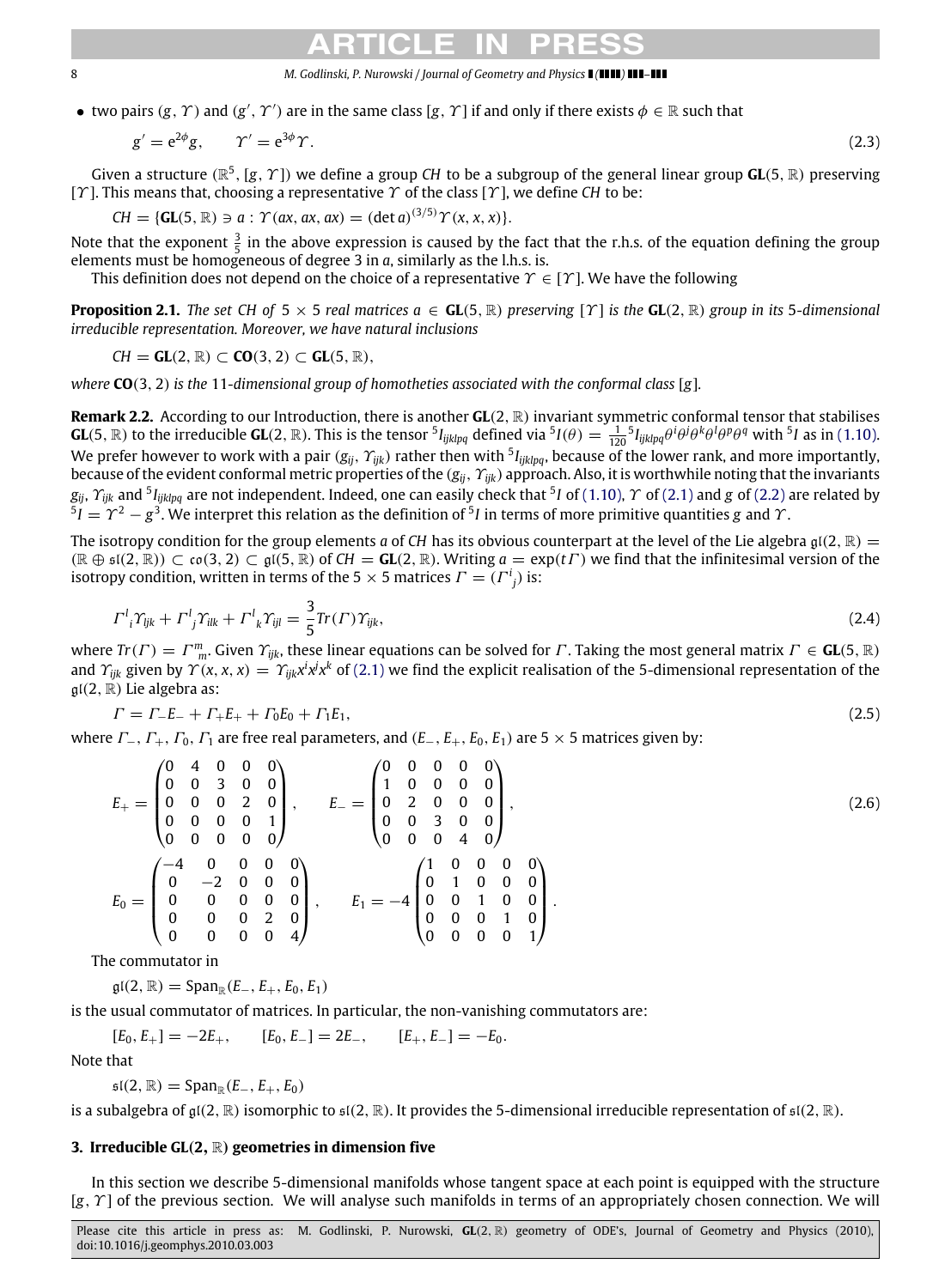#### *M. Godlinski, P. Nurowski / Journal of Geometry and Physics ( ) –* 9

describe connections on a manifold *M* in terms of Lie-algebra-valued 1-forms on *M*. To be more specific, let dim *M* = *n* and let g denote an *n-*dimensional representation of some Lie algebra. The connection 1-forms  $\varGamma^i_{\ j}$  on M are the matrix entries of an element Γ ∈ g ⊗ Λ<sup>1</sup>*M*. They define the covariant exterior derivative *D*. This acts on tensor-valued-forms via the extension to the higher order tensors of the formula:

$$
Dv^i = dv^i + \Gamma^i_{\ j} \wedge v^i.
$$

Now suppose that we have a 5-dimensional manifold *M*<sup>5</sup> equipped with a class of pairs [*g*, Υ ] such that *g* is a metric,  $\gamma$  is a 3rd rank tensor related to the metric via properties (i)–(iii) of the previous section, and two pairs (g,  $\gamma$ ) and (g',  $\gamma'$ ) are in the same pair iff they are related by [\(2.3\),](#page-7-1) where  $\phi$  is now a function on  $M^5$ . If we want to associate a connection with such a structure we have to specify how this connection is related to the pair [*g*, Υ ]. A possible approach is to choose a representative  $(g, \gamma)$  of  $[g, \gamma]$  and declare what is *Dg* and *D* $\gamma$ . A first possible choice  $Dg = 0$  or  $D\gamma = 0$  is definitely not good since, in general, Dg' and DY' would not be vanishing for another choice of the representative of [g, Y]. A remedy for this situation comes from Weyl geometry where, given a conformal class (*M*, [*g*]), a 1-form *A* is introduced so that the connection satisfies *Dgij* = −*Agij*. In our case we introduce a 1-form *A* on *M*<sup>5</sup> and require that *Dgij* = −*Agij* and  $D\varUpsilon_{ijk}~=~-\frac{3}{2}A\varUpsilon_{ijk}$ . Then, if we transform  $(g,\varUpsilon)$  according to [\(2.3\),](#page-7-1) the transformed objects will satisfy  $D\!g'_{ij}~=~-A'g'_{ij}$  and  $D\varUpsilon_{ijk}' = -\frac{3}{2}A'\varUpsilon_{ijk}'$  provided that  $A'=A-2\text{d}\phi.$  This motivates the following

**Definition 3.1.** An irreducible **GL**(2, R) structure in dimension five is a 5-dimensional manifold *M*<sup>5</sup> equipped with a class of triples [g,  $\Upsilon$ , A] such that on  $M^5$ :

- (a) *g* is a metric of signature (3, 2),
- (b)  $\Upsilon$  is a traceless symmetric 3rd rank tensor,
- (c) *A* is a 1-form,

*W*

(d) the metric *g* and the tensor  $\gamma$  satisfy the identity

$$
g^{lm}(\varUpsilon_{ijl}\varUpsilon_{kmp}+\varUpsilon_{kil}\varUpsilon_{jmp}+\varUpsilon_{jkl}\varUpsilon_{imp})=g_{ij}g_{kp}+g_{kl}g_{jp}+g_{jk}g_{ip},
$$

(e) two triples  $(g, \Upsilon, A)$  and  $(g', \Upsilon', A')$  are in the same class  $[g, \Upsilon, A]$  if and only if there exists a function  $\phi: M^5 \to \mathbb{R}$ such that

$$
g' = e^{2\phi}g
$$
,  $\Upsilon' = e^{3\phi}\Upsilon$ ,  $A' = A - 2d\phi$ .

If *M*<sup>5</sup> was only equipped with a class of pairs [g, A] satisfying conditions (a), (c) and (e) (with *Υ*, γ' omitted), then (*M*<sup>5</sup> , [*g*, *A*]) would define a Weyl geometry. Such a geometry, which has the structure group **CO**(3, 2), is usually studied in terms of the Weyl connection. This is the unique torsion-free connection preserving the conformal structure [*g*, *A*]. It is defined by the following two equations:

$$
\stackrel{\text{w}}{D} g_{ij} = -Ag_{ij} \quad \text{(preservation of the class } [g, A]), \tag{3.1}
$$

$$
\stackrel{W}{D}\theta^i = 0 \quad \text{(no torsion)},\tag{3.2}
$$

where  $\theta^i$  is a coframe related to the representative *g* of the class [*g*] by  $g\,=\,g_{ij}\theta^i\theta^j.$  We describe the Weyl connection in

terms of the Weyl connection 1-forms  $\overline{I}^i$  *j*, *i*, *j* = 0, 1, 2, 3, 4. Take a representative  $(g, A)$  of the Weyl structure  $[g, A]$  on  $M^5$ . Choose a coframe  $(\theta^i)$ ,  $i = 0, 1, 2, 3, 4$ , such that *g* =  $g_{ij}\theta^i\theta^j$ , with all the metric coefficients  $g_{ij}$  being *constant*. Then the above two equations define  $\overline{\Gamma}^i{}_j$  together with *W*

$$
\begin{aligned}\nW &F_{ij} = g_{ik} \Gamma^k{}_j \text{ to be 1-forms on } M^5 \text{ satisfying} \\
W &F_{ij} + \Gamma_{ji} = Ag_{ij} \quad \text{(preservation of the class [g, A]),}\n\end{aligned} \tag{3.3}
$$

<span id="page-8-1"></span><span id="page-8-0"></span>
$$
d\theta^{i} + \Gamma^{i}{}_{j} \wedge \theta^{j} = 0 \quad \text{(no torsion)}.
$$
\n(3.4)

It follows that once the representative  $(g, A)$  and the coframe  $\theta^i$  is chosen the above equations uniquely determine the Weyl connection 1-forms Γ *i j* . *W*

We note that, due to condition [\(3.3\),](#page-8-0) matrix  $\stackrel{W}{\Gamma} = (\stackrel{W}{\Gamma^i}{}_{j})$  of the Weyl connection 1-forms belongs to the 5-dimensional defining representation of the Lie algebra co(3, 2) ⊂ *End*(5, R) of the Lie group **CO**(3, 2) ⊂ **GL**(5, R). Consequently, the Weyl connection coefficients  $\overline{\Gamma^i}_{jk}$ , defined by  $\overline{\Gamma^i}_{\ j} = \overline{\Gamma^i}_{\ jk} \theta^k$  belong to the tensor product co(3, 2) ⊗  $\mathbb{R}^5$ , the vector space of *W W* dimension  $(1 + 10)5 = 55$ .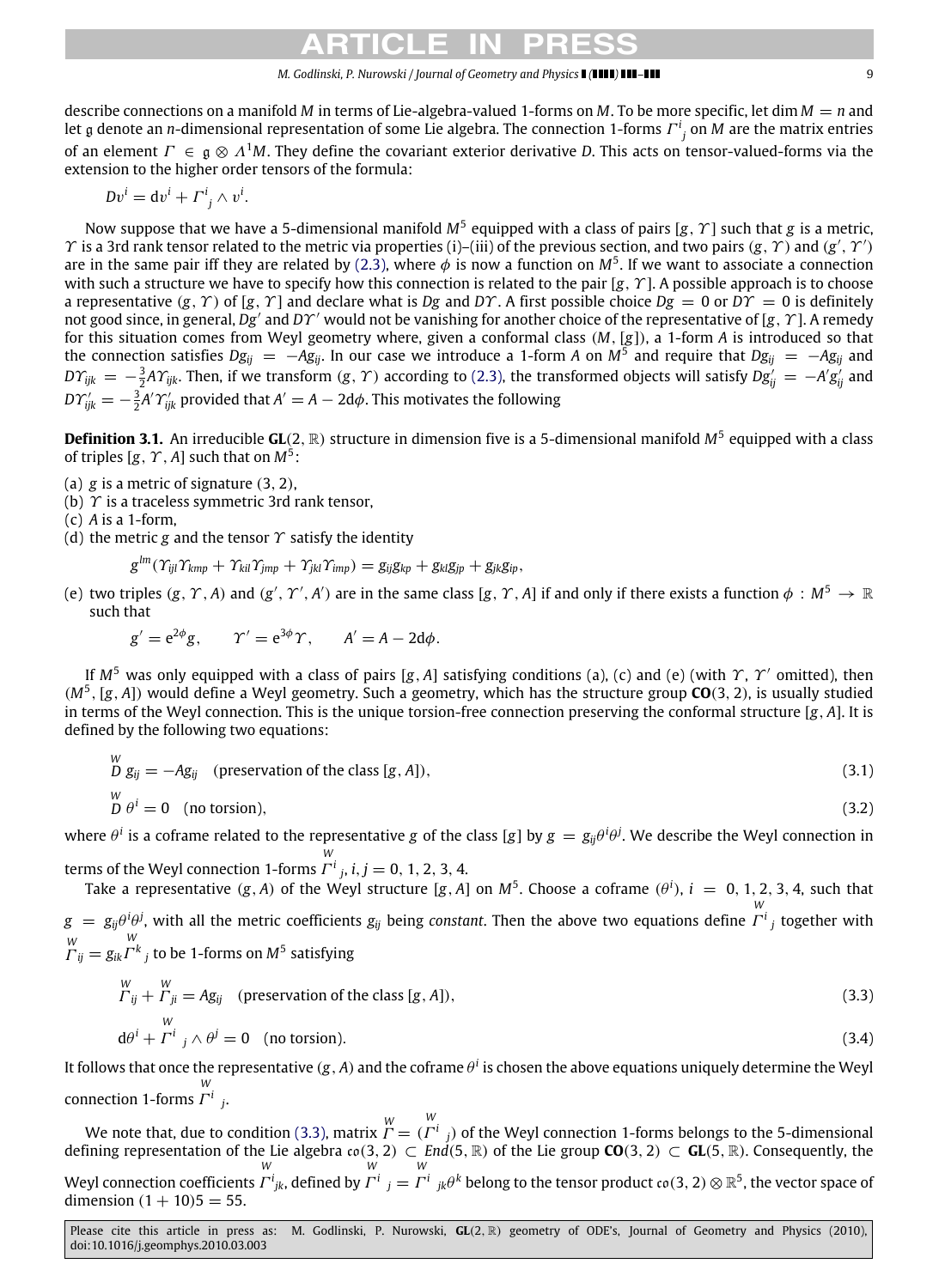10 *M. Godlinski, P. Nurowski / Journal of Geometry and Physics ( ) –*

Now we assume that we have an irreducible **GL**(2, R) structure [*g*, Υ , *A*] on a 5-manifold *M*<sup>5</sup> . Forgetting aboutΥ gives the Weyl geometry as before. In particular there is the unique Weyl connection *W* Γ associated with [*g*, Υ , *A*]. But the existence of a metric compatible class of tensors  $\gamma$  makes this Weyl geometry more special. To analyse it we introduce a new connection, which will be respecting the entire structure [*g*, Υ , *A*]. This is rather a complicated procedure which we describe below.

First we require that the new connection preserves [*g*] and [Υ ]:

<span id="page-9-1"></span><span id="page-9-0"></span>
$$
Dg_{ij} = -Ag_{ij}
$$
  
\n
$$
D\Upsilon_{ijk} = -\frac{3}{2}A\Upsilon_{ijk}.
$$
\n(3.5)

This does not determine the connection uniquely — to have the uniqueness we need to specify what the torsion of *D* is. We need some preparations to discuss it.

**Definition 3.2.** Let (*g*, Υ , *A*) be a representative of an irreducible **GL**(2, R) structure on a 5-dimensional manifold *M*<sup>5</sup> . A coframe  $\theta^i$ ,  $i = 0, 1, 2, 3, 4$ , on  $M^5$  is called *adapted* to the representative  $(g, \Upsilon, A)$  if

<span id="page-9-4"></span>
$$
g = g_{ij}\theta^i\theta^j = \theta^0\theta^4 - 4\theta^1\theta^3 + 3(\theta^2)^2
$$

and

$$
\Upsilon = \Upsilon_{ijk}\theta^{i}\theta^{j}\theta^{k} = 3\sqrt{3}(\theta^{0}\theta^{2}\theta^{4} + 2\theta^{1}\theta^{2}\theta^{3} - (\theta^{2})^{3} - \theta^{0}(\theta^{3})^{2} - \theta^{4}(\theta^{1})^{2}).
$$

Locally such a coframe always exists and is given up to a **GL**(2, R) transformation.

Let us now choose an adapted coframe  $\theta^i$  to a representative (g, Y, A) of [g, Y, A]. In this coframe equations [\(3.5\)](#page-9-0)[–\(3.6\)](#page-9-1) can be rewritten in terms of the connection 1-forms  $\Gamma^i_{\;j}$  as

$$
\Gamma^l_i g_{lj} + \Gamma^l_j g_{li} = A g_{ij} \tag{3.7}
$$

<span id="page-9-2"></span>
$$
\Gamma^l_{\ i}\gamma_{ijk} + \Gamma^l_{\ j}\gamma_{ilk} + \Gamma^l_{\ k}\gamma_{ijl} = \frac{3}{2}A\gamma_{ijk}.\tag{3.8}
$$

When we contract the first equation in indices *i* and *j* we get

$$
A = \frac{2}{5} \Gamma^l_{\ \ l} = \frac{2}{5} \text{Tr}(\Gamma). \tag{3.9}
$$

Inserting this into [\(3.8\)](#page-9-2) we get

<span id="page-9-3"></span>
$$
\Gamma^l_i \gamma_{ijk} + \Gamma^l_j \gamma_{ilk} + \Gamma^l_k \gamma_{ijl} = \frac{3}{5} \Gamma^l_i \gamma_{ijk}.
$$
\n(3.10)

Comparing this with [\(2.4\)](#page-7-2) we see that the general solution for the connection 1-forms  $\Gamma^i_{\ j}$  are given by [\(2.5\),](#page-7-3) i.e.

 $\Gamma = \Gamma_{-}E_{-} + \Gamma_{+}E_{+} + \Gamma_{0}E_{0} + \Gamma_{1}E_{1}$ 

where  $(\Gamma_-, \Gamma_+, \Gamma_0, \Gamma_1)$  are four 1-forms on  $M^5$  such that

$$
\Gamma_1 = -\frac{1}{8}A.\tag{3.11}
$$

To fix the remaining three 1-forms ( $\Gamma_-, \Gamma_+, \Gamma_1$ ) we introduce an operator

$$
\bar{\varUpsilon}: \mathfrak{co}(3,2)\otimes \mathbb{R}^5 \to S^4\mathbb{R}^5
$$

defined by:

$$
\bar{\Upsilon}(\mathop{T}\limits^W)_{ijkm}=\Upsilon_{l(ij}\mathop{T}\limits^W{}_{km)}-\frac{1}{5}\mathop{T}\limits^W{}_{l(m}\Upsilon_{ijk)},
$$

and analyse its kernel ker  $\bar{\Upsilon}$ .

Writing Eq. [\(3.10\)](#page-9-3) in terms of the coefficients  $\Gamma^l_{im}\in\mathfrak{gl}(2,\mathbb{R})\otimes\mathbb{R}^5$  and symmetrising it over the indices {*imjk*}, we see that the whole  $\mathfrak{gl}(2,\mathbb{R})\otimes\mathbb{R}^5$  is included in ker  $\tilde{\varUpsilon}$ .

We use the metric to identify  $\R^5$  with  $(\R^5)^*$ , and more generally to identify tensor spaces  $\bigotimes^k (\R^5)^* \bigotimes^l \R^5$  with  $\bigotimes^{(k+l)}(\mathbb{R}^5)^*$ . This enables us to identify the objects with upper indices with the corresponding objects with lower indices, e.g.  $T_{ijk} = g_{il}T^l_{\phantom{l}jk}$ . Having in mind these identifications we easily see that, due to antisymmetry in last two indices, every 3-form  $T_{ijk} = T_{[ijk]}$  is included in ker  $\bar{\gamma}$ .

Thus we have:

 $\mathfrak{gl}(2,\mathbb{R})\otimes \mathbb{R}^5\subset \ker \bar{\varUpsilon},$ 

$$
\bigwedge\nolimits^3 \mathbb{R}^5 \subset \ker \bar{\Upsilon}.
$$

The following proposition can be checked by a direct calculation involving the explicit form of the  $\mathfrak{gl}(2,\mathbb{R})$  representation given in [\(2.5\),](#page-7-3) [\(2.6\).](#page-7-4)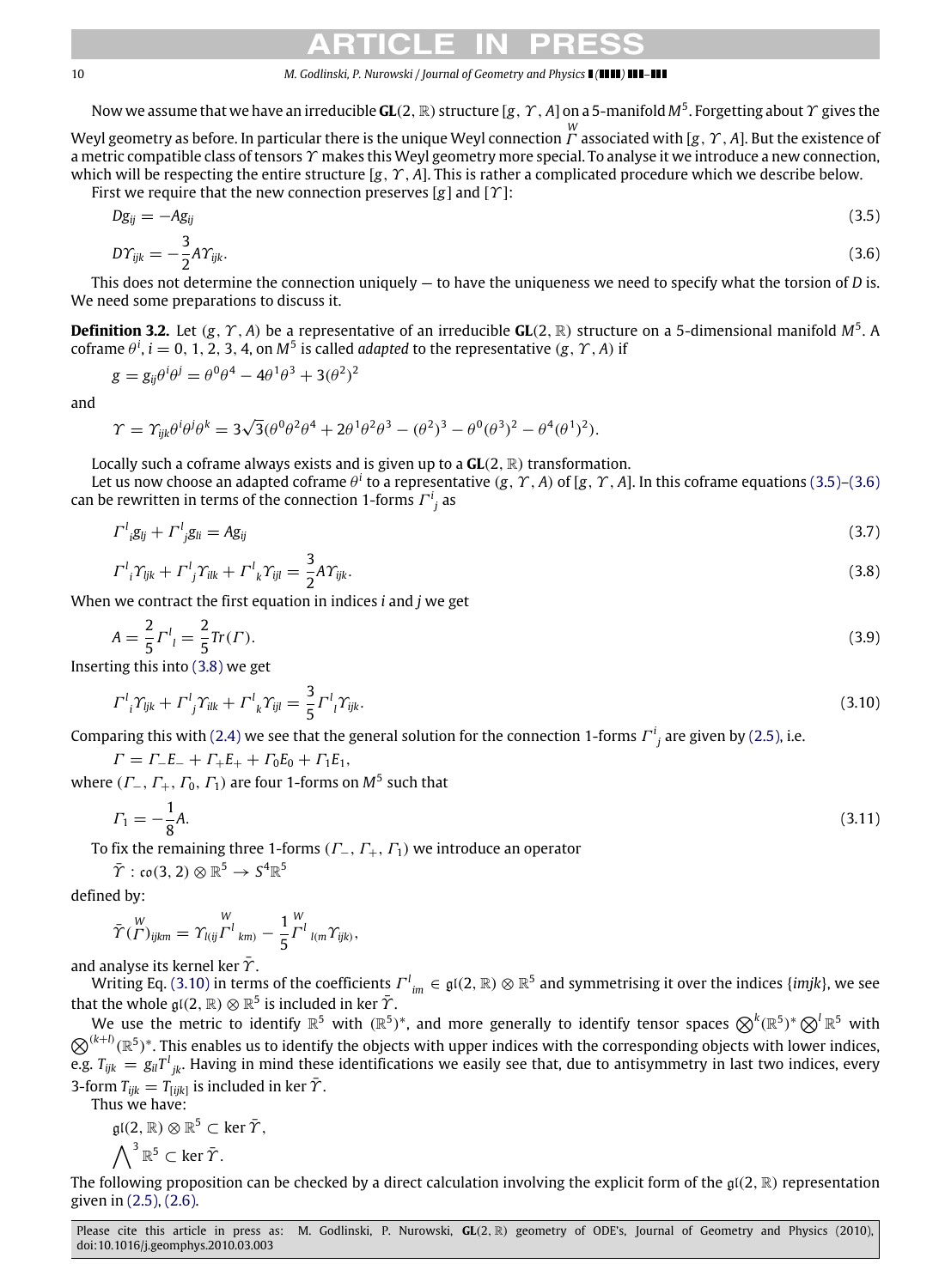#### <span id="page-10-1"></span><span id="page-10-0"></span>*M. Godlinski, P. Nurowski / Journal of Geometry and Physics ( ) –* 11

**Proposition 3.3.** *The vector space* ker  $\bar{\gamma}$  *has the following properties:* 

$$
\ker \bar{\Upsilon} = (\mathfrak{gl}(2,\mathbb{R}) \otimes \mathbb{R}^5) \oplus \bigwedge\nolimits^3 \mathbb{R}^5
$$

*and*

dim ker  $\bar{\gamma} = 30$ .

Now we interpret the condition  $\overline{I}^l_{im} \in \ker \overline{Y}$ , i. e. the equation

$$
\gamma_{(ij}\Gamma^{l}_{km}) = \frac{1}{5}\Gamma^{l}_{l(m}\gamma_{ijk)},
$$
\n(3.12)

as a *restriction* on possible Weyl connections. Let us assume that we have a structure (*M*<sup>5</sup> , [*g*, Υ , *A*]) with the Weyl connection coefficients *W* Γ *l im* satisfying [\(3.12\).](#page-10-0) The coefficients *W* Γ *l im* are written in a coframe adapted to some choice  $(g, \gamma, A)$ . It is easy to see, using [\(3.3\)](#page-8-0) and contracting [\(3.12\)](#page-10-0) over all the free indices with a vector field  $X^i$ , that the restriction on the Weyl connection [\(3.12\)](#page-10-0) in coordinate-free language is equivalent to

$$
(\overset{W}{\nabla}_X \Upsilon)(X, X, X) = -\frac{1}{2}A(X)\Upsilon(X, X, X). \tag{3.13}
$$

Here  $\stackrel{W}{\nabla}$  denotes the Weyl connection in the Koszul notation.

**Definition 3.4.** An irreducible **GL**(2, R) structure (M<sup>5</sup>, [g, Y, A]) is called *nearly integrable* iff its Weyl connection  $\stackrel{W}{\nabla}$ associated to the class [*g*, *A*] satisfies [\(3.13\).](#page-10-1)

#### *3.1. Nearly integrable* **GL**(2, R) *structures*

A nice feature of nearly integrable structures (M<sup>5</sup>, [g, Y, A]) is that they define a unique gl(2, ℝ)-valued connection Γ. This follows from the above discussion about the kernel of  $\tilde\gamma$ . Indeed, given a nearly integrable structure (M<sup>5</sup>, [g,  $\gamma$ , A]) it is enough to choose a representative (g,  $\varUpsilon$ , A) and to write the Eq. [\(3.13\)](#page-10-1) for the Weyl connection  $\stackrel{W}{\varGamma}$  in an adapted coframe  $\theta^i$ . Then the uniquely given Weyl connection coefficients  $\varGamma_{ijk}^W$  are by definition in ker  $\tilde{\varUpsilon}=(\mathfrak{gl}(2,\mathbb{R})\otimes\mathbb{R}^5)\oplus \bigwedge^3\mathbb{R}^5,$  which means that they uniquely split onto  $\Gamma_{ijk} \in \mathfrak{gl}(2,\mathbb{R})\otimes\mathbb{R}^5$  and  $\frac{1}{2}T_{ijk}\in\bigwedge^3\mathbb{R}^5.$  Thus, for all nearly integrable structures  $(M^5,[g,\varUpsilon,A]),$ in a coframe adapted to  $(g, \Upsilon, A)$ , we have

<span id="page-10-2"></span>
$$
\Gamma_{ijk} = \Gamma_{ijk} + \frac{1}{2} T_{ijk},\tag{3.14}
$$

and both  $\varGamma_{ijk}\in\mathfrak{gl}(2,\mathbb{R})\otimes\mathbb{R}^5$  and  $T_{ijk}\in\bigwedge^3\mathbb{R}^5$  are uniquely determined in terms of  $\stackrel{W}{\varGamma}_{ijk}.$  Now we rewrite the torsion-free condition [\(3.4\)](#page-8-1) for the Weyl connection in the form

<span id="page-10-3"></span>
$$
d\theta^i + \Gamma^i_{\ j} \wedge \theta^j = \frac{1}{2} T^i_{jk} \theta^j \wedge \theta^k. \tag{3.15}
$$

It can be interpreted as follows: The nearly integrable structure (M<sup>5</sup>, [g, Υ, A]), via [\(3.14\),](#page-10-2) uniquely determines the gl(2, ℝ)valued connection Γ*ijk* which respects the structure [*g*, Υ , *A*] due to [\(3.5\),](#page-9-0) [\(3.6\),](#page-9-1) and has totally skew symmetric torsion *Tijk* due to [\(3.15\).](#page-10-3) We summarise this part of our considerations in the following

<span id="page-10-4"></span>**Proposition 3.5.** *Every nearly integrable* **GL**(2, R) *structure* (*M*<sup>5</sup> , [*g*, Υ , *A*]) *defines a unique* gl(2, R)*-valued connection which has totally skew symmetric torsion.*

Also the converse is true:

**Proposition 3.6.** *Let* (*M*<sup>5</sup> , [*g*, Υ , *A*]) *be an irreducible* **GL**(2, R) *structure and W* Γ *ijk be the Weyl connection coefficients associated,*  $i$ n an adapted coframe  $\theta^i$ , with the Weyl structure [g, A]. Assume that the Weyl structure [g, A] admits a split

<span id="page-10-5"></span>
$$
\stackrel{W}{\Gamma}_{ijk}=\Gamma_{ijk}+\frac{1}{2}T_{ijk},
$$

in which  $\Gamma_{ijk} \in \mathfrak{gl}(2,\mathbb{R})\otimes \mathbb{R}^5$  and  $T_{ijk} \in \bigwedge^3 \mathbb{R}^5$ . Then [g,  $\Upsilon$ , A] is nearly integrable, the split is unique and  $\Gamma_{ij} = \Gamma_{ijk}\theta^k$  is a gl(2,  $\mathbb{R}$ )-valued connection with the totally skew symmetric torsion  $\Theta_i = \frac{1}{2} T_{ijk} \theta^j \wedge \theta^k$ .

**Definition 3.7.** The unique  $\mathfrak{gl}(2,\mathbb{R})$ -valued connection with totally skew symmetric torsion naturally associated with a nearly integrable structure (*M*<sup>5</sup> , [*g*, Υ , *A*]) is called the *characteristic connection*.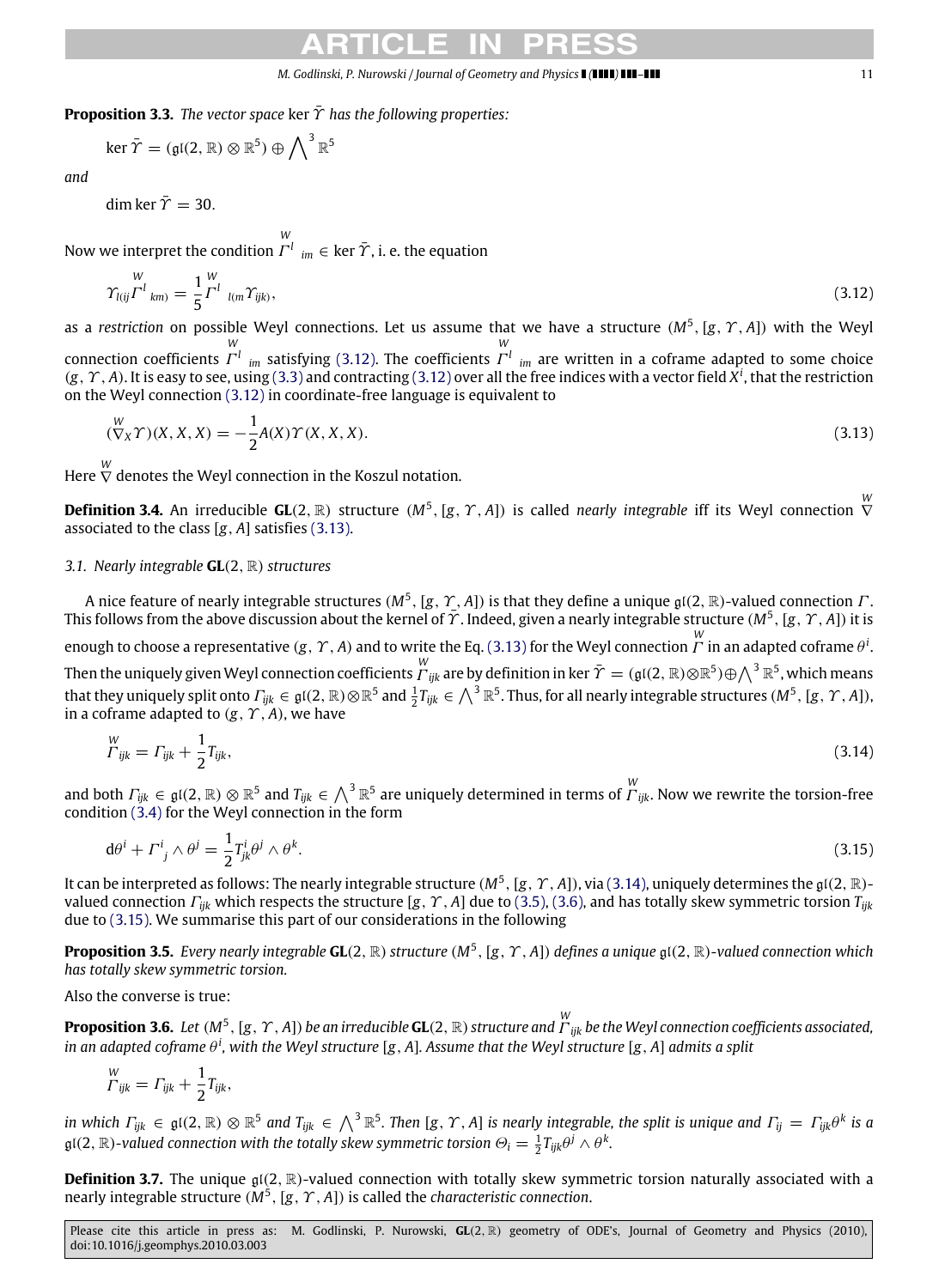#### 12 *M. Godlinski, P. Nurowski / Journal of Geometry and Physics ( ) –*

#### *3.2. Arbitrary* **GL**(2, R) *structures*

So far we have only been able to introduce a unique  $\frak{gl}(2,\Bbb R)$ -valued connection for a nearly integrable  $(M^5,[g,\Upsilon,A]).$ Nevertheless such a connection can be always introduced. To see this consider a **GL**(2, R)-invariant conformal pairing in  $\mathfrak{co}(3,2)\otimes \mathbb{R}^5$  given by

$$
(I', I') = g^{il}g^{jm}g^{kp} \, \bigvee_{ijkl}^{W} \bigvee_{lmp}^{W},
$$

where  $\mathop{I\!\!P}^W, \mathop{I\!\!P}'\in\mathfrak{co}(3,2)\otimes\mathbb{R}^5.$  We use the orthogonal complement of ker  $\tilde{Y}\subset\mathfrak{co}(3,2)\otimes\mathbb{R}^5$  with respect to this pairing:

$$
\ker \bar{T}^{\perp} = \{ \stackrel{W}{\Gamma} \in \mathfrak{co}(3, 2) \otimes \mathbb{R}^5 \text{ s.t } (\ker \bar{T}, \stackrel{W}{\Gamma}) = 0 \}.
$$

This vector space is 30-dimensional. It contains a 5-dimensional subspace spanned by *gijAm*, which is related to the R factor in the split  $\mathfrak{gl}(2,\mathbb{R}) = \mathbb{R} \oplus \mathfrak{sl}(2,\mathbb{R}) \subset \mathfrak{co}(3,2) = \mathbb{R} \oplus \mathfrak{so}(3,2)$ . Thus it is reasonable to consider the intersection, say  $V_{25}$ , of this 30-dimensional space with  $\mathfrak{so}(3, 2) \otimes \mathbb{R}^5$ . This 25-dimensional space

$$
V_{25}=\ker\bar{\varUpsilon}^{\perp}\cap(\mathfrak{so}(3,2)\otimes\mathbb{R}^5)
$$

has, in turn, zero intersection with  $(g\mathfrak{l}(2,\mathbb{R})\otimes\mathbb{R}^5)\oplus\bigwedge^3\mathbb{R}^5$  and provides the  $\mathsf{GL}(2,\mathbb{R})$  invariant decomposition of co $(3, 2) \otimes \mathbb{R}^5$ :

$$
\mathfrak{co}(3,2)\otimes \mathbb{R}^5=(\mathfrak{gl}(2,\mathbb{R})\otimes \mathbb{R}^5)\oplus \bigwedge\nolimits^3 \mathbb{R}^5\oplus V_{25}.
$$

Therefore, if we choose a coframe adapted to a representative  $(g, \Upsilon, A)$  we can uniquely decompose the Weyl connection coefficients  $\stackrel{W}{\varGamma}_{ijk}\in\mathfrak{co}(3,2)\otimes\mathbb{R}^{5}$  of our arbitrary **GL**(2,  $\mathbb R)$  structure according to

$$
\stackrel{W}{\Gamma}_{ijk}=\Gamma_{ijk}+\frac{1}{2}B_{ijk}.
$$

Now  $\varGamma_{ijk}\in\mathfrak{gl}(2,\mathbb{R})\otimes\mathbb{R}^5$ , and they are interpreted as new connection coefficients; the tensor  $B_{ijk}$  belongs to  $\bigwedge^3\mathbb{R}^5\oplus V_{25}$ and its antisymmetrisation  $T_{ijk} = B_{i[jk]}$  is now interpreted as the torsion of  $\Gamma$ . Thus, every  $GL(2, \mathbb{R})$  structure  $(M^5, [g, \Upsilon, A])$ uniquely defines a gI(2, R)-valued connection with torsion in  $\bigwedge^3\mathbb{R}^5\oplus V_{25}.$  The torsion is not totally skew anymore. Space *V*<sub>25</sub> further decomposes onto the **GL**(2, R)-irreducible components according to *V*<sub>25</sub> =  $\bigodot_5 \oplus \bigodot_9 \oplus \bigodot_{11}$ . The **GL**(2, R) structures equipped with the unique  $g(2, \mathbb{R})$  connection which has torsion in  $V_{25}$  find application in the theory of integrable equations of the hydrodynamic type [\[14\]](#page-36-5).

### <span id="page-11-0"></span>**4. GL**(**2**, R) **bundle**

*First*, we describe an irreducible **GL**(2, R) structure [*g*, Υ , *A*] on *M*<sup>5</sup> in the language of principal bundles.

Every irreducible **GL**(2,  $\mathbb{R}$ ) structure [g, Y, A] on a 5-manifold  $M^5$  defines the 9-dimensional bundle **GL**(2,  $\mathbb{R}$ )  $\rightarrow$  P  $\rightarrow$  $M^5$ , the  $GL(2,\mathbb{R})$  reduction of the bundle of linear frames  $GL(5,\mathbb{R})\to F(M^5)\to M^5.$  If [g,  $\varUpsilon$ , A] is equipped with a gl(2,  $\mathbb{R})$ connection  $\Gamma$ , then the structural equations on  $M^5$  read

$$
d\omega^{i} + \Gamma^{i}_{j} \wedge \omega^{j} = \frac{1}{2} \Gamma^{i}_{jk} \omega^{j} \wedge \omega^{k},
$$
  

$$
d\Gamma^{i}_{j} + \Gamma^{i}_{k} \wedge \Gamma^{k}_{j} = \frac{1}{2} R^{i}_{jkl} \omega^{k} \wedge \omega^{l}.
$$

Here  $(\omega^i)$  is an adapted coframe and  $\varGamma=(\varGamma^i_{~j})$  is written in the representation [\(2.5\).](#page-7-3) We lift these structural equations to *P* obtaining:

<span id="page-11-1"></span>
$$
d\theta^{0} = 4(\Gamma_{1} + \Gamma_{0}) \wedge \theta^{0} - 4\Gamma_{+} \wedge \theta^{1} + \frac{1}{2} \Gamma^{0}{}_{ij} \theta^{i} \wedge \theta^{j},
$$
  
\n
$$
d\theta^{1} = -\Gamma_{-} \wedge \theta^{0} + (4\Gamma_{1} + 2\Gamma_{0}) \wedge \theta^{1} - 3\Gamma_{+} \wedge \theta^{2} + \frac{1}{2} \Gamma^{1}{}_{ij} \theta^{i} \wedge \theta^{j},
$$
  
\n
$$
d\theta^{2} = -2\Gamma_{-} \wedge \theta^{1} + 4\Gamma_{1} \wedge \theta^{2} - 2\Gamma_{+} \wedge \theta^{3} + \frac{1}{2} \Gamma^{2}{}_{ij} \theta^{i} \wedge \theta^{j},
$$
  
\n
$$
d\theta^{3} = -3\Gamma_{-} \wedge \theta^{2} + (4\Gamma_{1} - 2\Gamma_{0}) \wedge \theta^{3} - \Gamma_{+} \wedge \theta^{4} + \frac{1}{2} \Gamma^{3}{}_{ij} \theta^{i} \wedge \theta^{j},
$$
  
\n
$$
d\theta^{4} = -4\Gamma_{-} \wedge \theta^{3} + 4(\Gamma_{1} - \Gamma_{0}) \wedge \theta^{4} + \frac{1}{2} \Gamma^{4}{}_{ij} \theta^{i} \wedge \theta^{j},
$$
\n(4.1)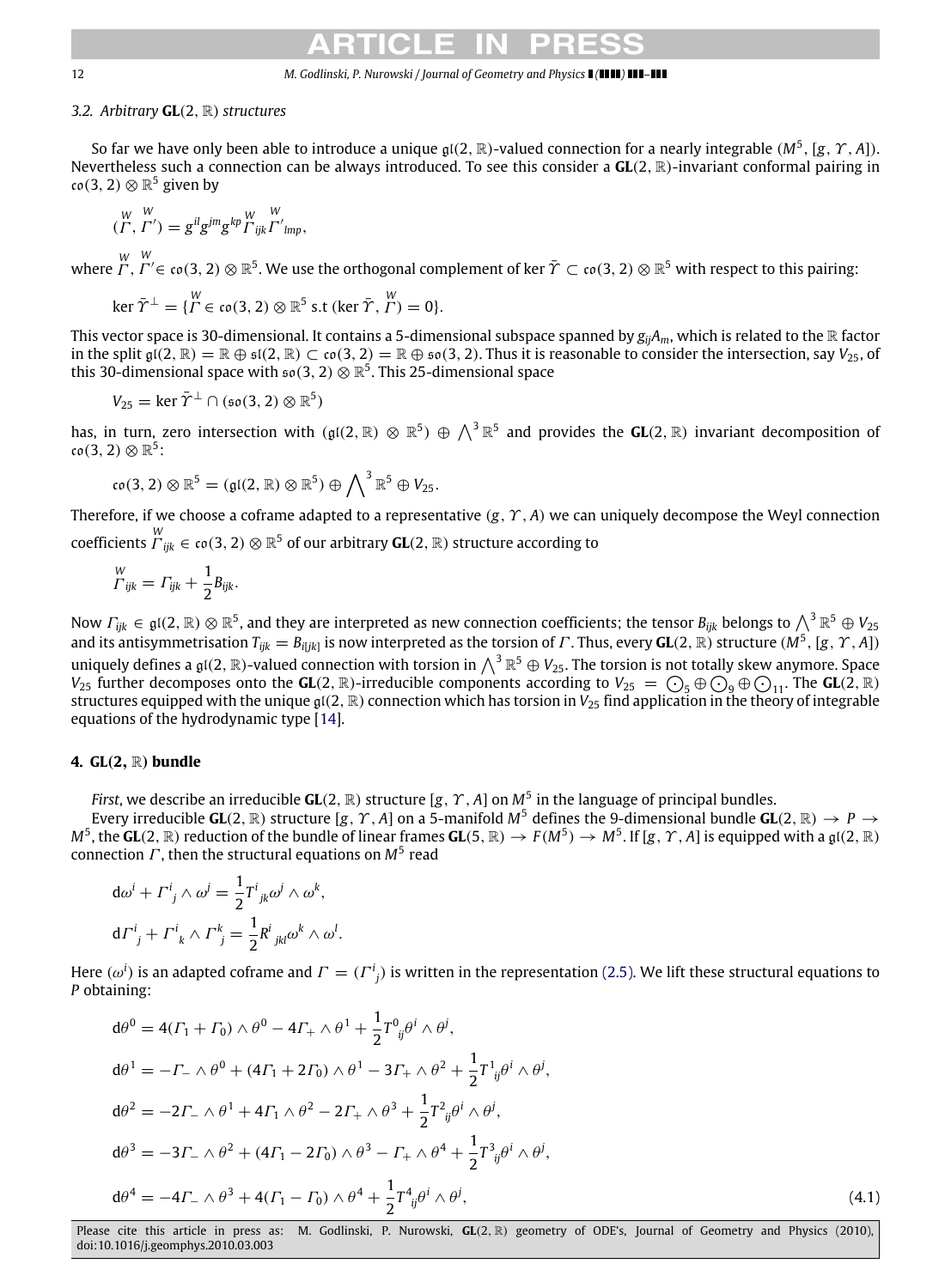#### *M. Godlinski, P. Nurowski / Journal of Geometry and Physics ( ) –* 13

$$
d\Gamma_{+} = 2\Gamma_{0} \wedge \Gamma_{+} + \frac{1}{2}R_{+ij}\theta^{i} \wedge \theta^{j},
$$
  
\n
$$
d\Gamma_{-} = -2\Gamma_{0} \wedge \Gamma_{-} + \frac{1}{2}R_{-ij}\theta^{i} \wedge \theta^{j},
$$
  
\n
$$
d\Gamma_{0} = \Gamma_{+} \wedge \Gamma_{-} + \frac{1}{2}R_{0ij}\theta^{i} \wedge \theta^{j},
$$
  
\n
$$
d\Gamma_{1} = \frac{1}{2}R_{1ij}\theta^{i} \wedge \theta^{j},
$$

with the forms  $\theta^i$  being the components of the canonical  $\mathbb{R}^5$ -valued form  $\theta$  on *P*, c.f. [\[15\]](#page-36-6). In a coordinate system (*x*, *a*) on *P*,  $x \in M^5$ ,  $a \in GL(2, \mathbb{R})$ , which is compatible with the local trivialisation  $P \cong M^5 \times GL(2, \mathbb{R})$  they are given by

$$
\theta^i(x, a) = (a^{-1})^i_{\ j}\omega^j(x).
$$

The connection forms ( $\Gamma_-, \Gamma_+, \Gamma_0, \Gamma_1$ ) are defined in terms of [\(2.6\)](#page-7-4) via

$$
\Gamma_{-}(E_{-})^{i}{}_{j} + \Gamma_{+}(E_{+})^{i}{}_{j} + \Gamma_{0}(E_{0})^{i}{}_{j} + \Gamma_{1}(E_{1})^{i}{}_{j} = (a^{-1})^{i}{}_{k}\Gamma^{k}(x)a^{l}{}_{j} + (a^{-1})^{i}{}_{k}da^{k}{}_{j}.
$$

Note that  $(\theta^1, \theta^1, \theta^2, \theta^3, \theta^4, \Gamma_-, \Gamma_+, \Gamma_0, \Gamma_1)$  is a coframe on *P* and the class of 1-forms [A] lifts to a 1-form  $\tilde{A} = -8\Gamma_1$ . By some abuse of notation *T* and *R* denote torsion and curvature both on *M*<sup>5</sup> and on *P*.

*Second*, we change the point of view. Suppose that we are given a nine dimensional manifold *P* equipped with a coframe of nine 1-forms  $(\theta^0,\theta^1,\theta^2,\theta^3,\theta^4,\Gamma_-, \Gamma_+,\Gamma_0,\Gamma_1)$  on it. Suppose that these linearly independent forms, together with some functions  $T^i_{\;\;jk}$ ,  $R^l_{\;\;ijk}$ , satisfy the system [\(4.1\)](#page-11-1) on *P*. What we can say about such a 9-dimensional manifold *P*?

To answer this question consider a distribution  $\frak h$  on  $P$  which annihilates the forms  $(\theta^0,\theta^1,\theta^2,\theta^3,\theta^4)$ :

$$
b = \{X \in \text{TP s.t. } X \lrcorner \theta^i = 0, \ i = 0, 1, 2, 3, 4\}.
$$

Then the first five equations of the system [\(4.1\)](#page-11-1) guarantee that the forms  $(\theta^0,\theta^1,\theta^2,\theta^3,\theta^4)$  satisfy the Fröbenius condition,  $d\theta^i \wedge \theta^0 \wedge \theta^1 \wedge \theta^2 \wedge \theta^3 \wedge \theta^4 = 0$ ,  $\forall i = 0, 1, 2, 3, 4$ 

and that, in turn, the distribution h is integrable. Thus manifold *P* is foliated by 4-dimensional leaves tangent to the distribution h.

Now on *P* we consider two multilinear symmetric forms. The bilinear one, defined by

$$
\tilde{g} = \theta^0 \theta^4 - 4\theta^1 \theta^3 + 3(\theta^2)^2,\tag{4.2}
$$

and the three-linear one given by

<span id="page-12-2"></span><span id="page-12-1"></span>
$$
\tilde{\Upsilon} = 3\sqrt{3}(\theta^0 \theta^2 \theta^4 + 2\theta^1 \theta^2 \theta^3 - (\theta^2)^3 - \theta^0 (\theta^3)^2 - \theta^4 (\theta^1)^2). \tag{4.3}
$$

Of course, since the 1-forms( $\Gamma_-, \Gamma_+, \Gamma_0, \Gamma_1$ ) are not present in the definitions [\(4.2\)](#page-12-1) and [\(4.3\),](#page-12-2) then  $\tilde{g}$  and  $\tilde{\Upsilon}$  are degenerate. For example, the signature of the bilinear form  $\tilde{g}$  is  $(+, +, +, -, -, 0, 0, 0, 0)$ . The degenerate directions for these two forms are just the directions tangent to the leaves of the foliation generated by h. Let us denote by  $(X_0, X_1, X_2, X_3, X_4, X_5, X_6, X_7, X_8)$  the frame of vector fields on *P* dual to the 1-forms  $(\theta^0, \theta^1, \theta^2, \theta^3, \theta^4, \Gamma_-, \Gamma_+, \Gamma_0, \Gamma_1)$ . In particular (*X*<sub>5</sub>, *X*<sub>6</sub>, *X*<sub>7</sub>, *X*<sub>8</sub>) constitutes a basis for  $\mathfrak h$ , and we have  $X_\mu\lrcorner\theta^i=0$  for each  $\mu=5,6,7,8$  and  $i=0,1,2,3,4$ . Using this, and the exterior derivatives of  $\theta^i$  given in the first five Eqs. [\(4.1\),](#page-11-1) we easily find the Lie derivatives of  $\tilde g$  and  $\tilde \gamma$  along the directions tangent to the leaves of h. These are:

$$
\mathcal{L}_{X_{\mu}}\tilde{g} = 8(X_{\mu}\lrcorner\Gamma_1)\tilde{g}, \qquad \mathcal{L}_{X_{\mu}}\tilde{\Upsilon} = 12(X_{\mu}\lrcorner\Gamma_1)\tilde{\Upsilon}, \quad \forall \mu = 5, 6, 7, 8.
$$

Moreover, if we denote

$$
\tilde{A} = -8\Gamma_1,\tag{4.4}
$$

and we use the last of Eq. [\(4.1\),](#page-11-1) we also find that

$$
\mathcal{L}_{X_{\mu}}\tilde{A} = -8d(X_{\mu} \lrcorner \Gamma_1), \quad \forall \mu = 5, 6, 7, 8.
$$

This is enough to deduce that the objects  $(\tilde{g}, \tilde{\Upsilon}, \tilde{A})$  descend to the 5-dimensional leaf space  $M^5 = P/\mathfrak{h}$ . There they define a conformal class of triples  $(g, \Upsilon, A)$  with the transformation rules  $g \to e^{2\phi}g$ ,  $\Upsilon \to e^{3\phi}\Upsilon$ ,  $A \to A - 2d\phi$ . Due to the fact that, when passing to the quotient  $M^5 = P/\mathfrak{h}$ , we reduced the degenerate directions of  $\tilde{g}$  and  $\tilde{\Upsilon}$  to points of  $M^5$ , the resulting descended triples (*g*, Υ , *A*) have non-degenerate *g* of signature (3, 2) and non-degenerate Υ . It is clear that together with A they define an irreducible **GL**(2, R) structure on  $M^5$ : a section s:  $M^5\to P$  is an adapted coframe on  $M^5$ , the *triple* (*s*<sup>\*</sup> $\tilde{g}$ , *s*<sup>\*</sup> $\tilde{A}$ ) is a representative of the structure, the forms *s*<sup>\*</sup>*Γ*<sub>-</sub>, *s*<sup>\*</sup>*Γ*<sub>1</sub>, *s*<sup>\*</sup>*Γ*<sub>0</sub>, *s*<sup>\*</sup>*Γ*<sub>1</sub> are  $\mathfrak{gl}(2,\mathbb{R})$  connection 1-forms on  $M^5$  and  $s^*T$ ,  $s^*R$  are torsion and curvature of this connection, respectively. We have the following

**Proposition 4.1.** Every 9-dimensional manifold P equipped with nine 1-forms  $(\theta^0, \theta^1, \theta^2, \theta^3, \theta^4, \Gamma_-, \Gamma_+, \Gamma_0, \Gamma_1)$  which

- <span id="page-12-0"></span>• *are linearly independent at every point of P,*
- *satisfy system* [\(4.1\)](#page-11-1) with some functions  $T^i_{\phantom{i}jk}$ ,  $R^i_{\phantom{i}jkl}$  on P,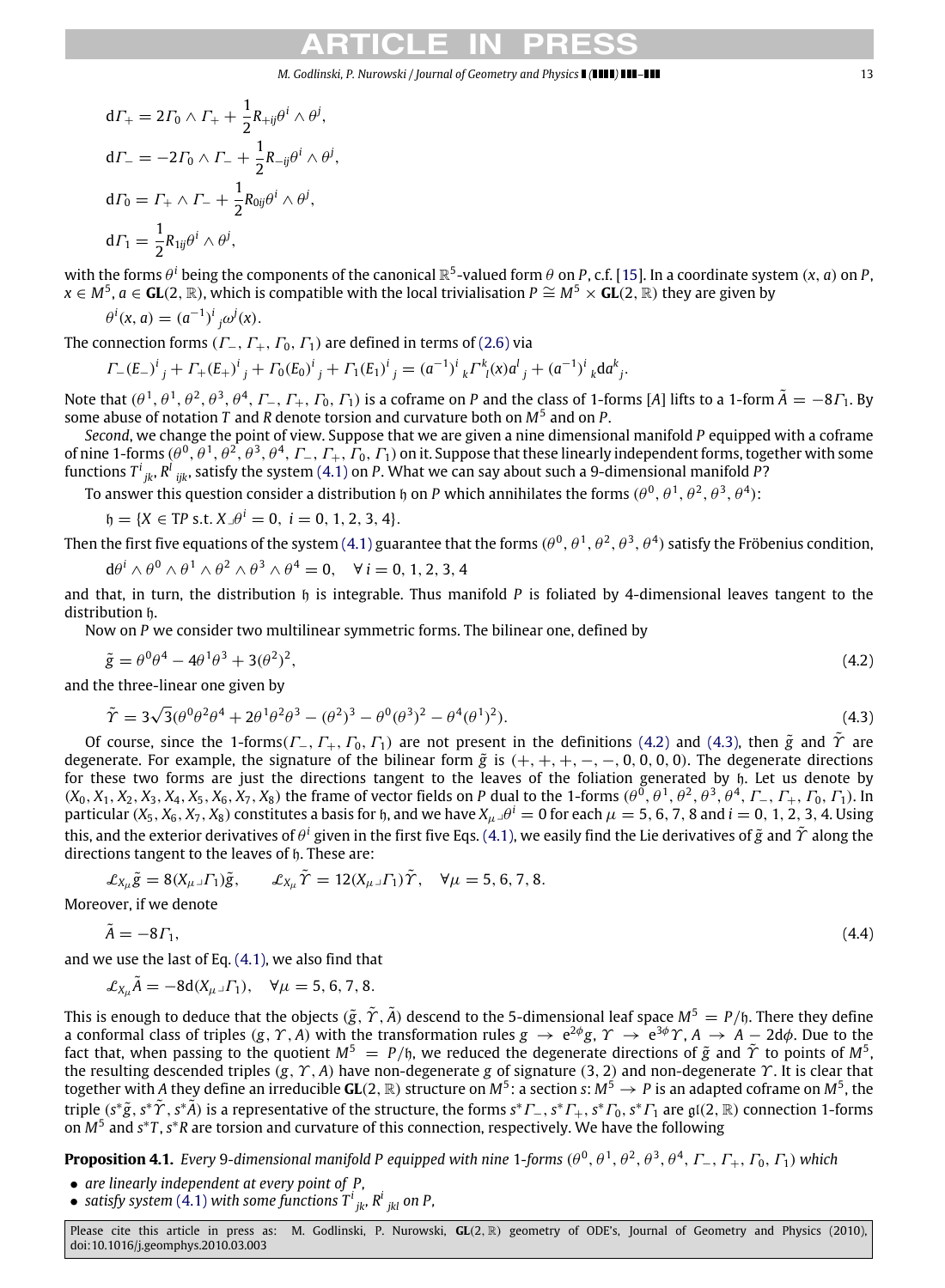#### 14 *M. Godlinski, P. Nurowski / Journal of Geometry and Physics ( ) –*

*is foliated by* 4*-dimensional leaves over a* 5*-dimensional space M*<sup>5</sup> *, which is the base for the fibration P* → *M*<sup>5</sup> *. The manifold M*<sup>5</sup> *is equipped with a natural irreducible* **GL**(2, R) *structure* [*g*, Υ , *A*] *and a* gl(2, R) *connection compatible with it. The torsion and* the curvature of this connection is given by  $T^i_{\;\; jk}$  and  $R^i_{\;\; jkl}.$ 

#### <span id="page-13-0"></span>**5. Torsion and curvature of characteristic connection**

*5.1. Torsion*

Let (*M*<sup>5</sup> , [*g*, Υ , *A*]) be a nearly integrable **GL**(2, R) structure and let Γ be its characteristic connection. Then the **GL**(2, R) invariant information about  $(M^5, [g, \Upsilon, A])$  is encoded in its totally skew symmetric torsion  $\Theta_i = \frac{1}{2}T_{ijk}\theta^i \wedge \theta^k$  and its curvature

$$
\Omega_{ij} = \frac{1}{2} R_{ijkl} \theta^k \wedge \theta^l = d\Gamma_{ij} + \Gamma_{ik} \wedge \Gamma^k_{j}.
$$

The spaces  $\bigwedge^3{\R}^5$  and  $\mathfrak{gl}(2,\R)\otimes\bigwedge^2{\R}^5$  are reducible under the action of **GL**(2,  $\R$ ). Their decompositions into the **GL**(2,  $\R$ ) irreducible components may be used to classify the torsion types, in the case of  $\bigwedge^3 \mathbb{R}^5$ , and the curvature types, in the case of  $\mathfrak{gl}(2,\mathbb{R})\otimes\bigwedge^2\mathbb{R}^5.$  In particular, to decompose  $\bigwedge^3\mathbb{R}^5$  we use the Hodge star operation associated with one of the metrics  $g$  from the class [g,  $\Upsilon$  , A]. This identifies  $\bigwedge^3 \R^5$  with  $\bigwedge^2 \R^5$ . The **GL**(2,  $\R$ ) invariant decomposition of  $\bigwedge^3 \R^5$  is then transformed to the decomposition of  $\bigwedge^2 \mathbb{R}^5.$  This is achieved in terms of the operator

$$
Y_{ijkl} = 4\gamma_{ijm}\gamma_{klp}g^{mp}.
$$

This, viewed as an endomorphism of  $\bigotimes^2 \mathbb{R}^5$  given by

$$
Y(w)_{ik} = g^{mj}g^{pl}Y_{ijkl}w_{mp},
$$

has the following eigenspaces:

$$
\begin{aligned}\n\bigodot_1 &= \left\{ S \in \bigotimes^2 \mathbb{R}^5 \mid Y(S) = 14 \cdot S \right\} = \left\{ S = \lambda \cdot g, \ \lambda \in \mathbb{R} \right\}, \\
\bigwedge_3 &= \left\{ F \in \bigotimes^2 \mathbb{R}^5 \mid Y(F) = 7 \cdot F \right\} = \mathfrak{s} \mathfrak{l} (2, \mathbb{R}), \\
\bigodot_5 &= \left\{ S \in \bigotimes^2 \mathbb{R}^5 \mid Y(S) = -3 \cdot S \right\}, \\
\bigwedge_7 &= \left\{ F \in \bigotimes^2 \mathbb{R}^5 \mid Y(F) = -8 \cdot F \right\}, \\
\bigodot_9 &= \left\{ S \in \bigotimes^2 \mathbb{R}^5 \mid Y(S) = 4 \cdot S \right\}.\n\end{aligned}
$$

Here the index  $k$  in  $\bigcirc_k$  or  $\bigwedge_k$  denotes the dimension of the eigenspace.

The decomposition

<span id="page-13-1"></span>
$$
\bigotimes^2 \mathbb{R}^5 = \bigodot_1 \oplus \bigodot_5 \oplus \bigodot_9 \oplus \bigwedge_3 \oplus \bigwedge_7 \tag{5.1}
$$

is **GL**(2, R) invariant. All the components in this decomposition are **GL**(2, R)-irreducible. We have the following

**Proposition 5.1.** Under the action of  $GL(2, \mathbb{R})$  the irreducible components of  $\bigwedge^3 \mathbb{R}^5 = * \bigwedge^2 \mathbb{R}^5$  are

$$
\bigwedge\nolimits^3{\mathbb R}^5=\bigwedge\nolimits_3\oplus\bigwedge\nolimits_7\cdot
$$

At this stage an interesting question arises: Can we give examples of nearly integrable **GL**(2, R) structures whose characteristic connection has torsion of a 'pure' type  $T_{ijk} \in \bigwedge_3$ ?

In Section [6](#page-17-0) we give an affirmative answer to this question. Here we only state a useful

**Lemma 5.2.** The 3-dimensional vector space  $\bigwedge_3$ , when expressed in terms of an adapted coframe  $\theta^i$  of [Definition](#page-9-4) 3.2 is

<span id="page-13-2"></span>
$$
\bigwedge_{3} = \mathrm{Span}_{\mathbb{R}} \Big\{ \theta^{0} \wedge \theta^{3} - 3\theta^{1} \wedge \theta^{2}, \ \theta^{0} \wedge \theta^{4} - 2\theta^{1} \wedge \theta^{3}, \ \theta^{1} \wedge \theta^{4} - 3\theta^{2} \wedge \theta^{3} \Big\}.
$$

Similarly, in an adapted coframe  $\theta^i$ , the Hodge dual  $*\bigwedge_3$  of  $\bigwedge_3$  is

$$
*\bigwedge\nolimits_3= \mathrm{Span}_\mathbb{R}\Big\{-\theta^0\wedge\theta^1\wedge\theta^4+2\theta^0\wedge\theta^2\wedge\theta^3,-\theta^0\wedge\theta^2\wedge\theta^4+8\theta^1\wedge\theta^2\wedge\theta^3,-\theta^0\wedge\theta^3\wedge\theta^4+2\theta^1\wedge\theta^2\wedge\theta^4\Big\}.
$$

In particular, torsion T<sup>i</sup>  $_{jk}$  of the characteristic connection  $\varGamma$  in system [\(3.15\)](#page-10-3) is of pure type in  $\bigwedge_3$  if and only if, in an adapted coframe  $\theta^i$ , we have  $g_{il}T^l_{\phantom{l}jk}=T_{[ijk]}$ , and its corresponding 3-form  $T=\frac{1}{6}g_{il}T^l_{\phantom{l}jk}\theta^i\wedge\theta^j\wedge\theta^k\in *\bigwedge_3.$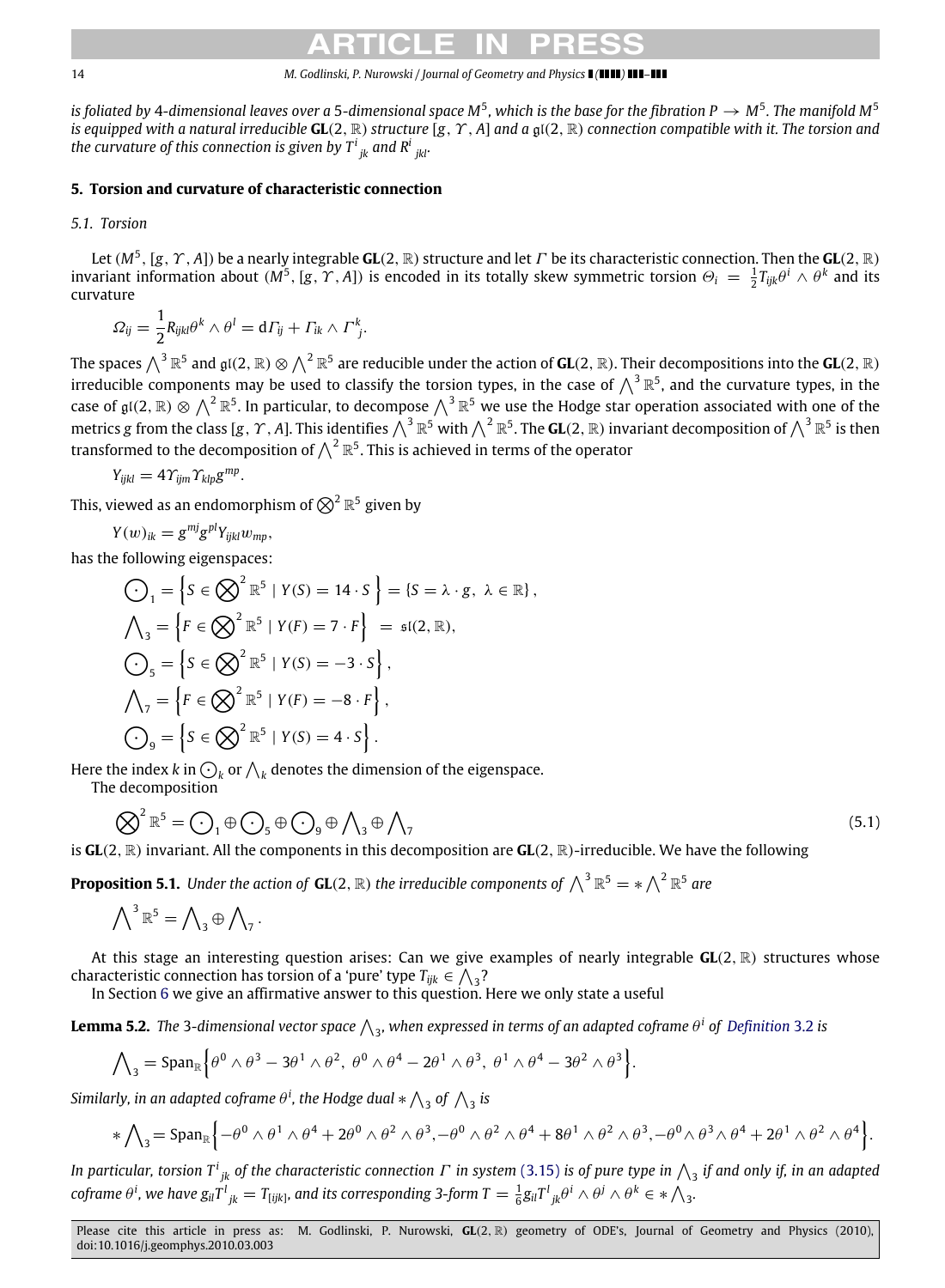#### <span id="page-14-2"></span>*M. Godlinski, P. Nurowski / Journal of Geometry and Physics ( ) –* 15

#### *5.2. Curvature*

Now we turn to analysis of curvature. The curvature tensor  $R^i_{\;\; jkl}$  of a characteristic connection<sup>[3](#page-14-1)</sup> defines the following objects:

 $R_{ij} = R^k$ *ikj* the Ricci tensor,  $R = R_{ii}g^{ij}$ the Ricci scalar,  $R_v^i = \gamma$ *ijkRjk* the Ricci *vector*,  $(dA)_{ij} = \frac{2}{5}$  $\frac{2}{5}R^k_{kij}$  the Maxwell 2-form.

The Ricci tensor belongs to the space  $\bigotimes^2{\Bbb R}^5$  and decomposes according to [\(5.1\).](#page-13-1) The Ricci symmetric tensor reads

$$
R_{(ij)} = \frac{1}{5} R g_{ij} + \frac{2}{7} R_v^k \gamma_{ijk} + R_{ij}^{(9)}, \qquad (5.2)
$$

where  $\frac{1}{5}Rg_{ij}$  is its  $\bigcirc_1$  part,  $\frac{2}{7}R_v^k\gamma_{ijk}$  is its  $\bigcirc_5$  part and  $R_{ij}^{(9)}$  is its  $\bigcirc_9$  part defined by [\(5.2\).](#page-14-2) The antisymmetric Ricci tensor decomposes into

$$
R_{[ij]} = R_{ij}^{(3)} + R_{ij}^{(7)}
$$

with the respective  $\bigwedge_3$  and  $\bigwedge_7$  components given by

$$
R_{ij}^{(3)} = \frac{8}{15}R_{[ij]} + \frac{1}{15}Y(R_{[1})_{ij},
$$
  

$$
R_{ij}^{(7)} = \frac{7}{15}R_{[ij]} - \frac{1}{15}Y(R_{[1})_{ij}.
$$

Here *Y*(*R*[ ]) denotes the value of the operator *Y* on *R*[*ij*] . Likewise, for the Maxwell form we have

$$
(\mathrm{d}A)_{ij} = \mathrm{d}A_{ij}^{(3)} + \mathrm{d}A_{ij}^{(7)}
$$

and

$$
dA_{ij}^{(3)} = \frac{8}{15} (dA)_{ij} + \frac{1}{15} Y (dA)_{ij},
$$
  

$$
dA_{ij}^{(7)} = \frac{7}{15} (dA)_{ij} - \frac{1}{15} Y (dA)_{ij}.
$$

The Ricci tensor and and the Maxwell 2-form have  $25 + 10 = 35$  coefficients out of total number of 40 coefficients of the curvature. Since, c.f. [\[16\]](#page-36-7),

$$
\mathfrak{gl}(2,\mathbb{R})\otimes\bigwedge{}^2\mathbb{R}^5=\bigodot_1\oplus2\bigwedge_3\oplus2\bigodot_5\oplus2\bigwedge_7\oplus\bigodot_9,
$$

the remaining 5 parameters are related to the coefficients of a vector field *K <sup>m</sup>*, which is independent of the Ricci tensor. It is defined in terms of the totally skew symmetric part of the curvature. Using the volume form η *ijklm*, we have

$$
K^m = R_{ijkl} \eta^{ijklm},
$$

and the so defined  $K^m$  yields the missing five components of the curvature. Thus we have the following

**Proposition 5.3.** *The irreducible components of the curvature Rijkl of a characteristic connection are given by*

<span id="page-14-3"></span>
$$
R, \t R_v^i, \t R_{ij}^{(9)}, \t R_{ij}^{(3)}, \t R_{ij}^{(7)}, \t dA_{ij}^{(3)}, \t dA_{ij}^{(7)}, \t K^i.
$$

### 5.3. Curvature of characteristic connection with torsion of type  $\bigwedge_{3}$

It is interesting to ask what is the decomposition of the curvature if the characteristic connection has torsion in the three-dimensional representation  $\bigwedge_3.$  It appears that it has a very special algebraic form. Its properties are summarised in:

**Theorem 5.4.** Let  $\varGamma$  be a characteristic connection with torsion in  $\bigwedge_{3}$ . Then

 $\bullet$  The Ricci tensor component  $R_{ij}^{(9)} = 0$ , which means that

<span id="page-14-0"></span>
$$
R_{(ij)}=\frac{1}{5}Rg_{ij}+\frac{2}{7}R_{\rm v}^k\Upsilon_{ijk}.
$$

• *The skew symmetric Ricci tensor and the Maxwell* 2*-form are related by*

$$
dA^{(3)} = 4R^{(3)}, \qquad dA^{(7)} = \frac{2}{3}R^{(7)}.
$$

<span id="page-14-1"></span><sup>&</sup>lt;sup>3</sup> Results of this section are also valid for an arbitrary  $\mathfrak{gl}(2,\mathbb{R})$  connection.

Please cite this article in press as: M. Godlinski, P. Nurowski, **GL**(2, R) geometry of ODE's, Journal of Geometry and Physics (2010), doi:10.1016/j.geomphys.2010.03.003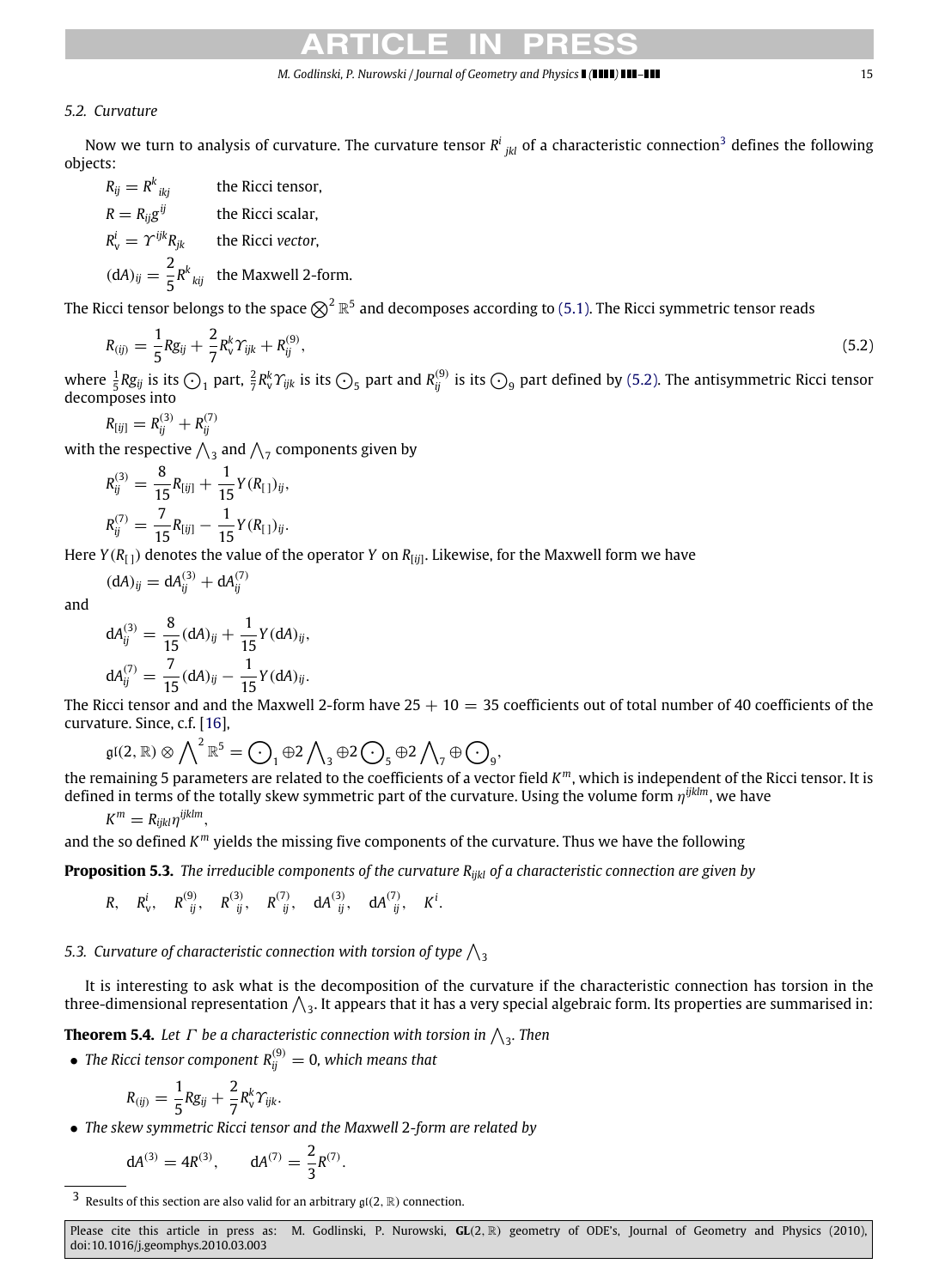16 *M. Godlinski, P. Nurowski / Journal of Geometry and Physics ( ) –*

• *The Ricci vector R*<sup>v</sup> *is fully determined by T :*

$$
R_{v}^{i} = (40)^{2}(*T)_{jk}(*T)_{lm}g^{kl}\Upsilon^{jmi}.
$$

*Thus, the curvature is fully described by tensors T ,* d*A, K and the scalar R.*

<span id="page-15-0"></span>[Theorem 5.4](#page-14-0) is implied by the following more detailed result.

**Theorem 5.5.** Let M<sup>5</sup> be a nearly integrable **GL**(2,  $\R$ ) geometry such that torsion of the characteristic connection belongs to  $\bigwedge_3$ . Let  $GL(2,\mathbb{R})\to P\to M^5$  be the reduction of the frame bundle defined by the geometry. Then:

(1) *First structural equations for the characteristic connection on P are the following:*

$$
d\theta^{0} = 4(\Gamma_{1} + \Gamma_{0}) \wedge \theta^{0} - 4\Gamma_{+} \wedge \theta^{1} - \frac{1}{3}t_{1}\theta^{0} \wedge \theta^{1} - \frac{1}{3}t_{2}\theta^{0} \wedge \theta^{2} - t_{3}\theta^{0} \wedge \theta^{3} + 2t_{3}\theta^{1} \wedge \theta^{2},
$$
  
\n
$$
d\theta^{1} = -\Gamma_{-} \wedge \theta^{0} + (4\Gamma_{1} + 2\Gamma_{0}) \wedge \theta^{1} - 3\Gamma_{+} \wedge \theta^{2} - \frac{1}{6}t_{1}\theta^{0} \wedge \theta^{2} - \frac{1}{4}t_{3}\theta^{0} \wedge \theta^{4} - \frac{2}{3}t_{2}\theta^{1} \wedge \theta^{2},
$$
  
\n
$$
d\theta^{2} = -2\Gamma_{-} \wedge \theta^{1} + 4\Gamma_{1} \wedge \theta^{2} - 2\Gamma_{+} \wedge \theta^{3} - \frac{1}{9}t_{1}\theta^{0} \wedge \theta^{3} + \frac{1}{18}t_{2}\theta^{0} \wedge \theta^{4} - \frac{4}{9}t_{2}\theta^{1} \wedge \theta^{3} - \frac{1}{3}t_{3}\theta^{1} \wedge \theta^{4},
$$
  
\n
$$
d\theta^{3} = -3\Gamma_{-} \wedge \theta^{2} + (4\Gamma_{1} - 2\Gamma_{0}) \wedge \theta^{3} - \Gamma_{+} \wedge \theta^{4} + \frac{1}{12}t_{1}\theta^{0} \wedge \theta^{4} - \frac{2}{3}t_{2}\theta^{2} \wedge \theta^{3} - \frac{1}{2}t_{3}\theta^{2} \wedge \theta^{4},
$$
  
\n
$$
d\theta^{4} = -4\Gamma_{-} \wedge \theta^{3} + 4(\Gamma_{1} - \Gamma_{0}) \wedge \theta^{4} - \frac{1}{3}t_{1}\theta^{1} \wedge \theta^{4} + \frac{2}{3}t_{1}\theta^{2} \wedge \theta^{3} - \frac{1}{3}t_{2}\theta^{2} \wedge \theta^{4} - t_{3}\theta^{3} \wedge \theta^{4},
$$

*where*  $t_1$ *,*  $t_2$  *and*  $t_3$  *are coefficients of the torsion.* 

(2) *Second structural equations on P are the following:*

$$
d\Gamma_{+} = 2\Gamma_{0} \wedge \Gamma_{+} + \left(\frac{1}{6}b_{2} - \frac{1}{81}t_{1}^{2} + \frac{5}{3}t_{3}\right)\theta^{0} \wedge \theta^{1} + \left(-\frac{2}{81}t_{1}t_{2} - \frac{10}{3}f_{4} + \frac{5}{12}b_{3}\right)\theta^{0} \wedge \theta^{2} + \left(-\frac{1}{243}t_{2}^{2} - \frac{1}{162}t_{1}t_{3} + \frac{10}{3}f_{3} - \frac{1}{30}R + b_{4} - \frac{1}{4}a_{2}\right)\theta^{0} \wedge \theta^{3} + \left(\frac{1}{54}t_{2}t_{3} - \frac{1}{8}a_{3} - \frac{5}{3}f_{2} + \frac{1}{12}b_{5}\right)\theta^{0} \wedge \theta^{4} + \left(-\frac{1}{27}t_{2}^{2} - \frac{1}{18}t_{1}t_{3} + \frac{1}{10}R + 2b_{4} + \frac{3}{4}a_{2}\right)\theta^{1} \wedge \theta^{2} + \left(-\frac{1}{9}t_{2}t_{3} + \frac{1}{4}a_{3} + \frac{2}{3}b_{3}\right)\theta^{1} \wedge \theta^{3} + \left(\frac{1}{18}t_{3}^{2} + \frac{5}{3}f_{1} + \frac{1}{6}b_{6}\right)\theta^{1} \wedge \theta^{4} + \left(-\frac{5}{18}t_{3}^{2} - \frac{10}{3}f_{1} + \frac{1}{3}b_{6}\right)\theta^{2} \wedge \theta^{3} + \frac{1}{4}b_{7}\theta^{2} \wedge \theta^{4}, d\Gamma_{-} = -2\Gamma_{0} \wedge \Gamma_{-} + \frac{1}{4}b_{1}\theta^{0} \wedge \theta^{2} + \left(\frac{1}{6}b_{2} - \frac{1}{162}t_{1}^{2} - \frac{5}{3}f_{5}\right)\theta^{0} \wedge \theta^{3} + \left(-\frac{1}{162}t_{1}t_{2} + \frac{5}{3}f_{4} + \frac{1}{12}b_{3} - \frac{1}{8}a_{1}\right)\theta^{0} \wedge
$$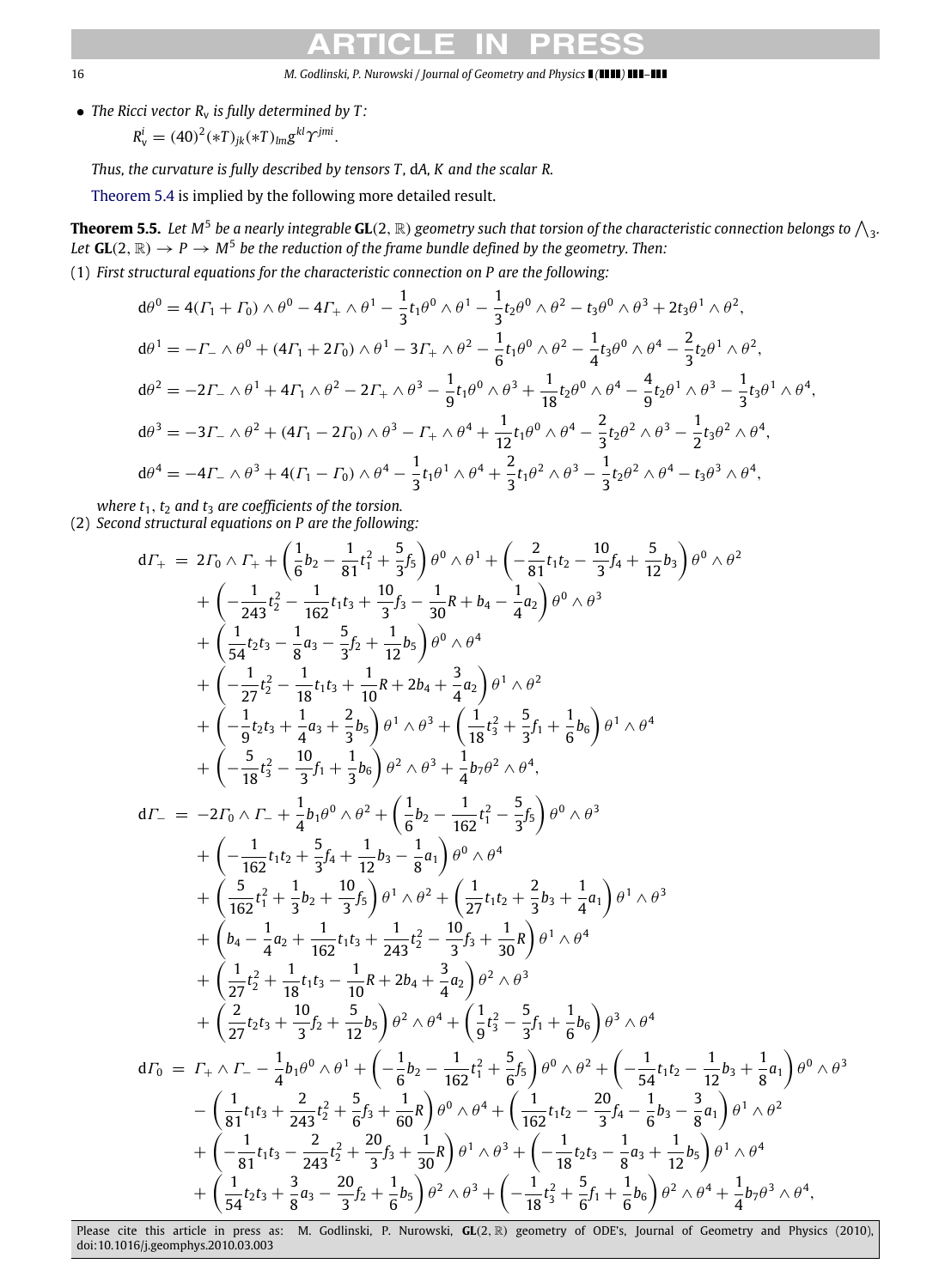*M. Godlinski, P. Nurowski / Journal of Geometry and Physics ( ) –* 17

$$
d\Gamma_1 = -\frac{1}{8}b_1\theta^0 \wedge \theta^1 - \frac{1}{8}b_2\theta^0 \wedge \theta^2 - \frac{1}{8}(b_3 + a_1)\theta^0 \wedge \theta^3 - \frac{1}{8}(b_4 + a_2)\theta^0 \wedge \theta^4 + \left(\frac{3}{8}a_1 - \frac{1}{4}b_3\right)\theta^1 \wedge \theta^2 + \left(\frac{1}{4}a_2 - b_4\right)\theta^1 \wedge \theta^3 - \frac{1}{8}(a_3 + b_5)\theta^1 \wedge \theta^4 + \left(\frac{3}{8}a_3 - \frac{1}{4}b_5\right)\theta^2 \wedge \theta^3 - \frac{1}{8}b_6\theta^2 \wedge \theta^4 - \frac{1}{8}b_7\theta^3 \wedge \theta^4.
$$

(3) Functions  $t_1$ ,  $t_2$ ,  $t_3$ ,  $a_1$ ,  $a_2$ ,  $a_3$ ,  $b_1$ ,  $b_2$ ,  $b_3$ ,  $b_4$ ,  $b_5$ ,  $b_6$ ,  $b_7$ ,  $f_1$ ,  $f_2$ ,  $f_3$ ,  $f_4$ ,  $f_5$  and R above have the following properties.

.

.

- (a) *R is the Ricci scalar of the connection.*
- (b) *The irreducible component* d*A* (3) *is given by*

$$
dA^{(3)} = \begin{pmatrix} 0 & 0 & 0 & a_1 & a_2 \\ 0 & 0 & -3a_1 & -2a_2 & a_3 \\ 0 & 3a_1 & 0 & -3a_3 & 0 \\ -a_1 & 2a_2 & 3a_3 & 0 & 0 \\ -a_2 & -a_3 & 0 & 0 & 0 \end{pmatrix}
$$

(c) The irreducible component  $dA^{(7)}$  is given by

$$
dA^{(7)} = \begin{pmatrix} 0 & b_1 & b_2 & b_3 & b_4 \\ -b_1 & 0 & 2b_3 & 8b_4 & b_5 \\ -b_2 & -2b_3 & 0 & 2b_5 & b_6 \\ -b_3 & -8b_4 & -2b_5 & 0 & b_7 \\ -b_4 & -b_5 & -b_6 & -b_7 & 0 \end{pmatrix}
$$

(d) *The irreducible component K is given by* √

$$
K = \frac{\sqrt{3}}{3} \begin{pmatrix} f_1 & f_2 & f_3 & f_4 & f_5 \end{pmatrix}^T.
$$

3 (e) *The Ricci vector is given by* √

$$
R_v^i = \frac{7}{6}\sqrt{3}\left(t_3^2, -\frac{1}{3}t_2t_3, \frac{1}{9}t_1t_3 + \frac{2}{27}t_2^2, -\frac{1}{9}t_1t_2, \frac{1}{9}t_1^2\right).
$$

(4) *All the components of the curvature but R are determined by the differentials of torsion:*

$$
dt_1 = 2t_2\Gamma_- - 2t_1\Gamma_0 - 4t_1\Gamma_1 + \frac{3}{2}b_1\theta^0 + \left(2b_2 - \frac{4}{27}t_1^2 + 20f_5\right)\theta^1 + \left(-\frac{4}{9}t_1t_2 - 60f_4 + 3b_3 - \frac{9}{2}a_1\right)\theta^2
$$
  
+  $\left(-\frac{4}{9}t_1t_3 - \frac{8}{27}t_2^2 + 60f_3 + 6b_4 - 9a_2\right)\theta^3 + \left(-\frac{4}{9}t_2t_3 - \frac{9}{2}a_3 - 20f_2 + \frac{1}{2}b_5\right)\theta^4$ ,  

$$
dt_2 = 3t_3\Gamma_- + t_1\Gamma_+ - 4t_2\Gamma_1 + \left(\frac{1}{2}b_2 + \frac{2}{27}t_1^2 - 10f_5\right)\theta^0
$$
  
+  $\left(\frac{4}{27}t_1t_2 + 20f_4 + 2b_3 + \frac{9}{2}a_1\right)\theta^1 + 9(a_2 + b_4)\theta^2$   
+  $\left(-\frac{4}{9}t_2t_3 + \frac{9}{2}a_3 - 20f_2 + 2b_5\right)\theta^3 + \left(-\frac{2}{3}t_3^2 + 10f_1 + \frac{1}{2}b_6\right)\theta^4$ ,  

$$
dt_3 = 2t_3\Gamma_0 + \frac{2}{3}t_2\Gamma_+ - 4t_3\Gamma_1 + \left(\frac{4}{81}t_1t_2 + \frac{20}{3}f_4 + \frac{1}{6}b_3 - \frac{3}{2}a_1\right)\theta^0
$$
  
+  $\left(\frac{4}{27}t_1t_3 + \frac{8}{81}t_2^2 - 20f_3 + 2b_4 - 3a_2\right)\theta^1$   
+  $\left(\frac{4}{9}t_2t_3 - \frac{3}{2}a_3 + 20f_2 + b_5\right)\theta^2 + \left(\frac{4}{9}t_3^2 - \frac{20}{3}f_1 + \frac{2}{3}b_6\right)\theta^3 + \frac{1}{2}b_7\theta$ 

**Proof.** Let indices *i*, *j*, *k*, *l* run through {0, 1, 2, 3, 4}, index *A* run through  $\{-, 0, +, 1\}$  and  $\mu$  run through {1, 2, 3}.

The structural equations for an arbitrary gl(2,  $\R$ )-connection on  $P$  are given by Eqs. [\(4.1\).](#page-11-1) Torsion  $T_{ijk}$  in  $\bigwedge_3$  on  $P$  is given by (see [Lemma 5.2\)](#page-13-2)

$$
T = \frac{1}{12}t_1(-\theta^0 \wedge \theta^1 \wedge \theta^4 + 2\theta^0 \wedge \theta^2 \wedge \theta^3) + \frac{1}{12}t_2(-\theta^0 \wedge \theta^2 \wedge \theta^4 + 8\theta^1 \wedge \theta^2 \wedge \theta^3) + \frac{1}{4}t_3(-\theta^0 \wedge \theta^3 \wedge \theta^4 + 2\theta^1 \wedge \theta^2 \wedge \theta^4),
$$

and we obtain (1) by putting  $T^i_{\phantom{i}jk} = T_{ljk}g^{li}$  into Eqs. [\(4.1\).](#page-11-1)

In order to obtain (2), (3) and (4) we must close first Bianchi identities, that is solve equations d $^2\theta^i=0$  with respect to torsion coefficients *t*µ, curvature coefficients *RAij* (defined by [\(4.1\)\)](#page-11-1) and derivatives of torsion. We denote

$$
dt_{\mu} = \sum_{A} t_{\mu}^{A} \Gamma_{A} + \sum_{i} t_{\mu i} \theta^{i}.
$$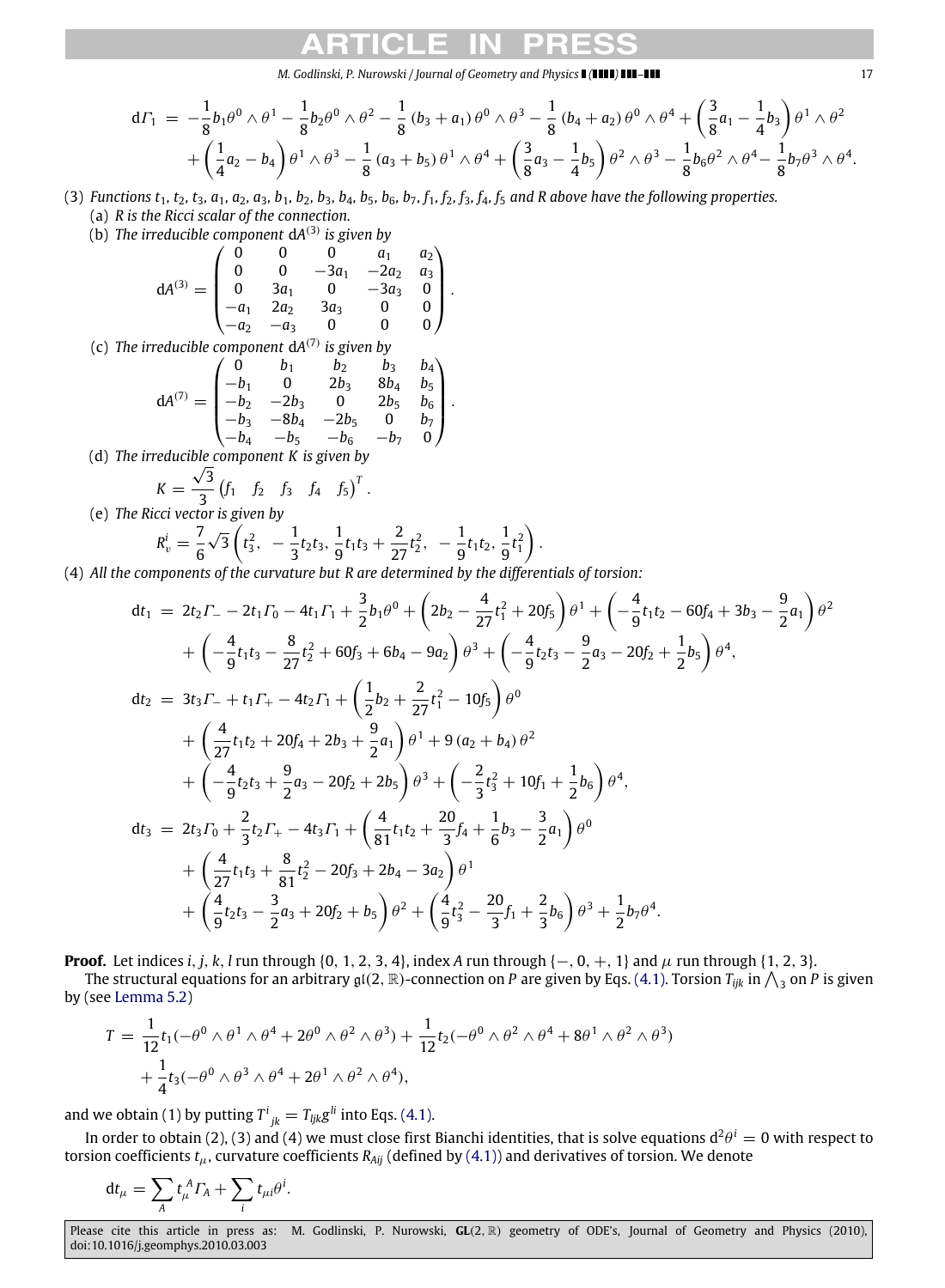#### 18 *M. Godlinski, P. Nurowski / Journal of Geometry and Physics ( ) –*

Next we calculate the exterior derivatives d $^2\theta^i\equiv0$  and insert in them the formulae for dt $_\mu$ , and the formulae for d $\varGamma_A$  given by four last Eqs. [\(4.1\).](#page-11-1) In this manner first Bianchi identities become a set of partial differential equations involving  $t_\mu$ ,  $t^A_\mu$ ,  $t_{\mu i}$  and  $R_{Akl}$ . These equations are linear in  $t_\mu^A$  and  $t_{\mu i}$ , all of which we eliminate from the equations and express as functions of  $t_\mu$  and  $R_{Aij}$ . However, after the elimination there are still many unsolved equations, which now are algebraic in  $R_{Aij}$  and  $t_\mu$ . We solve them with respect to *RAij* (due to the fact that most of them are linear with respect to curvature coefficients) and we obtain that only 21 out of 40 functions *RAij* do not vanish. Among these 21 there are 5 which are quadratic functions of  $t<sub>u</sub>$  and remaining 16 are functionally independent of  $t<sub>u</sub>$ .

We decompose the so-obtained curvature into the irreducible components of [Proposition 5.3.](#page-14-3) We notice that (i) one may choose a base  $a_1, a_2, a_3, b_1, b_2, b_3, b_4, b_5, b_6, b_7, f_1, f_2, f_3, f_4$  and  $f_5$  for 16 the functionally independent curvature coefficients so that (3a)–3(d) hold, and (ii) five curvature coefficients which are quadratic functions of torsion constitute the Ricci vector as in (3e). But in this notation second structural equations become (2) and expressions for torsion coefficients are as in (4).  $\Box$ 

[Theorem 5.4](#page-14-0) follows immediately from the structural equations of [Theorem 5.5.](#page-15-0) We can also express the Ricci tensor  $(Ric)^i$ <sub>*j*</sub> =  $g^{ik}R_{kj}$  in terms of the endomorphisms  $E_-, E_0, E_+, E_1$  of [\(2.5\):](#page-7-3)

 ${\sf Corollary~5.6.}$  The Ricci tensor of a characteristic connection with torsion in  $\bigwedge_3$  has the following form in any adapted coframe

$$
Ric = \left(\frac{1}{54}t_2^2 + \frac{1}{36}t_1t_3 - \frac{1}{20}R\right)E_1 + \frac{1}{8}b_1E_2^3 + \frac{1}{108}t_1^2E_2^2
$$
  
+  $\left(-\frac{1}{54}t_1t_2 + \frac{1}{8}a_1 - \frac{1}{2}b_3\right)E_- + \frac{5}{16}b_4E_0^3 + \left(\frac{1}{108}t_2^2 + \frac{1}{72}t_1t_3\right)E_0^2$   
+  $\left(\frac{1}{8}a_2 - \frac{17}{4}b_4\right)E_0 - \frac{1}{8}b_7E_1^3 + \frac{1}{12}t_3^2E_1^2 + \left(\frac{1}{2}b_5 - \frac{1}{8}a_3 - \frac{1}{18}t_2t_3\right)E_+ - \frac{5}{32}b_5E_0E_+E_0 + \frac{1}{8}b_6E_+E_0E_+ + \frac{1}{54}t_1t_2E_0E_- + \frac{5}{32}b_3E_0E_-E_0 + \frac{1}{8}b_2E_-E_0E_- - \frac{1}{18}t_2t_3E_0E_+.$ 

#### <span id="page-17-0"></span>**6. 5th order ODE as nearly integrable GL**(**2**, R) **geometry with 'small' torsion. Main theorem**

A large number of examples of nearly integrable **GL**(2, R) structures in dimension five is related to 5th order ODEs. This is mainly due to the following, well known,

**Proposition 6.1.** An ordinary differential equation  $y^{(5)} = 0$  has  $GL(2, \mathbb{R}) \times_{\rho_5} \mathbb{R}^5$  as its group of contact symmetries. Here  $\rho_5 : GL(2, \mathbb{R}) \to GL(5, \mathbb{R})$  *is the 5-dimensional irreducible representation of*  $GL(2, \mathbb{R})$ *.* 

<span id="page-17-3"></span>To explain the above statement we consider a general 5th order ODE

$$
y^{(5)} = F(x, y, y', y'', y^{(3)}, y^{(4)})
$$
\n(6.1)

for a real function  $\mathbb{R} \ni x \mapsto y(x) \in \mathbb{R}$ . Let us introduce the notation  $y_1 = y', y_2 = y'', y_3 = y^{(3)}, y_4 = y^{(4)}$  and  $F_i = \frac{\partial F}{\partial y_i}$  $i=1,2,3,4$ ,  $F_y=\frac{\partial F}{\partial y}$ . The functions  $(x,y,y_1,y_2,y_3,y_4)$  form a local coordinate system in the 4-order jet space *J* of curves in R 2 . Define the total derivative, which is a vector field in *J*

<span id="page-17-1"></span>
$$
\mathcal{D} = \partial_x + y_1 \partial_y + y_2 \partial_{y_1} + y_3 \partial_{y_2} + y_4 \partial_{y_3} + F \partial_{y_4}.
$$
\n
$$
(6.2)
$$

With the help of D the derivatives are given by formulae  $y_1 = Dy/Dx$ ,  $y_2 = Dy_1/Dx$  and so on, up to  $y_5 = Dy_4/Dx$ . A contact transformation of variables in a 5-order ODE is a transformation that mixes the independent variable *x*, the dependent variable *y* and the first derivative  $y_1$  in such a way that the meaning of the first derivative is retained:

**Definition 6.2.** A contact transformation of variables is an invertible, sufficiently smooth transformation of the form

<span id="page-17-2"></span>
$$
\begin{pmatrix} x \\ y \\ y_1 \end{pmatrix} \mapsto \begin{pmatrix} \bar{x} \\ \bar{y} \\ \bar{y}_1 \end{pmatrix} = \begin{pmatrix} \bar{x}(x, y, y_1) \\ \bar{y}(x, y, y_1) \\ \bar{y}_1(x, y, y_1) \end{pmatrix}
$$
(6.3)

satisfying the condition

$$
\bar{y}_1 = \frac{\mathcal{D}\bar{y}}{\mathcal{D}\bar{x}}.
$$
 (preservation of first derivative)

The higher order derivatives are given by the iterative formula

$$
y_{n+1} \mapsto \bar{y}_{n+1} = \frac{\mathfrak{D}\bar{y}_n}{\mathfrak{D}\bar{x}}, \quad i = 1, 2, 3, 4.
$$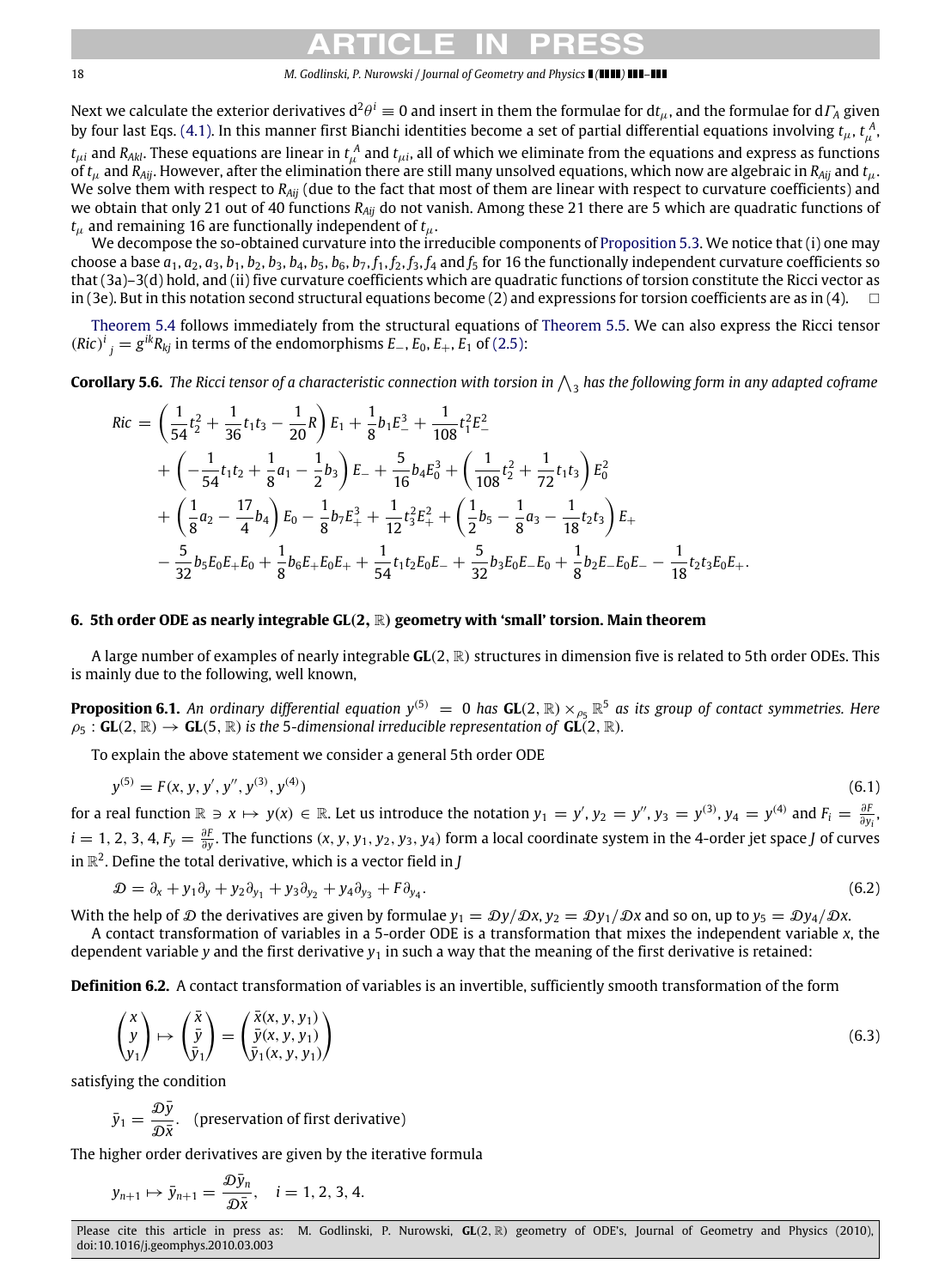#### <span id="page-18-1"></span>*M. Godlinski, P. Nurowski / Journal of Geometry and Physics ( ) –* 19

Let us now consider the equation  $y^{(5)}~=~0.$  We show how the flat torsion-free 5-dimensional irreducible **GL**(2,  $\R$ ) structure is naturally generated on its space of solutions by means of the symmetry group. A solution to  $y^{(5)} = 0$  is of the form

$$
y(x) = c_4 x^4 + 4c_3 x^3 + 6c_2 x^2 + 4c_1 x + c_0
$$
\n(6.4)

with five integration constants  $c_0, c_1, c_2, c_3, c_4$ . Then a solution of  $y^{(5)} = 0$  may be identified with a point  $c =$  $(c_0, c_1, c_2, c_3, c_4)^T$  in  $\mathbb{R}^5$ . A contact symmetry of  $y^{(5)} = 0$  is a contact transformation of variables that transforms its solutions into solutions. The group of contact symmetries of  $y^{(5)} = 0$  is generated by the following one-parameter groups of transformations on the *xy*-plane:

$$
\varphi_t^0(x, y) = (x, y + t), \qquad \varphi_t^1(x, y) = (x, y + 4xt),
$$
  
\n
$$
\varphi_t^2(x, y) = (x, y + 6x^2t), \qquad \varphi_t^3(x, y) = (x, y + 4x^3t),
$$
  
\n
$$
\varphi_t^4(x, y) = (x, y + x^4t), \qquad \varphi_t^5(x, y) = (xe^{2t}, ye^{4t}),
$$
  
\n
$$
\varphi_t^6(x, y) = (x, ye^{4t}), \qquad \varphi_t^7(x, y) = (x + t, y),
$$
  
\n
$$
\varphi_t^8(x, y) = \left(\frac{x}{1 + xt}, \frac{y}{(1 + xt)^4}\right)
$$

and the transformation rules for  $y_1$  are given by  $\varphi^A(y_1) = \mathcal{D}(\varphi^A(y))/\mathcal{D}(\varphi^A(x))$ ,  $A = 0, \ldots, 8$ .

Transforming [\(6.4\)](#page-18-1) according to the above formulae we find that  $\varphi_t^0,\dots,\varphi_t^4$  are translations in the space of solutions:

$$
\varphi_t^0(c) = (c_0 - t, c_1, c_2, c_3, c_4)^T, \dots, \qquad \varphi_t^4(c) = (c_0, c_1, c_2, c_3, c_4 - t)^T,
$$

while transformations  $\varphi^5_t$  ,  $\ldots$  ,  $\varphi^8_t$  generate **GL**(2,  $\R$ ) and act through the 5-dimensional irreducible representation [\(2.6\):](#page-7-4)

$$
\varphi_t^5(c) = \exp(tE_0)c, \qquad \varphi_t^6(c) = \exp(tE_1)c,
$$
  

$$
\varphi_t^7(c) = \exp(tE_+c), \qquad \varphi_t^8(c) = \exp(tE_-c).
$$

Of course,  $GL(2, \mathbb{R})$  stabilises the origin  $(0, 0, 0, 0, 0)$  in  $\mathbb{R}^5$ , thus the space of solutions is the homogeneous space  $GL(2, \mathbb{R}) \to$  $\mathbf{GL}(2,\,\mathbb{R})\times_{\rho_5}\mathbb{R}^5\,\to\,\mathbb{R}^5.$  The total space of this bundle is equipped with the Maurer–Cartan form  $\omega_\mathsf{MC}$  of  $\mathbf{GL}(2,\,\mathbb{R})\times_{\rho_5}\mathbb{R}^5.$ Choosing an appropriate base in  $\mathfrak{gl}(2,\mathbb{R})$  and writing explicitly the structural equations d $\omega_{MC} + \omega_{MC} \wedge \omega_{MC} = 0$  we get

$$
d\theta^{0} = 4(\Gamma_{1} + \Gamma_{0}) \wedge \theta^{0} - 4\Gamma_{+} \wedge \theta^{1},
$$
  
\n
$$
d\theta^{1} = -\Gamma_{-} \wedge \theta^{0} + (4\Gamma_{1} + 2\Gamma_{0}) \wedge \theta^{1} - 3\Gamma_{+} \wedge \theta^{2},
$$
  
\n
$$
d\theta^{2} = -2\Gamma_{-} \wedge \theta^{1} + 4\Gamma_{1} \wedge \theta^{2} - 2\Gamma_{+} \wedge \theta^{3},
$$
  
\n
$$
d\theta^{3} = -3\Gamma_{-} \wedge \theta^{2} + (4\Gamma_{1} - 2\Gamma_{0}) \wedge \theta^{3} - \Gamma_{+} \wedge \theta^{4},
$$
  
\n
$$
d\theta^{4} = -4\Gamma_{-} \wedge \theta^{3} + 4(\Gamma_{1} - \Gamma_{0}) \wedge \theta^{4},
$$
  
\n
$$
d\Gamma_{+} = 2\Gamma_{0} \wedge \Gamma_{+},
$$
  
\n
$$
d\Gamma_{+} = -2\Gamma_{0} \wedge \Gamma_{-},
$$
  
\n
$$
d\Gamma_{0} = \Gamma_{+} \wedge \Gamma_{-},
$$
  
\n
$$
d\Gamma_{1} = 0,
$$

which is the system [\(4.1\)](#page-11-1) with all the torsion and curvature coefficients equal to zero. According to [Proposition 4.1](#page-12-0) it yields a flat and torsion-free irreducible **GL**(2,  $\R$ ) structure on the space of solutions of  $y^{(5)}=0$ . Again, as in the case of the algebraic geometric realisation of Section [2,](#page-5-0) we learned about that from Ferapontow [\[13\]](#page-36-4).

We now pass to a more general situation, namely to the Eq. [\(6.1\)](#page-17-1) with a *general F* . The following questions are in order: What shall one assume about *F* to be able to construct an irreducible **GL**(2, R) structure on the solution space of the corresponding ODE? Is the case  $F = 0$  very special, or there are other ODEs, contact nonequivalent to the  $F = 0$  case, which define a **GL**(2, R) geometry on the solution space? If the answer is affirmative, how do we find such *F* s and what can we say about the corresponding **GL**(2, R) structures?

The answer to these questions is given by the following

**Theorem 6.3** (*Main Theorem*). *Every contact equivalence class of 5th order ODEs satisfying the Wünschmann conditions*

<span id="page-18-2"></span><span id="page-18-0"></span>
$$
50\mathcal{D}^{2}F_{4} - 75\mathcal{D}F_{3} + 50F_{2} - 60F_{4}\mathcal{D}F_{4} + 30F_{3}F_{4} + 8F_{4}^{3} = 0,
$$
  
\n
$$
375\mathcal{D}^{2}F_{3} - 1000\mathcal{D}F_{2} + 350\mathcal{D}F_{4}^{2} + 1250F_{1} - 650F_{3}\mathcal{D}F_{4} + 200F_{3}^{2}
$$
  
\n
$$
-150F_{4}\mathcal{D}F_{3} + 200F_{2}F_{4} - 140F_{4}^{2}\mathcal{D}F_{4} + 130F_{3}F_{4}^{2} + 14F_{4}^{4} = 0,
$$
  
\n
$$
1250\mathcal{D}^{2}F_{2} - 6250\mathcal{D}F_{1} + 1750\mathcal{D}F_{3}\mathcal{D}F_{4} - 2750F_{2}\mathcal{D}F_{4} - 875F_{3}\mathcal{D}F_{3} + 1250F_{2}F_{3} - 500F_{4}\mathcal{D}F_{2} + 700(\mathcal{D}F_{4})^{2}F_{4}
$$
  
\n
$$
+1250F_{1}F_{4} - 1050F_{3}F_{4}\mathcal{D}F_{4} + 350F_{3}^{2}F_{4} - 350F_{4}^{2}\mathcal{D}F_{3} + 550F_{2}F_{4}^{2} - 280F_{4}^{3}\mathcal{D}F_{4} + 210F_{3}F_{4}^{3} + 28F_{4}^{5} + 18750F_{y} = 0
$$
  
\n(6.5)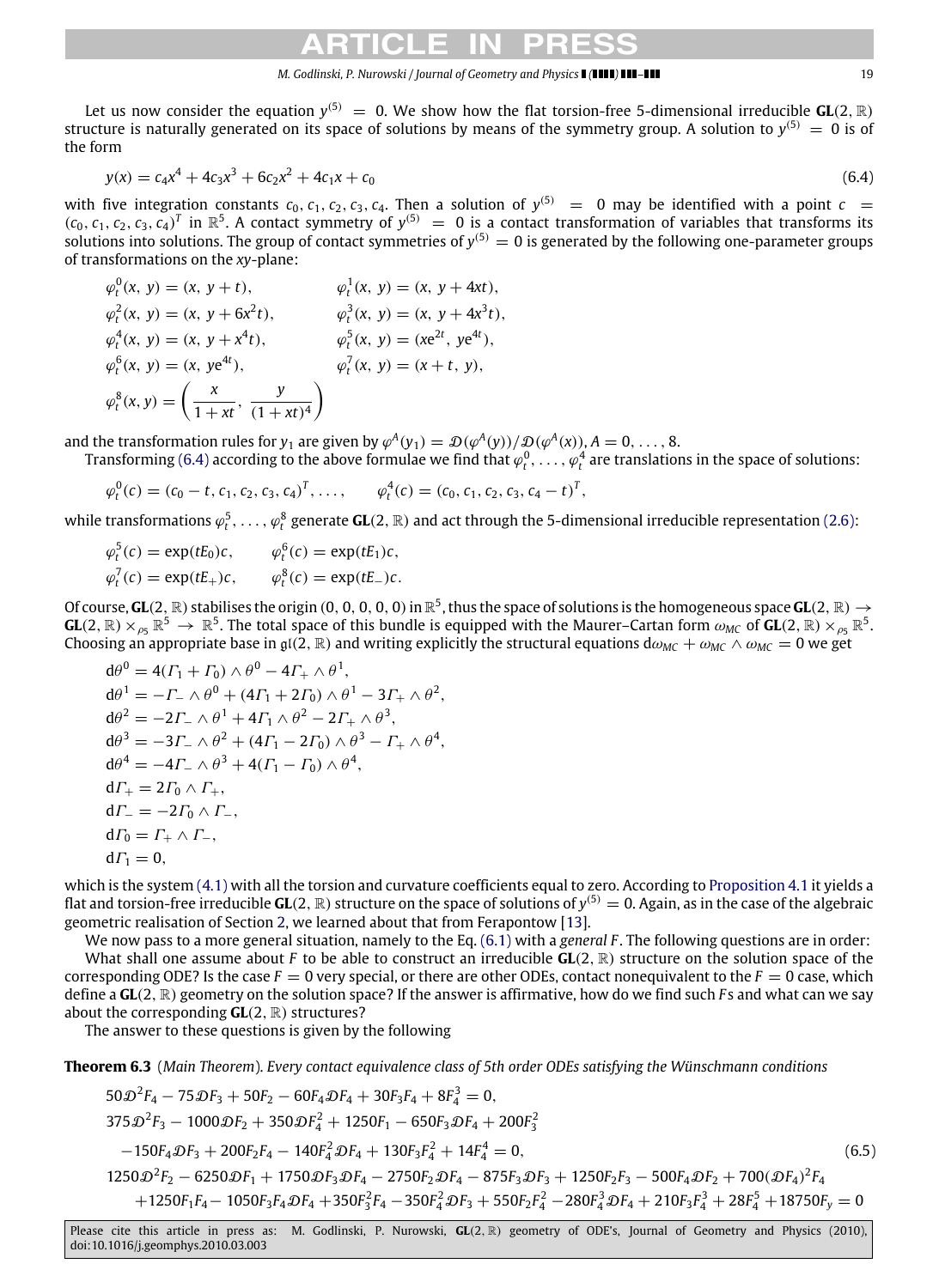#### 20 *M. Godlinski, P. Nurowski / Journal of Geometry and Physics ( ) –*

*defines a nearly integrable irreducible* **GL**(2, R) *geometry* (*M*<sup>5</sup> , [*g*, Υ , *A*]) *on the space M*<sup>5</sup> *of its solutions. This geometry has* the characteristic connection with torsion T of the 'pure' type in the 3-dimensional irreducible representation  $\bigwedge_3$ . Properties of *curvature and structural equations of this geometry are given by [Theorems](#page-14-0)* 5.4 and [5.5](#page-15-0)*, with the torsion coefficients given by*

$$
t_3 = \frac{6(\alpha^5 s)^2}{5\alpha^1 1} F_{44},
$$
  
\n
$$
t_2 = \frac{9\alpha^5 s}{50(\alpha^1 1)^2} (\alpha^1 1(10\mathcal{D}F_{44} + 3F_4F_{44}) + 5\alpha^1 0F_{44}),
$$
  
\n
$$
t_1 = \frac{1}{1000(\alpha^1 1)^3} (225(\alpha^1 0)^2 F_{44} + 90\alpha^1 0^1 1(10\mathcal{D}F_{44} + 3F_4F_{44}) - 9(\alpha^1 1)^2 (20(5\mathcal{D}F_{34} + 20F_{24} - 15F_{33} + 3F_4\mathcal{D}F_{44} - 11F_4F_{34}) + F_{44}(-120\mathcal{D}F_4 + 340F_3 + 51F_4^2)),
$$

where  $(y, y_1, y_2, y_3, y_4, x, \alpha^1{}_1, \alpha^1{}_0, \alpha^5{}_5)$  is a local coordinate system on  $GL(2, \mathbb{R}) \to P \to M^5$ .

Before presenting the proof let us notice several facts.

The theorem guarantees that every equivalence class of ODEs satisfying conditions [\(6.5\)](#page-18-2) has its corresponding nearly integrable  $GL(2,\mathbb{R})$  geometry  $(M^5,[g,\Upsilon,A])$  with torsion in  $\bigwedge_3$ . It may happen, however, that there are contact nonequivalent classes of ODEs defining the same **GL**(2, R) geometries. (See also [Remark 6.8\)](#page-24-1).

The Wünschmann conditions, although very complicated, possess nontrivial solutions. For example the equation

$$
y^{(5)} = c \Big( \frac{5y^{(3)3}(5 - 27cy^{1/2})}{9(1 + cy^{1/2})^2} + 10 \frac{y''y^{(3)}y^{(4)}}{1 + cy^{1/2}} \Big),
$$

where  $c = \pm 1$  satisfies the Wünschmann conditions and is not contact equivalent to  $F = 0$ . Other examples are considered in Section [7.](#page-24-0)

Of course, since the geometry is constructed from an ODE determined by the choice of  $F = F(x, y, y_1, y_2, y_3, y_4)$ , the coefficients  $a_1, \ldots, a_3, b_1, \ldots, b_7$ , *R* are expressible in terms of *F* and its derivatives. Given the connection of [Theorem 6.3](#page-18-0) we calculated the explicit formulae for these coefficients and obtained the following

**Corollary 6.4.** *A* **GL**(2, R) *geometry generated by a* 5*th order ODE satisfying Wünschmann conditions* [\(6.5\)](#page-18-2) *has the following properties.*

*The torsion T vanishes iff*

<span id="page-19-0"></span>
$$
F_{44}=0.
$$

*The* 2*-form* d*A* (3) *vanishes iff*

$$
(\mathcal{D}F_4)_{34} - (\mathcal{D}F_3)_{44} - \frac{3}{5}(\mathcal{D}F_4)_{4}F_{44} - \frac{4}{5}\mathcal{D}F_4F_{444} + \frac{6}{25}F_{44}^2F_4 + \frac{4}{25}F_4^2F_{444} + \frac{3}{10}F_{34}F_{44} - \frac{1}{5}F_4F_{344} + \frac{3}{5}F_3F_{444} + F_{244} - \frac{1}{2}F_{433} = 0.
$$

*The* 2*-form* d*A* (7) *vanishes iff*

 $F_{\text{444}} = 0.$ 

*The Ricci vector R<sub>v</sub> is aligned with the vector K, i.e.*  $K = uR_v$ *,*  $u \in \mathbb{R}$ *, iff* 

$$
(\mathcal{D}F_4)_{44} - \frac{1}{2}F_{344} - \frac{2}{5}F_4F_{444} - \frac{8}{15}F_{44}^2 + 7uF_{44}^2 = 0.
$$

We skip writing the formula for the Ricci scalar since it is very complicated.

We now pass to the proof of [Theorem 6.3.](#page-18-0) On doing this we will apply a variant of the Cartan method of equivalence. This will be a rather long and complicated procedure. Thus, for clarity of the presentation, we will divide the proof into three main steps, each of which will occupy its own respective Sections [6.1–6.3.](#page-20-0) First, in Section [6.1](#page-20-0) we will prove [Lemma 6.5,](#page-20-1) which assures that a class of contact equivalent 5th order ODEs is a *G*-structure on a 4-order jet space *J*. Thus, we will have a bundle  $G \to J \times G \to J$ , a reduction of the frame bundle  $F(J)$ . In the second step, in Section [6.2,](#page-20-2) we will use the Cartan method of equivalence in order to construct a submanifold  $P \subset J \times G$  together with a coframe on *P* which fulfills the requirements of [Proposition 4.1.](#page-12-0) This coframe, via [Proposition 4.1,](#page-12-0) will define an irreducible **GL**(2, R) structure for us and simultaneously will provide us with a  $\mathfrak{gl}(2,\mathbb{R})$  connection on the space of solutions of the ODE. The obstructions for an ODE to possess this structure, Wünschmann's expressions for *F* , will appear automatically in the course of the construction. This part of considerations is summarised in [Theorem 6.6.](#page-23-0) The **GL**(2, R) structure obtained in this way will turn out to be nearly integrable, but the connection constructed will differ from the characteristic one. Therefore, in Section [6.3,](#page-23-1) we will construct the characteristic connection associated with the  $GL(2, \mathbb{R})$  structure obtained. This will have torsion in  $\bigwedge_3$ . This construction is described by [Lemma 6.7.](#page-24-2)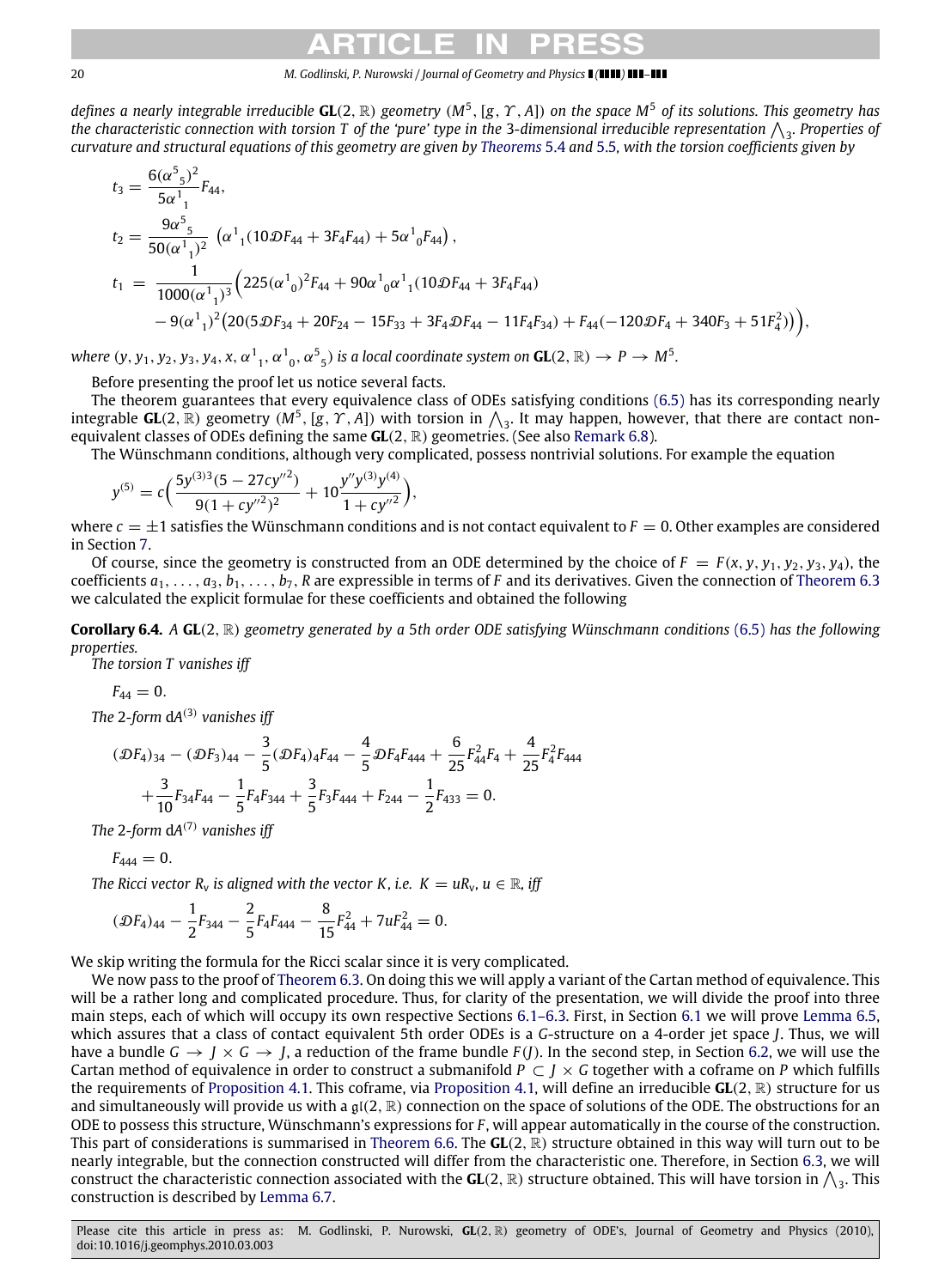#### <span id="page-20-4"></span><span id="page-20-3"></span>*M. Godlinski, P. Nurowski / Journal of Geometry and Physics ( ) –* 21

#### <span id="page-20-0"></span>*6.1. 5th order ODE modulo contact transformations*

Let us consider a general 5th order ODE [\(6.1\).](#page-17-1) We define the following coframe

$$
\omega^{0} = dy - y_{1}dx,\n\omega^{1} = dy_{1} - y_{2}dx,\n\omega^{2} = dy_{2} - y_{3}dx,\n\omega^{3} = dy_{3} - y_{4}dx,\n\omega^{4} = dy_{4} - F(x, y, y_{1}, y_{2}, y_{3}, y_{4})dx,\n\omega_{+} = dx
$$
\n(6.6)

on *J*. We see that every solution of [\(6.1\)](#page-17-1) is a curve  $c(x) = (x, y(x), y_1(x), y_2(x), y_3(x), y_4(x)) \subset J$  and the vector field  $\mathcal D$  on *J* has curves  $c$  (x) as the integral curves. The 1-forms  $(\omega^0,\,\omega^1,\,\omega^2,\,\omega^3,\,\omega^4)$  annihilate  $\cal D$  whereas  $\cal D$   $\omega_+=1.$  The 5-dimensional space  $M^5$  of integral curves of  $\cal D$  is clearly the space of solutions of [\(6.1\)](#page-17-1) and we have a fibration  $\R\to J\to M^5$ .

Suppose now, that Eq. [\(6.1\)](#page-17-1) undergoes a contact transformation [\(6.3\),](#page-17-2) which brings it to  $\bar{y}_5 = \bar{F}(\bar{x}, \bar{y}, \bar{y}_1, \bar{y}_2, \bar{y}_3, \bar{y}_4)$ . Then the coframe transforms according to

$$
\begin{pmatrix}\n\omega^0 \\
\omega^1 \\
\omega^2 \\
\omega^3 \\
\omega^4 \\
\omega^4\n\end{pmatrix}\n\mapsto\n\begin{pmatrix}\n\bar{\omega}^0 \\
\bar{\omega}^1 \\
\bar{\omega}^2 \\
\bar{\omega}^3 \\
\bar{\omega}^4 \\
\bar{\omega}_+^4\n\end{pmatrix}\n=\n\begin{pmatrix}\n\alpha^0 & 0 & 0 & 0 & 0 & 0 \\
\alpha^1 & \alpha^1 & 0 & 0 & 0 & 0 \\
\alpha^2 & \alpha^2 & 0 & 0 & 0 & 0 \\
\alpha^2 & \alpha^2 & \alpha^2 & 0 & 0 & 0 \\
\alpha^3 & \alpha^3 & \alpha^3 & 0 & 0 & 0 \\
\alpha^4 & \alpha^4 & \alpha^4 & \alpha^4 & \alpha^4 & 0 \\
\alpha^4 & \alpha^4 & \alpha^4 & \alpha^4 & \alpha^4 & 0 \\
\alpha^5 & \alpha^5 & \alpha^5 & 0 & 0 & 0 & \alpha^5\n\end{pmatrix}\n\begin{pmatrix}\n\omega^0 \\
\omega^1 \\
\omega^2 \\
\omega^3 \\
\omega^4 \\
\omega^5\n\end{pmatrix}.
$$
\n(6.7)

Here  $\alpha^i{}_j$ ,  $i,j=0,\,1,\,2,\,3,\,4,\,5,$  are real functions on *J* defined by the formulae [\(6.3\).](#page-17-2) They satisfy the nondegeneracy condition

$$
\alpha^{0}_{\ 0}\alpha^{1}_{\ 1}\alpha^{2}_{\ 2}\alpha^{3}_{\ 3}\alpha^{4}_{\ 4}\alpha^{5}_{\ 5}\neq 0.
$$

The transformed coframe encodes all the contact invariant information about the ODE. In particular, it preserves the simple ideal  $(\omega^0, \ldots, \omega^4)$ , from which we can recover solutions of the transformed equation. Hence we have

<span id="page-20-1"></span>**Lemma 6.5.** *A* 5*th* order ODE  $y_5 = F(x, y, y_1, y_2, y_3, y_4)$  considered modulo contact transformations of variables is a G-structure on the 4-jet space J, such that the coframe  $(\omega^0,\omega^1,\omega^2,\omega^3,\omega^4,\omega_+)$  of [\(6.6\)](#page-20-3) belongs to it and the group G is given by the matrix *in* [\(6.7\)](#page-20-4)*.*

### <span id="page-20-2"></span>*6.2.* **GL**(2, R) *bundle over space of solutions*

Using the Cartan method we explicitly construct a submanifold P  $\subset$  J  $\times$  G and a coframe  $(\theta^0,\theta^1,\theta^2,\theta^3,\theta^4,$   $\Gamma_-$ ,  $\Gamma_+$ ,  $\Gamma_0$ , Γ1) on *P* satisfying [Proposition 4.1.](#page-12-0) This part of the proof is divided into eight steps.

**Step (1)** We observe that there is a natural choice for the forms  $(\theta^0, \theta^1, \theta^2, \theta^3, \theta^4)$  of the coframe. Since we are going to build a  $GL(2, \mathbb{R})$  structure on the space of solutions, *P* must be a bundle over  $M^5$ , and the forms  $(\theta^0, \theta^1, \theta^2, \theta^3, \theta^4)$  must annihilate vectors tangent to leaves of the projection  $P \to M^5$ . But on  $J \times G$  there are six distinguished 1-forms given by

<span id="page-20-5"></span>
$$
\begin{pmatrix}\n\theta^{0} \\
\theta^{1} \\
\theta^{2} \\
\theta^{3} \\
\theta^{4} \\
\theta^{4} \\
\theta^{4}\n\end{pmatrix} = \begin{pmatrix}\n\alpha^{0}{}_{0}\omega^{0} \\
\alpha^{1}{}_{0}\omega^{0} + \alpha^{1}{}_{1}\omega^{1} \\
\alpha^{2}{}_{0}\omega^{0} + \alpha^{2}{}_{1}\omega^{1} + \alpha^{2}{}_{2}\omega^{2} \\
\alpha^{3}{}_{0}\omega^{0} + \alpha^{3}{}_{1}\omega^{1} + \alpha^{3}{}_{2}\omega^{2} + \alpha^{3}{}_{3}\omega^{3} \\
\alpha^{4}{}_{0}\omega^{0} + \alpha^{4}{}_{1}\omega^{1} + \alpha^{4}{}_{2}\omega^{2} + \alpha^{4}{}_{3}\omega^{3} + \alpha^{4}{}_{4}\omega^{4} \\
\alpha^{4}{}_{0}\omega^{0} + \alpha^{4}{}_{1}\omega^{1} + \alpha^{4}{}_{2}\omega^{2} + \alpha^{4}{}_{3}\omega^{3} + \alpha^{4}{}_{4}\omega^{4}\n\end{pmatrix}.
$$
\n(6.8)

These forms are the components of the canonical  $\R^6$  valued 1-form on *J*  $\times$  *G*. Five among these forms,  $\theta^0, \theta^1, \theta^2, \theta^3, \theta^4$ also annihilate vectors tangent to the projection  $J \times G \to M^5$ . We choose them to be the members of the sought coframe  $(\theta^0, \theta^1, \theta^2, \theta^3, \theta^4, \Gamma_-, \Gamma_+, \Gamma_0, \Gamma_1)$ . Now we must construct a 9-dimensional submanifold *P* on which  $\theta^i$  satisfy Eq. [\(4.1\)](#page-11-1) with some linearly independent forms  $\Gamma_-, \Gamma_+, \Gamma_0, \Gamma_1$ .

 $\mathbf{Step~(2)}$  We calculate  $\mathrm{d}\theta^0$  and get

$$
\mathrm{d}\theta^0=\left(\frac{\mathrm{d}\alpha^0_{\phantom{0}0}}{\alpha^0_{\phantom{0}0}}-\frac{\alpha^1_{\phantom{0}0}}{\alpha^1_{\phantom{1}1}\alpha^5_{\phantom{5}5}}\theta_+\right)\wedge\theta^0+\frac{\alpha^0_{\phantom{0}0}}{\alpha^1_{\phantom{1}1}\alpha^5_{\phantom{5}5}}\theta_+\wedge\theta^1-\frac{\alpha^5_{\phantom{0}0}}{\alpha^1_{\phantom{1}1}\alpha^5_{\phantom{5}5}}\theta^0\wedge\theta^1.
$$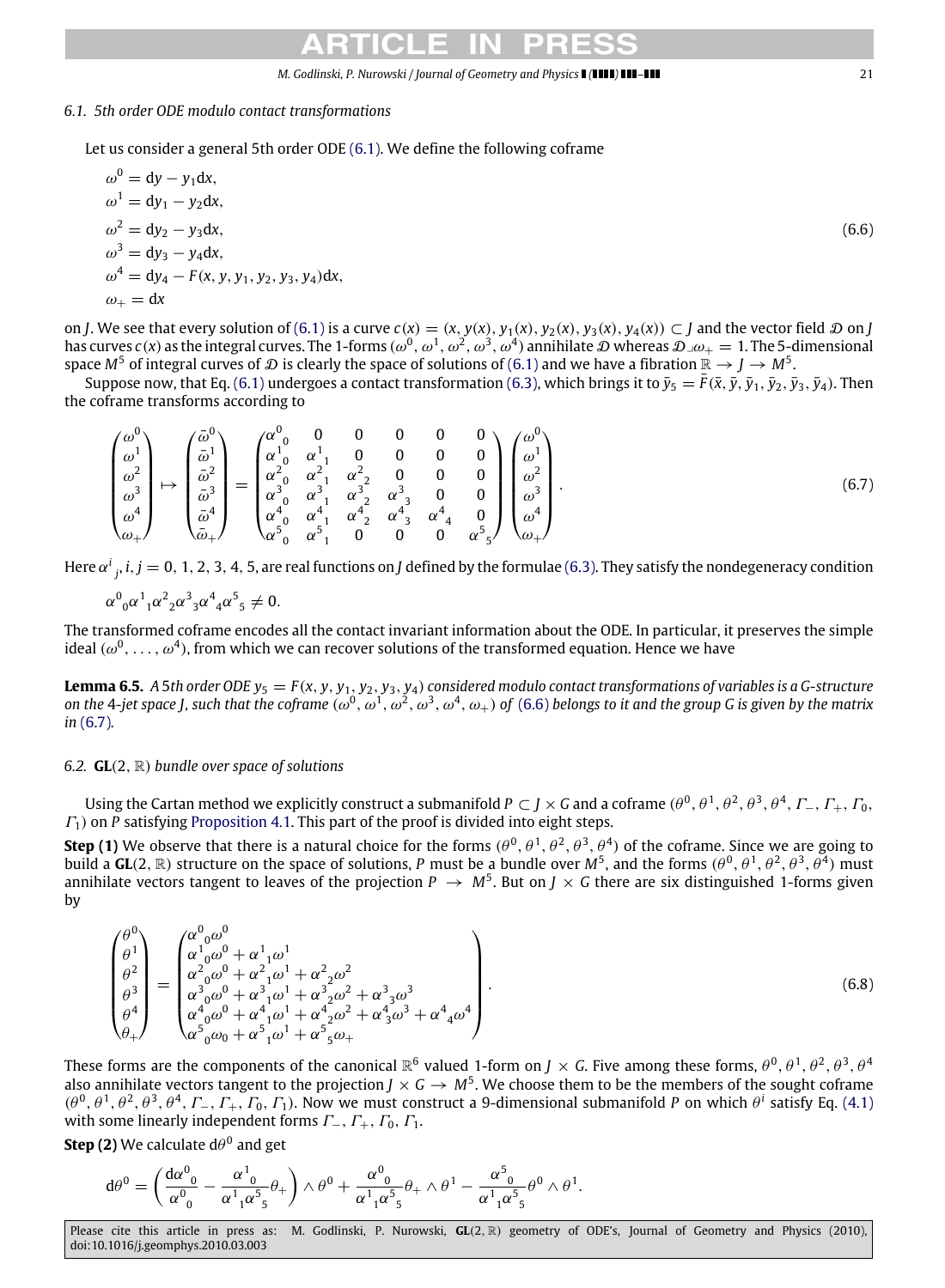#### *M. Godlinski, P. Nurowski / Journal of Geometry and Physics ( ) –*

For this equation to match [\(4.1\)](#page-11-1) we define

<span id="page-21-2"></span><span id="page-21-0"></span>
$$
\Gamma_{+} = \theta_{+}
$$
\n(6.9)\n
$$
4(\Gamma_{1} + \Gamma_{0}) = \frac{d\alpha^{0}}{\alpha^{0}} - \frac{\alpha^{1}{}_{0}}{\alpha^{1}{}_{1}\alpha^{5}}\theta_{+} \mod \theta^{i},
$$
\n(6.10)

with yet unspecified  $\theta^i$  terms in [\(6.10\),](#page-21-0) and set

$$
\alpha^0_{\ \,0} = -4\alpha^1_{\ \,1}\alpha^5_{\ \,5} \tag{6.11}
$$

to get  $-4$  coefficient in the  $\varGamma_+\wedge\theta^1$  term. Thereby

<span id="page-21-1"></span>
$$
d\theta^0 = 4(\Gamma_1 + \Gamma_0) \wedge \theta^0 - 4\Gamma_+ \wedge \theta^1 \mod \theta^i \wedge \theta^j
$$

on the 23-dimensional subbundle of *J*  $\times$  *G*  $\to$  *M*<sup>5</sup> given by [\(6.11\).](#page-21-1) We see that the form  $\theta_+$  plays naturally the role of the connection 1-form  $\Gamma_{+}$ .

 $\mathop{\mathsf{Step}}\nolimits{3}$ ) We calculate d $\theta^1$  on the 23-dimensional bundle. In order to get

 ${\rm d}\theta^1=-\varGamma_-\wedge\theta^0+(4\varGamma_1+2\varGamma_0)\wedge\theta^1-3\varGamma_+\wedge\theta^2\mod\theta^i\wedge\theta^j$ 

we set

<span id="page-21-3"></span>
$$
4\Gamma_1 + 2\Gamma_0 = \frac{d\alpha^1}{\alpha^1_1} + \frac{\alpha^1_0\alpha^2_2 - \alpha^1_1\alpha^2_1}{\alpha^1_1\alpha^2_2\alpha^5_5} \theta_+ \mod \theta^i,
$$
\n(6.12)

<span id="page-21-4"></span>
$$
\Gamma_{-} = -\frac{d\alpha^{1}_{0}}{4\alpha^{1}_{1}\alpha^{5}_{5}} + \frac{\alpha^{1}_{0}d\alpha^{1}_{1}}{4(\alpha^{1}_{1})^{2}\alpha^{5}_{5}} + \frac{(\alpha^{1}_{0})^{2}\alpha^{2}_{2} + (\alpha^{1}_{1})^{2}\alpha^{2}_{0} - \alpha^{1}_{1}\alpha^{2}_{1}(\alpha^{1}_{0})^{2}}{4(\alpha^{1}_{1})^{2}\alpha^{2}_{2}(\alpha^{5}_{5})^{2}}\theta_{+} \mod \theta^{i},
$$
\n(6.13)

and

<span id="page-21-6"></span>
$$
\alpha^2_{2} = -\frac{\alpha^1_{1}}{3\alpha^5_{5}}\tag{6.14}
$$

obtaining a 22-dimensional subbundle of *J*  $\times$  *G*  $\rightarrow$  *M*<sup>5</sup> on which d $\theta^0$  and d $\theta^1$  are in the desired form.

**Step (4)** At this point all four connection 1-forms  $\varGamma_-, \varGamma_+, \varGamma_0, \varGamma_1$  are fixed up to the  $\theta^i$  terms. They are determined by the Eqs. [\(6.9\),](#page-21-2) [\(6.10\),](#page-21-0) [\(6.12\)](#page-21-3) and [\(6.13\).](#page-21-4) Thus we cannot introduce any new 1-forms to bring  $d\theta^2$  into the desired form. Now to get d $\theta^2$  in the form as in [Theorem 6.3,](#page-18-0) we may only use the yet unspecified coefficients  $\alpha$ s. That is why d $\theta^2$  imposes more conditions on  $\alpha$ s. It follows that for  $d\theta^0$ ,  $d\theta^1$  and  $d\theta^2$  to be of the form [\(4.1\)](#page-11-1) the subbundle *P* must satisfy

<span id="page-21-5"></span>
$$
\alpha^{0}_{0} = -4\alpha^{1}_{1}\alpha^{5}_{5},
$$
\n
$$
\alpha^{2}_{0} = \frac{-75(\alpha^{1}_{0})^{2} + (\alpha^{1}_{1})^{2}(-20.0F_{4} + 20F_{3} + 7F_{4}^{2})}{300\alpha^{1}_{1}\alpha^{5}_{5}},
$$
\n
$$
\alpha^{2}_{1} = \frac{-15\alpha^{1}_{0} + \alpha^{1}_{1}F_{4}}{30\alpha^{5}_{5}},
$$
\n
$$
\alpha^{2}_{2} = -\frac{\alpha^{1}_{1}}{3\alpha^{5}_{5}},
$$
\n
$$
\alpha^{3}_{0} = [1800(\alpha^{1}_{1}\alpha^{5}_{5})^{2}]^{-1}
$$
\n
$$
\times [1125(\alpha^{1}_{0})^{3} + 45\alpha^{1}_{0}(\alpha^{1}_{1})^{2}(20.0F_{4} - 20F_{3} - 7F_{4}^{2}) + 2(\alpha^{1}_{1})^{3}(100.02^{2}F_{4} - 200F_{2} - 30F_{4} \mathcal{D}F_{4} - 11F_{4}^{3})],
$$
\n
$$
\alpha^{3}_{1} = \frac{225(\alpha^{1}_{0})^{2} - 30\alpha^{1}_{0}\alpha^{1}_{1}F_{4} + (\alpha^{1}_{1})^{2}(80.0F_{4} - 100F_{3} - 31F_{4}^{2})}{1200\alpha^{1}_{1}(\alpha^{5}_{5})^{2}},
$$
\n
$$
\alpha^{3}_{2} = \frac{5\alpha^{1}_{0} - \alpha^{1}_{1}F_{4}}{20(\alpha^{5}_{5})^{2}},
$$
\n
$$
\alpha^{3}_{3} = \frac{\alpha^{1}_{1}}{6(\alpha^{5}_{5})^{2}},
$$
\n
$$
\alpha^{3}_{1} = [18000(\alpha^{1}_{1})^{2}(\alpha^{5}_{5})^{3}]^{-1} \times [-1125(\alpha^{1}_{0})^{3} + 225(\alpha^{1}_{0})^{2}\alpha^{1}_{1}F_{4} - 15\alpha^{1}_{0}(\alpha^{1}_{1})^{2}(80.0F_{4} - 100F_{3} - 31F_{4}^{2}) + (\alpha^{1}_{1})^{3}(-400.02^{2}F_{4} + 1400F_{2} + 240F_{
$$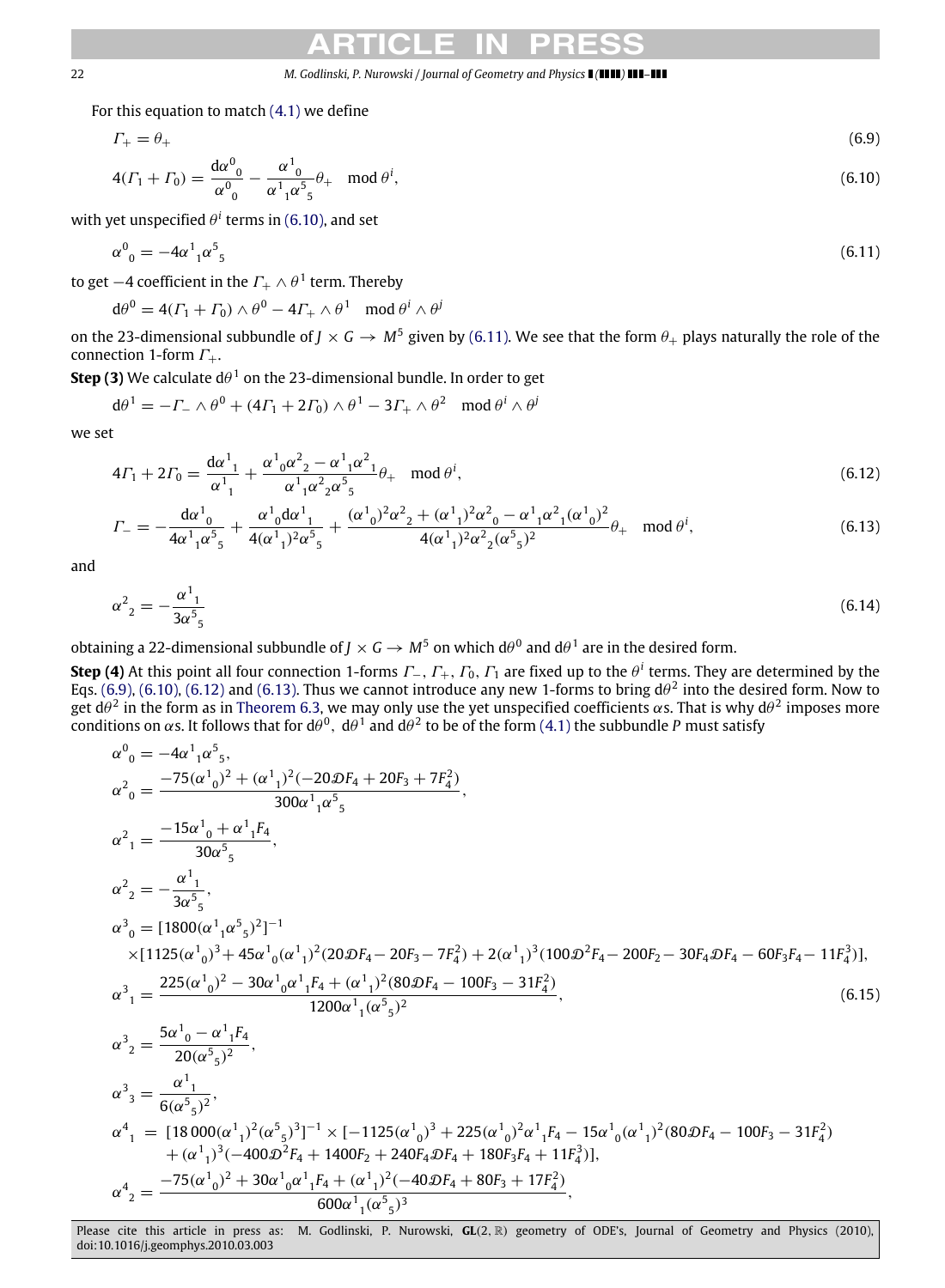#### *M. Godlinski, P. Nurowski / Journal of Geometry and Physics ( ) –* 23

$$
\alpha_{3}^{4} = \frac{-5\alpha_{0}^{1} + 3\alpha_{1}^{1}F_{4}}{30(\alpha_{5}^{5})^{3}}
$$

$$
\alpha_{4}^{4} = -\frac{\alpha_{1}^{1}}{6(\alpha_{5}^{5})^{3}}.
$$

The necessity of these conditions can be checked by direct, quite lengthy calculations. We performed these calculations using the symbolic computation programs Maple and Mathematica.

We stress that conditions [\(6.15\)](#page-21-5) are only *necessary* for d $\theta^2$  to satisfy [\(4.1\).](#page-11-1) It is because certain unwanted terms cannot be removed by any choice of subbundle *P*. Vanishing of these unwanted terms is a property of the ODE itself, and this is the reason for the Wünschmann conditions to appear.

More specifically, to achieve

$$
d\theta^2 = -2\Gamma_-\wedge \theta^1 + 4\Gamma_1\wedge \theta^2 - 2\Gamma_+\wedge \theta^3 \mod \theta^i \wedge \theta^j
$$

<span id="page-22-1"></span><span id="page-22-0"></span>,

on the bundle defined by [\(6.11\),](#page-21-1) [\(6.14\)](#page-21-6) and [\(6.15\)](#page-21-5) an ODE must satisfy

$$
50\mathcal{D}^2F_4 - 75\mathcal{D}F_3 + 50F_2 - 60F_4\mathcal{D}F_4 + 30F_3F_4 + 8F_4^3 = 0.
$$
\n
$$
(6.16)
$$

It follows from the construction that this condition, the first of [\(6.5\),](#page-18-2) is invariant under the contact transformation of variables.

From now on we restrict our considerations only to a contact equivalence class of ODEs satisfying [\(6.16\).](#page-22-0) If [\(6.15\)](#page-21-5) and [\(6.16\)](#page-22-0) are satisfied then the three differentials d $\theta^0$ , d $\theta^1$  and d $\theta^2$  are precisely in the form [\(4.1\).](#page-11-1)

**Step (5)** The requirement that also d $\theta^3$  be in the form [\(4.1\)](#page-11-1) is equivalent to the following equation for  $\alpha^4_{\;\;0}$ :

$$
\alpha^{4}_{0} = [120\,000(\alpha^{1}_{1}\alpha^{5}_{5})^{3}]^{-1} \times [-1875(\alpha^{1}_{0})^{4} - 150(\alpha^{1}_{0}\alpha^{1}_{1})^{2}(20\mathcal{D}F_{4} - 20F_{3} - 7F_{4}^{2})
$$
  
\n
$$
-40\alpha^{1}_{0}(\alpha^{1}_{1})^{3}(50\mathcal{D}F_{3} - 100F_{2} + 30F_{4}\mathcal{D}F_{4} - 40F_{3}F_{4} - 9F_{4}^{3}) + (\alpha^{1}_{1})^{4}
$$
  
\n
$$
\times \Big(400(-5\mathcal{D}^{2}F_{3} + 10\mathcal{D}F_{2} - 6(\mathcal{D}F_{4})^{2} + 10F_{3}\mathcal{D}F_{4} - 3F_{3}^{2} + F_{4}\mathcal{D}F_{3}) + 120F_{4}^{2}(7\mathcal{D}F_{4} - 5F_{3}) - 63F_{4}^{4}\Big)\Big].
$$
 (6.17)

**Step (6)** If condition [\(6.17\)](#page-22-1) is also imposed we have

 $(d\theta^4 + 4\Gamma_- \wedge \theta^3 - 4(\Gamma - \Gamma_0) \wedge \theta^4) \wedge \theta^0 \wedge \theta^1 = 0 \mod \theta^i.$ 

However,

 $d\theta^4 \wedge \theta^0 \wedge \theta^2 \wedge \theta^3 \wedge \theta^4 = 0$ 

if and only if second condition of [\(6.5\)](#page-18-2) is satisfied:

<span id="page-22-2"></span>
$$
375\mathcal{D}^2F_3 - 1000\mathcal{D}F_2 + 350\mathcal{D}F_4^2 + 1250F_1 - 650F_3\mathcal{D}F_4 + 200F_3^2
$$
  
-150F<sub>4</sub> $\mathcal{D}F_3 + 200F_2F_4 - 140F_4^2\mathcal{D}F_4 + 130F_3F_4^2 + 14F_4^4 = 0.$  (6.18)

Again it follows from the construction that condition [\(6.18\),](#page-22-2) considered simultaneously with [\(6.16\),](#page-22-0) is invariant under contact transformations of the variables. From now on, we assume that all our 5th order ODEs [\(6.1\)](#page-17-1) satisfy both conditions [\(6.16\),](#page-22-0) [\(6.18\).](#page-22-2) It follows that it is still not sufficient to force d $\theta^4$  to satisfy the system [\(4.1\),](#page-11-1) since without further assumptions on *F*, we do *not* have d $\theta^4\wedge\theta^1\wedge\theta^2\wedge\theta^3\wedge\theta^4=0.$  To achieve this it is necessary and sufficient to impose the last restriction on *F* :

$$
1250\mathcal{D}^2F_2 - 6250\mathcal{D}F_1 + 1750\mathcal{D}F_3\mathcal{D}F_4 - 2750F_2\mathcal{D}F_4 - 875F_3\mathcal{D}F_3 + 1250F_2F_3 - 500F_4\mathcal{D}F_2 + 700(\mathcal{D}F_4)^2F_4 + 1250F_1F_4 - 1050F_3F_4\mathcal{D}F_4 + 350F_3^2F_4 - 350F_4^2\mathcal{D}F_3 + 550F_2F_4^2 - 280F_4^3\mathcal{D}F_4 + 210F_3F_4^3 + 28F_4^5 + 18750F_y = 0.
$$
 (6.19)

**Step (7)** Assuming that *F* satisfies conditions [\(6.5\)](#page-18-2) and fixing coefficients  $\alpha^i_{\ j}$  according to [\(6.15\),](#page-21-5) [\(6.17\)](#page-22-1) we are remained with a 11-dimensional subbundle of  $J \times G \to M^5$  parameterised by  $(x, y, y_1, y_2, y_3, y_4, \alpha^1{}_0, \alpha^1{}_1, \alpha^5{}_5, \alpha^5{}_0, \alpha^5{}_1)$ . It follows that the forms  $\Gamma_0$ ,  $\Gamma_1$ ,  $\Gamma_-, \Gamma_+$  on this bundle are

<span id="page-22-3"></span>
$$
\Gamma_{+} = \theta_{+},
$$
\n
$$
\Gamma_{0} = \frac{d\alpha^{5}_{5}}{2\alpha^{5}_{5}} - \frac{5\alpha_{0}^{1} + \alpha^{1}_{1}F_{4}}{20\alpha^{1}_{1}\alpha^{5}_{5}}\theta_{+} \mod \theta^{i},
$$
\n
$$
\Gamma_{1} = \frac{d\alpha^{1}_{1}}{4\alpha^{1}_{1}} - \frac{d\alpha^{5}_{5}}{4\alpha^{5}_{5}} + \frac{F_{4}}{20\alpha^{5}_{5}}\theta_{+} \mod \theta^{i},
$$
\n
$$
\Gamma_{-} = \frac{d\alpha^{1}_{0}}{4\alpha^{1}_{1}\alpha^{5}_{5}} - \frac{\alpha^{1}_{0}d\alpha^{1}_{1}}{4(\alpha^{1}_{1})^{2}\alpha^{5}_{5}} - \frac{25(\alpha^{1}_{0})^{2} + 10\alpha^{1}_{0}\alpha^{1}_{1}F_{4} + (\alpha^{1}_{1})^{2}(20\mathcal{D}F_{4} - 20F_{3} - 7F_{4}^{2})}{400(\alpha^{1}_{1}\alpha^{5}_{5})^{2}}\theta_{+} \mod \theta^{i}.
$$
\n
$$
(6.20)
$$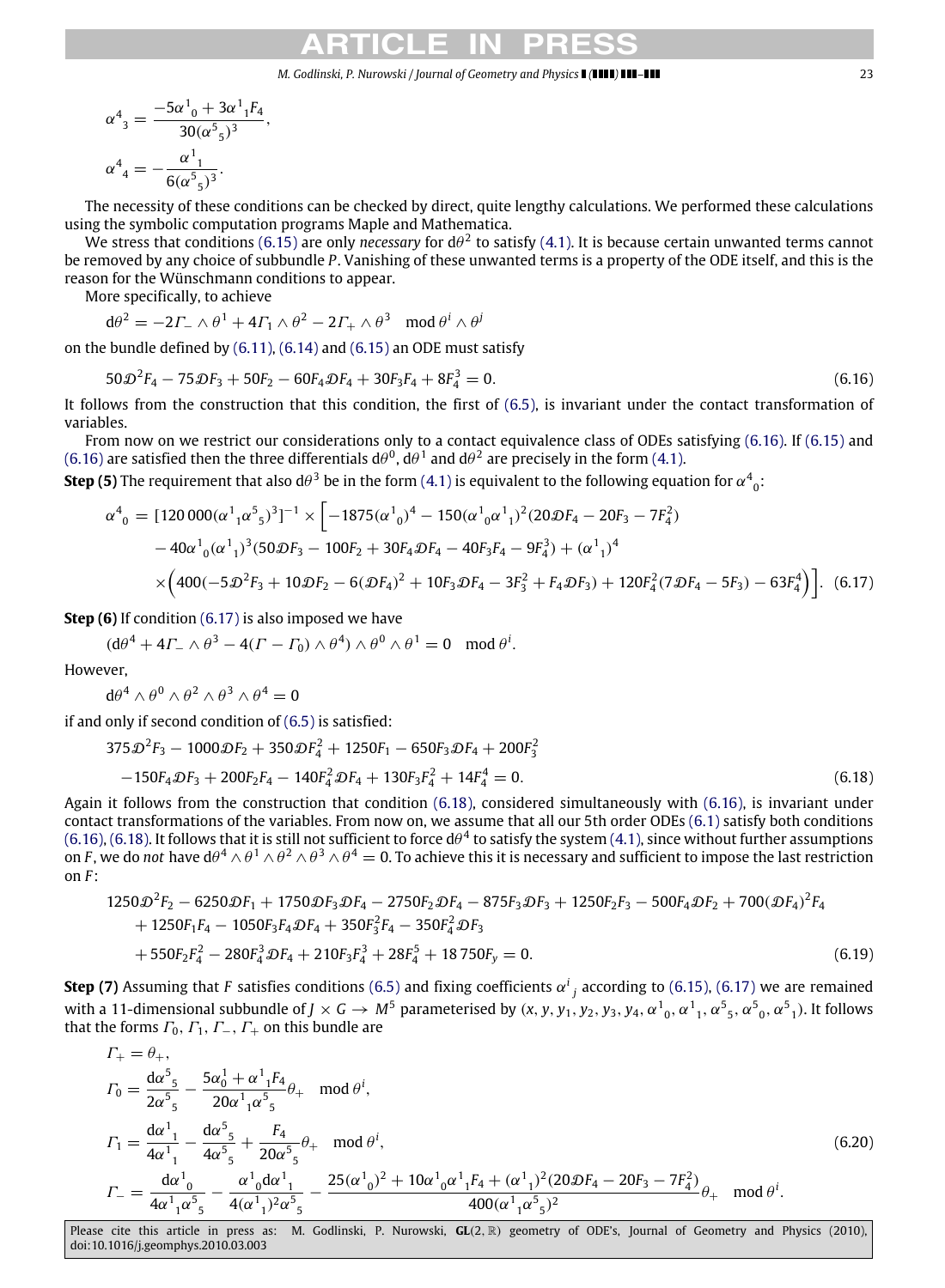#### *M. Godlinski, P. Nurowski / Journal of Geometry and Physics ( ) –*

**Step (8)** In order to construct a 9-dimensional bundle and find the  $θ^i$  terms in [\(6.20\)](#page-22-3) we need to consider the dΓ<sub>A</sub> part of Eqs. [\(4.1\).](#page-11-1) Forcing d $\Gamma_A$  not to have  $\Gamma_A\wedge\theta^i$  terms we *uniquely* specify the  $\theta^i$  terms in [\(6.20\).](#page-22-3) This requirement, in particular, fixes the coefficients  $\alpha^5$ <sub>1</sub> and  $\alpha^5$ <sub>0</sub> to be:

<span id="page-23-2"></span>
$$
\alpha^{5}{}_{1} = \frac{\alpha^{5}{}_{5}(10\mathcal{D}F_{44} + 5F_{34} + 6F_{4}F_{44})}{50},
$$
\n
$$
\alpha^{5}{}_{0} = \frac{\alpha^{5}{}_{5}}{250}[50(\mathcal{D}F_{34} + 7F_{24} - 5F_{33}) + 5F_{4}(6\mathcal{D}F_{44} - 37F_{34}) + 2F_{44}(-60\mathcal{D}F_{4} + 145F_{3} + 21F_{4}^{2})].
$$
\n(6.21)

Now all the forms  $(\theta^0,\theta^1,\theta^2,\theta^3,\theta^4,\Gamma_+, \Gamma_-, \Gamma_0,\Gamma_1)$  are well defined and independent on a 9-dimensional manifold P parameterised by  $(y, y_1, y_2, y_3, y_4, x, \alpha^1_{0}, \alpha^1_{1}, \alpha^5_{5})$ . We calculate structural equations [\(4.1\)](#page-11-1) for these forms and have the following

<span id="page-23-0"></span>**Theorem 6.6.** A 5th order ODE  $y^{(5)} = F(x, y, y', y'', y^{(3)}, y^{(4)})$  considered modulo contact transformation of variables has an *irreducible* **GL**(2, R) *structure on the space of its solution M*<sup>5</sup> *together with a* gl(2, R) *connection* Γ *if and only if its defining function*  $F = F(x, y, y_1, y_2, y_3, y_4)$  *satisfies the contact invariant Wünschmann conditions* [\(6.5\)](#page-18-2). The bundle **GL**(2, R)  $\rightarrow$  *P*  $\rightarrow$ *M*<sup>5</sup> is given by the Eqs. [\(6.15\)](#page-21-5), [\(6.17\)](#page-22-1) and [\(6.21\)](#page-23-2). The first structural equations for the connection  $\Gamma = (\Gamma_+, \Gamma_-, \Gamma_0, \Gamma_1)$  on P *read*

<span id="page-23-3"></span>
$$
d\theta^{0} = 4(\Gamma_{1} + \Gamma_{0}) \wedge \theta^{0} - 4\Gamma_{+} \wedge \theta^{1} + t_{1}\theta^{0} \wedge \theta^{1} + t_{2}\theta^{0} \wedge \theta^{2} + t_{3}\theta^{0} \wedge \theta^{3},
$$
  
\n
$$
d\theta^{1} = -\Gamma_{-} \wedge \theta^{0} + (4\Gamma_{1} + 2\Gamma_{0}) \wedge \theta^{1} - 3\Gamma_{+} \wedge \theta^{2} + \frac{1}{2}t_{1}\theta^{0} \wedge \theta^{2}
$$
  
\n
$$
+ \frac{1}{3}t_{2}\theta^{0} \wedge \theta^{3} + \frac{1}{4}t_{3}\theta^{0} \wedge \theta^{4} + t_{2}\theta^{1} \wedge \theta^{2} + t_{3}\theta^{1} \wedge \theta^{3},
$$
  
\n
$$
d\theta^{2} = -2\Gamma_{-} \wedge \theta^{1} + 4\Gamma_{1} \wedge \theta^{2} - 2\Gamma_{+} \wedge \theta^{3} + \frac{2}{9}t_{1}\theta^{0} \wedge \theta^{3} + \frac{1}{18}t_{2}\theta^{0} \wedge \theta^{4}
$$
  
\n
$$
+ \frac{1}{3}t_{1}\theta^{1} \wedge \theta^{2} + \frac{8}{9}t_{2}\theta^{1} \wedge \theta^{3} + \frac{2}{3}t_{3}\theta^{1} \wedge \theta^{4} + t_{3}\theta^{2} \wedge \theta^{3},
$$
  
\n
$$
d\theta^{3} = -3\Gamma_{-} \wedge \theta^{2} + (4\Gamma_{1} - 2\Gamma_{0}) \wedge \theta^{3} - \Gamma_{+} \wedge \theta^{4} + \frac{1}{12}t_{1}\theta^{0} \wedge \theta^{4} + \frac{1}{3}t_{1}\theta^{1} \wedge \theta^{3}
$$
  
\n
$$
+ \frac{1}{3}t_{2}\theta^{1} \wedge \theta^{4} + t_{2}\theta^{2} \wedge \theta^{3} + \frac{3}{2}t_{3}\theta^{2} \wedge \theta^{4},
$$
  
\n
$$
d\theta^{4} = -4\Gamma_{-} \wedge \theta^{3} + 4(\Gamma_{1} - \Gamma_{0}) \wedge \theta^{4} + \frac{1}{
$$

*with the torsion coefficients*

$$
t_3 = \frac{6(\alpha^5 s)^2}{5\alpha^1_1} F_{44},
$$
  
\n
$$
t_2 = \frac{9\alpha^5}{50(\alpha^1_1)^2} [\alpha^1_1 (10\mathcal{D}F_{44} + 3F_4F_{44}) + 5\alpha^1_0F_{44}],
$$
  
\n
$$
t_1 = [1000(\alpha^1_1)^3]^{-1} \times (225(\alpha^1_0)^2F_{44} + 90\alpha^1_0\alpha^1_1 (10\mathcal{D}F_{44} + 3F_4F_{44}) - 9(\alpha^1_1)^2 [20(5\mathcal{D}F_{34} + 20F_{24} - 15F_{33} + 3F_4\mathcal{D}F_{44} - 11F_4F_{34}) + F_{44}(-120\mathcal{D}F_4 + 340F_3 + 51F_4^2)].
$$

Also the second structural equations are easily calculable but we skip them due to their complexity.

It is remarkable that the above  $\mathfrak{gl}(2,\mathbb{R})$  connection has torsion with not more than three functionally independent coefficients  $t_1, t_2, t_3$ . This suggests that the **GL**(2, R) geometry on the 5-dimensional solution space  $M^5$  of the ODE is nearly integrable with torsion in the irreducible part  $\bigwedge_3$  only. That it is really the case will be shown below.

### <span id="page-23-1"></span>6.3. Characteristic connection with torsion in  $\bigwedge_{3}$

As we know from Section [3,](#page-7-0) given an irreducible **GL**(2, R)-structure (*M*<sup>5</sup> , [*g*, Υ , *A*]), we can ask if such a structure is nearly integrable. According to [Propositions 3.5](#page-10-4) and [3.6,](#page-10-5) the necessary and sufficient condition for nearly integrability is that the structure admits a  $\mathfrak{gl}(2,\mathbb{R})$ -valued connection with totally skew symmetric torsion.

In our case of ODEs satisfying Wünschmann conditions we have a  $\mathfrak{gl}(2,\mathbb{R})$ -valued connection of [Theorem 6.6,](#page-23-0) whose torsion is expressible in terms of three independent functions. This torsion, however, has quite a complicated algebraic structure, in particular it is not totally skew symmetric.

It appears that an irreducible **GL**(2, R) structure (*M*<sup>5</sup> , [*g*, Υ , *A*]) associated with any 5th order ODE satisfying conditions [\(6.5\)](#page-18-2) admits another gI(2,  $\R$ )-valued connection that *has* totally skew symmetric torsion. Thus all structures  $(M^5, [g,\varUpsilon,A])$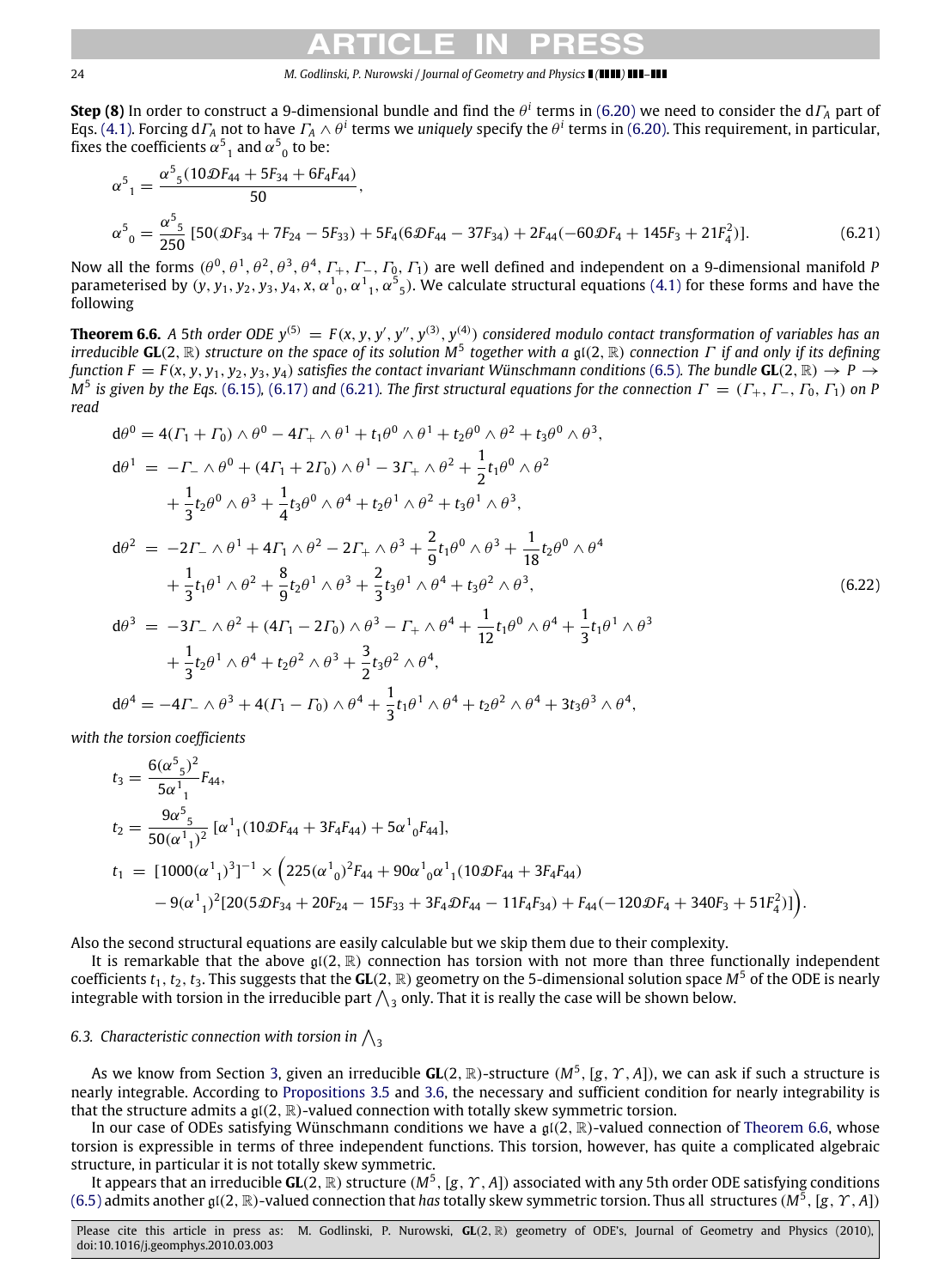*M. Godlinski, P. Nurowski / Journal of Geometry and Physics ( ) –* 25

originating from Wünschmann 5th order ODEs are nearly integrable; the new connection is their characteristic connection. Even more interesting is the fact that its torsion is still more special: it is always in  $\bigwedge_{3}$ .

One way of seeing this is to calculate the Weyl connection  $\stackrel{W}{\Gamma}$  for the corresponding (M<sup>5</sup>, [g,  $\Upsilon$ , A]) and to decompose it according to [\(3.14\).](#page-10-2) Here we prefer another method — the analysis in terms of the Cartan bundle *P* of [Theorem 6.6.](#page-23-0)

<span id="page-24-2"></span>**Lemma 6.7.** Consider a contact equivalence class of 5th order ODEs satisfying conditions [\(6.5\)](#page-18-2). Let  $\theta^0$ ,  $\theta^1$ ,  $\theta^2$ ,  $\theta^3$ ,  $\theta^4$ ,  $\Gamma_+$ ,  $\Gamma_-, \Gamma_0, \Gamma_1$  and  $t_1, t_2, t_3$  be the objects of [Theorem](#page-23-0) 6.6. Then there is a gl(2,  $\mathbb R)$  connection  $\tilde\Gamma=(\tilde\Gamma_+,\tilde\Gamma_-,\tilde\Gamma_0,\tilde\Gamma_1)$  whose torsion  $\tilde{T}^i_{~jk}$  is totally skew symmetric and has its associated 3-form in  $\tilde{T}\in \ast \bigwedge_{3^\star}$ . Explicitly:

$$
\tilde{T} = \frac{1}{12}t_1(-\theta^0 \wedge \theta^1 \wedge \theta^4 + 2\theta^0 \wedge \theta^2 \wedge \theta^3) + \frac{1}{12}t_2(-\theta^0 \wedge \theta^2 \wedge \theta^4 + 8\theta^1 \wedge \theta^2 \wedge \theta^3) \n+ \frac{1}{4}t_3(-\theta^0 \wedge \theta^3 \wedge \theta^4 + 2\theta^1 \wedge \theta^2 \wedge \theta^4).
$$

**Proof.** Any gl(2,  $\mathbb R$ ) connection  $\tilde\Gamma=(\tilde\Gamma_+,\tilde\Gamma_-,\tilde\Gamma_0,\tilde\Gamma_1)$  compatible with the **GL**(2,  $\mathbb R$ ) structure of [Theorem 6.6](#page-23-0) is given by

$$
\tilde{\varGamma}_A = \varGamma_A + \sum_i \gamma_{Ai} \theta^i, \quad A \in \{+, 0, -\}, \ i = 0, \dots, 4,
$$
\n
$$
\tilde{\varGamma}_1 = \varGamma_1
$$
\n(6.23)

with arbitrary functions  $\gamma_{Ai}$ . We calculate the structural equations  $d\theta + \tilde{\Gamma} \wedge \theta = \tilde{T}$  for  $\tilde{\Gamma}$  utilising Eqs. [\(6.22\),](#page-23-3) and ask if there exists a choice of  $\gamma_{Ai}$  such that the new torsion  $\tilde{T}^i_{\phantom{i}jk}$  satisfies  ${g_{il}}\tilde{T}^l_{\phantom{i}jk}=\tilde{T}_{[ijk]}$  and  $\tilde{T}=\frac{1}{6}{g_{il}}\tilde{T}^l_{\phantom{i}jk}\theta^i\wedge\theta^j\wedge\theta^k\in *\bigwedge_\mathbf{3}.$  Using [Lemma 5.2](#page-13-2) we easily find that the unique solution is given by

$$
\tilde{\Gamma}_{+} = \Gamma_{+} - \frac{1}{6}t_{1}\theta^{0} - \frac{1}{3}t_{2}\theta^{1} - \frac{1}{2}t_{3}\theta^{2},
$$
\n
$$
\tilde{\Gamma}_{-} = \Gamma_{-} + \frac{1}{6}t_{1}\theta^{2} + \frac{1}{3}t_{2}\theta^{3} + \frac{1}{2}t_{3}\theta^{4},
$$
\n
$$
\tilde{\Gamma}_{0} = \Gamma_{0} - \frac{1}{6}t_{1}\theta^{1} - \frac{1}{3}t_{2}\theta^{2} - \frac{1}{2}t_{3}\theta^{3},
$$
\n
$$
\tilde{\Gamma}_{1} = \Gamma_{1}, \quad \Box
$$

[Lemma 6.7](#page-24-2) together with [Proposition 4.1](#page-12-0) and [Theorem 5.5](#page-15-0) prove [Theorem 6.3.](#page-18-0)

**Remark 6.8.** Note that a passage from  $\Gamma_+$  to

<span id="page-24-1"></span>
$$
\tilde{\Gamma}_{+} = \Gamma_{+} - \frac{1}{6}t_{1}\theta^{0} - \frac{1}{3}t_{2}\theta^{1} - \frac{1}{2}t_{3}\theta^{2}
$$

belongs to a larger class of transformations than the contact transformations [\(6.7\),](#page-20-4) [\(6.8\);](#page-20-5) it involves a forbidden  $\theta^2$  term. Thus it may happen that there are nonequivalent classes of ODEs which define the same (*M*<sup>5</sup> , [*g*, Υ , *A*]). To distinguish between nonequivalent ODEs one has to use the connection of [Theorem 6.6.](#page-23-0)

#### <span id="page-24-0"></span>**7. Examples of nearly integrable GL**(**2**, R) **structures from 5th order ODEs**

In this section we provide examples of Wünschmann ODEs and nearly integrable **GL**(2, R) structures related to them. Since such structures have the torsions of their characteristic connections in  $\bigwedge_3$ , then via [Theorem 5.4,](#page-14-0) they are characterised by the torsion *T*, the Ricci scalar *R*, the components of Maxwell 2-forms dA<sup>(3)</sup>, dA<sup>(7)</sup>, and the vector *K*; all these objects being associated to the characteristic connection Γ . There is also the unique Weyl connection *W* Γ associated with these structures.

#### *7.1. Torsion-free structures*

We see from [Corollary 6.4](#page-19-0) that

 $T \equiv 0 \iff F_{44} \equiv 0.$ 

Then  $\stackrel{W}{\Gamma}= \Gamma$  and all the curvature components but the Ricci scalar necessarily vanishes. The following proposition can be checked by direct calculation.

**Proposition 7.1.** *The three nonequivalent differential equations*

<span id="page-24-3"></span>
$$
y^{(5)} = c \Big( \frac{5y^{(3)3}(5 - 27cy^{1/2})}{9(1 + cy^{1/2})^2} + 10 \frac{y''y^{(3)}y^{(4)}}{1 + cy^{1/2}} \Big),
$$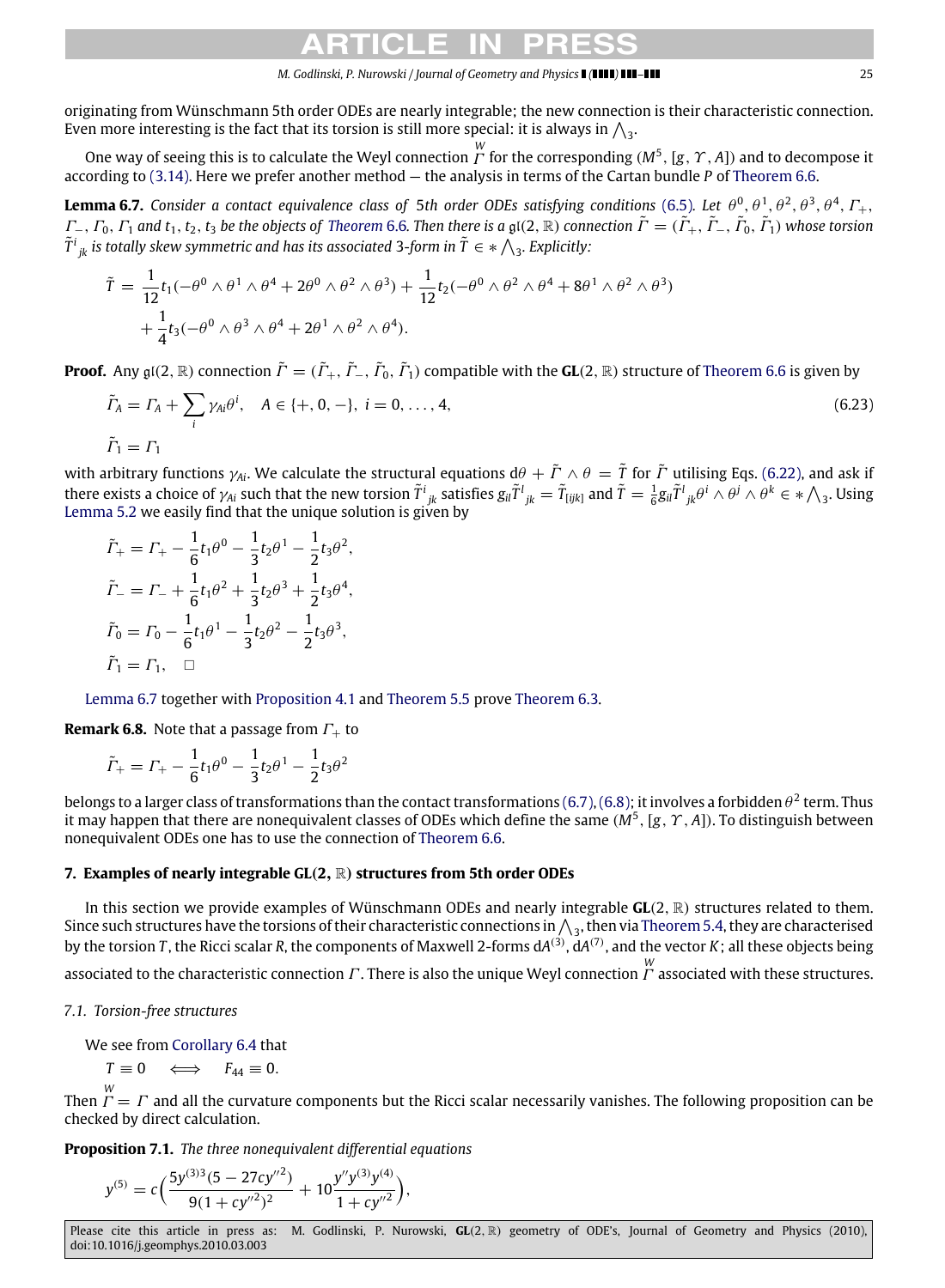#### 26 *M. Godlinski, P. Nurowski / Journal of Geometry and Physics ( ) –*

*with c* = +1, 0, −1*, represent the only three contact nonequivalent classes of* 5*th order ODEs having the corresponding nearly integrable* **GL**(2, R) *structures* (*M*<sup>5</sup> , [*g*, Υ , *A*]) *with the characteristic connection with vanishing torsion. In all three cases the*

*holonomy of the Weyl connection W* Γ *of structures* (*M*<sup>5</sup> , [*g*, Υ , *A*])*is reduced to the* **GL**(2, R)*. For all the three cases the Maxwell* 2 *form*  $dA \equiv 0$ *. The corresponding Weyl structure is flat for*  $c = 0$ *. If*  $c = \pm 1$ *<i>, then in the conformal class* [*g*] *there is an Einstein metric of positive (c* =  $+1$ ) or negative (c =  $-1$ ) Ricci scalar. In the case c = 1 the manifold M<sup>5</sup> can be identified with the *homogeneous space* **SU**(1, 2)/**SL**(2, R) *with an Einstein g descending from the Killing form on* **SU**(1, 2)*. Similarly in c* = −1 *case the manifold M*<sup>5</sup> *can be identified with the homogeneous space* **SL**(3, R)/**SL**(2, R) *with an Einstein g descending from the Killing form on* **SL**(3,  $\mathbb{R}$ )*. In both cases with c*  $\neq$  0 *the metric g is not conformally flat.* 

#### *7.2. Structures with vanishing Maxwell form*

From now on we assume that

 $F_{44} \neq 0$ .

In this section we additionally assume that the Maxwell 2-form vanishes

 $dA = 0$ .

For such structures both torsion and curvature have at most 9 independent coefficients contained in *T* , *K* and the scalar *R*. The simplest geometries in this class are those satisfying the additional equality

$$
K^i = uR^i_v, \quad u \in \mathbb{R}.
$$

Putting  $dA = 0$  and  $K^i = uR^i$ , into structural equations of [Theorem 5.5](#page-15-0) and using Bianchi identities we find that either

$$
u=-\frac{1}{420}, \qquad R=\frac{35}{54}(t_2^2-3t_1t_3)
$$

or

 $\iota$ 

<span id="page-25-0"></span>
$$
u = \frac{2}{105}, \qquad R = \frac{10}{27}(t_2^2 - 3t_1t_3).
$$

Thus in these cases *R* is functionally dependent on  $t_1$ ,  $t_2$ ,  $t_3$  and the only invariants for such **GL**(2,  $\mathbb{R}$ ) structures are *u* and the sign of *R*. For each possible values of *u* and sgn *R* we found a generating ODE.

**Proposition 7.2.** *Consider the equations*

$$
F = \frac{5y_4^2}{3y_3} + \epsilon y_3^{5/3}, \quad \epsilon = -1, 0, 1,
$$
\n(7.1)

$$
F = \frac{5y_4^2}{4y_3},\tag{7.2}
$$

*and*

<span id="page-25-2"></span><span id="page-25-1"></span>
$$
F = \frac{5(8y_3^3 - 12y_2y_3y_4 + 3y_1y_4^2)}{6(2y_1y_3 - 3y_2^2)},
$$
\n(7.3)

where the sign of expression  $(2y_1y_3-3y_2^2)$  is an invariant, and the singular locus  $2y_1y_3-3y_2^2=0$  separates nonequivalent  $e$ quations with  $\pm$  signs. The equations generate all the six **GL**(2,  $\R$ ) structures satisfying  $dA = 0$  and  $K^i = uR^i_v, u \in \R$ .

For (7.1) 
$$
u = -\frac{1}{420}
$$
 and  $sgn R = \epsilon$ ,  
\nfor (7.2)  $u = \frac{2}{105}$  and  $R = 0$ ,  
\nfor (7.3)  $u = \frac{2}{105}$  and  $sgn R = sgn(3y_2^2 - 2y_1y_3)$ .

Moreover, the above ODEs can be also described in a geometric way by means of the symmetry group.

**Proposition 7.3.** *The Eqs.* [\(7.1\)–\(7.3\)](#page-25-0) are the only 5th order Wünschmann ODEs satisfying  $F_{44} \neq 0$ ,  $F_{444} = 0$  and possessing *the maximal group of transitive contact symmetries of dimension greater than five. Equations*  $F = \frac{5y_4^2}{3y_3}$  *and*  $F = \frac{5y_4^2}{4y_3}$  *have 7dimensional groups of symmetries, all the remaining have* 6*-dimensional ones.*

**Proof.** The proof is based on a further application of the Cartan method of equivalence. Let us return to the coframe of [Theorem 6.6,](#page-23-0) which encodes all the contact invariant information about the ODE. If there are any nonconstant coefficients

Please cite this article in press as: M. Godlinski, P. Nurowski, **GL**(2, R) geometry of ODE's, Journal of Geometry and Physics (2010), doi:10.1016/j.geomphys.2010.03.003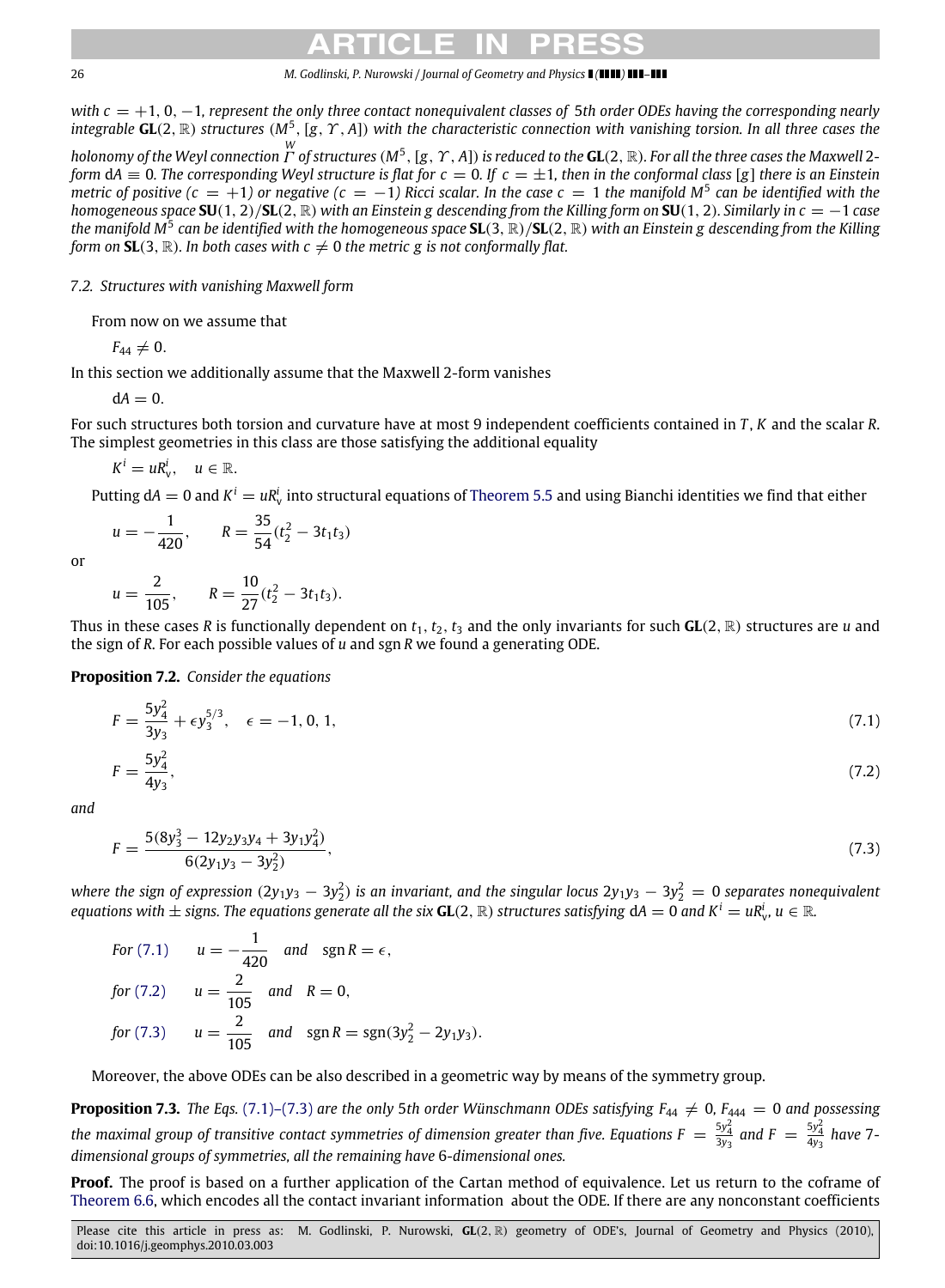#### *M. Godlinski, P. Nurowski / Journal of Geometry and Physics ( ) –* 27

 .

in the structural equations for this coframe we can use them for further reduction of the group **GL**(2, R) and of the bundle *P*. For an ODE satisfying  $F_{44} \neq 0$  we normalise  $t_3 = 1, t_2 = 0$ , which implies

$$
{\alpha^1}_1 = \frac{6}{5}({\alpha^5}_5)^2F_{44}, \qquad {\alpha^1}_0 = -\frac{6}{25}({\alpha^5}_5)^2(10\mathcal{D}F_{44} + 3F_4F_{44}).
$$

Now the coframe of [Theorem 6.6](#page-23-0) is reduced to a 7-dimensional manifold  $P_7$  parameterised by  $(x, y, y_1, y_2, y_3, y_4, \alpha^5$ <sub>5</sub>), three 1-forms  $(\Gamma_0, \Gamma_-, \Gamma_1)$  become dependent on each other and we can use only one of them, our choice is  $\Gamma_0$ , to supplement  $(\theta^0, \theta^1, \theta^2, \theta^3, \theta^4, \Gamma_+)$  to an invariant coframe on  $P_7$ . Next we calculate structural equations for the new coframe. The coefficients in these equations are built from  $\alpha^5$ <sub>5</sub> and 16 functions λ<sub>1</sub>, . . . , λ<sub>16</sub> of x, y, y<sub>1</sub>, . . ., y<sub>4</sub>. In particular

$$
d\theta^0 = 6\Gamma_0 \wedge \theta^0 - 4\Gamma_+ \wedge \theta^1 + \frac{\lambda_1}{(\alpha^5 s)^2} \theta^0 \wedge \theta^1 + \frac{\lambda_2}{\alpha^5 s} \theta^0 \wedge \theta^2 + \lambda_3 \theta^0 \wedge \theta^3 + \lambda_4 \alpha^5 s \theta^0 \wedge \theta^4,
$$

where for example

$$
\lambda_3 = -\frac{5F_{344}F_{44} + 10DF_{44}F_{444} + 6F_4F_{44}F_{444}}{F_{44}^3}, \qquad \lambda_4 = 5\frac{F_{444}}{F_{44}^2}.
$$

Let us assume  $F_{444} = 0$  and consider two possibilities:  $\lambda_3 \neq const$  and  $\lambda_3 = const$ . If  $\lambda_3 \neq const$  then it follows from the equations d<sup>2</sup> $\theta^i=0$ , d<sup>2</sup> $\varGamma_A=0$  that  $\lambda_2$  may not be a constant. Thus  $\lambda_2/\alpha^5{}_5$  and  $\lambda_3$  are *two* functionally independent coefficients in structural equations for the 7-dimensional coframe  $(\theta^0,\theta^1,\theta^2,\theta^3,\theta^4,\varGamma_+,\varGamma_0)$ . According to the procedure of finding symmetries of ODEs, which is described in [\[17\]](#page-36-8), the dimension of the group of contact symmetries of a corresponding 5-order ODE is not larger than the dimension of the coframe minus the number of the independent coefficients in the structural equations, that is  $7-2 = 5$ . It follows that ODEs possessing a contact symmetry group greater than 5-dimensional necessarily satisfy  $\lambda_3=$  *const*. Let us assume  $\lambda_3=$  *const* then, and we get from identities d $^2\theta^i=0$ , d $^2\varGamma_A=0$  that (i) either  $\lambda_3=2$  or  $\lambda_3=\frac{3}{2}$  and (ii) for both admissible values of  $\lambda_3$  all the remaining nonvanishing functions  $\lambda_j$  are expressible by  $\lambda_1$ . For example, the system corresponding to  $\lambda_3 = \frac{3}{2}$  is the following

$$
d\theta^{0} = 6\Gamma_{0} \wedge \theta^{0} - 4\Gamma_{+} \wedge \theta^{1} + \frac{\lambda_{1}}{(\alpha^{5}_{5})^{2}} \theta^{0} \wedge \theta^{1} + \frac{3}{2} \theta^{0} \wedge \theta^{3}
$$
  
\n
$$
d\theta^{1} = 4\Gamma_{0} \wedge \theta^{1} + \frac{2\lambda_{1}}{7(\alpha^{5}_{5})^{2}} \Gamma_{+} \wedge \theta^{0} - 3\Gamma_{+} \wedge \theta^{2} + \frac{3\lambda_{1}}{7(\alpha^{5}_{5})^{2}} \theta^{0} \wedge \theta^{2} + \frac{3}{2} \theta^{1} \wedge \theta^{3}
$$
  
\n
$$
d\theta^{2} = 2\Gamma_{0} \wedge \theta^{2} + \frac{4\lambda_{1}}{7(\alpha^{5}_{5})^{2}} \Gamma_{+} \wedge \theta^{1} - 2\Gamma_{+} \wedge \theta^{3} - \frac{2\lambda_{1}^{2}}{49(\alpha^{5}_{5})^{4}} \theta^{0} \wedge \theta^{1} + \frac{4\lambda_{1}}{21(\alpha^{5}_{5})^{2}} \theta^{0} \wedge \theta^{3}
$$
  
\n
$$
+ \frac{\lambda_{1}}{7(\alpha^{5}_{5})^{2}} \theta^{1} \wedge \theta^{2} + \frac{1}{6} \theta^{1} \wedge \theta^{4} + \frac{3}{2} \theta^{2} \wedge \theta^{3}
$$
  
\n
$$
d\theta^{3} = \frac{6\lambda_{1}}{7(\alpha^{5}_{5})^{2}} \Gamma_{+} \wedge \theta^{2} - \Gamma_{+} \wedge \theta^{4} - \frac{3\lambda_{1}^{2}}{49(\alpha^{5}_{5})^{4}} \theta^{0} \wedge \theta^{2} + \frac{\lambda_{1}}{14(\alpha^{5}_{5})^{2}} \theta^{0} \wedge \theta^{4} + \frac{\lambda_{1}}{7(\alpha^{5}_{5})^{2}} \theta^{1} \wedge \theta^{3} + \frac{3}{4} \theta^{2} \wedge \theta^{4}
$$
  
\n
$$
d\theta^{4} = -2\Gamma_{0} \wedge \theta^{4} + \frac{8\lambda_{1}}{7(\alpha^{5}_{5})^{2}} \Gamma_{+} \wedge \theta^{3} - \frac{4\lambda_{1}^{2}}{49(\alpha^{5}_{5
$$

If  $\lambda_1 = 0$  then to this system there corresponds a unique equivalence class of ODEs satisfying the Wünschmann conditions and having a 7-dimensional transitive contact symmetry group. The class is represented by

$$
F=\frac{5y_4^2}{3y_3}.
$$

In the case  $\lambda_1 \neq 0$  we have next *two* nonequivalent classes of ODEs enumerated by the sign of  $\lambda_1$  and possessing 6dimensional transitive contact symmetry groups. Representatives of these classes are

$$
F = \frac{5y_4^2}{3y_3} \pm y_3^{5/3},
$$

where  $\pm 1 = \text{sgn } \lambda_1$ .

In the similar vein we find that the only ODEs related to the case  $\lambda_1 = 2$  are [\(7.2\)](#page-25-1) and [\(7.3\).](#page-25-2)  $\Box$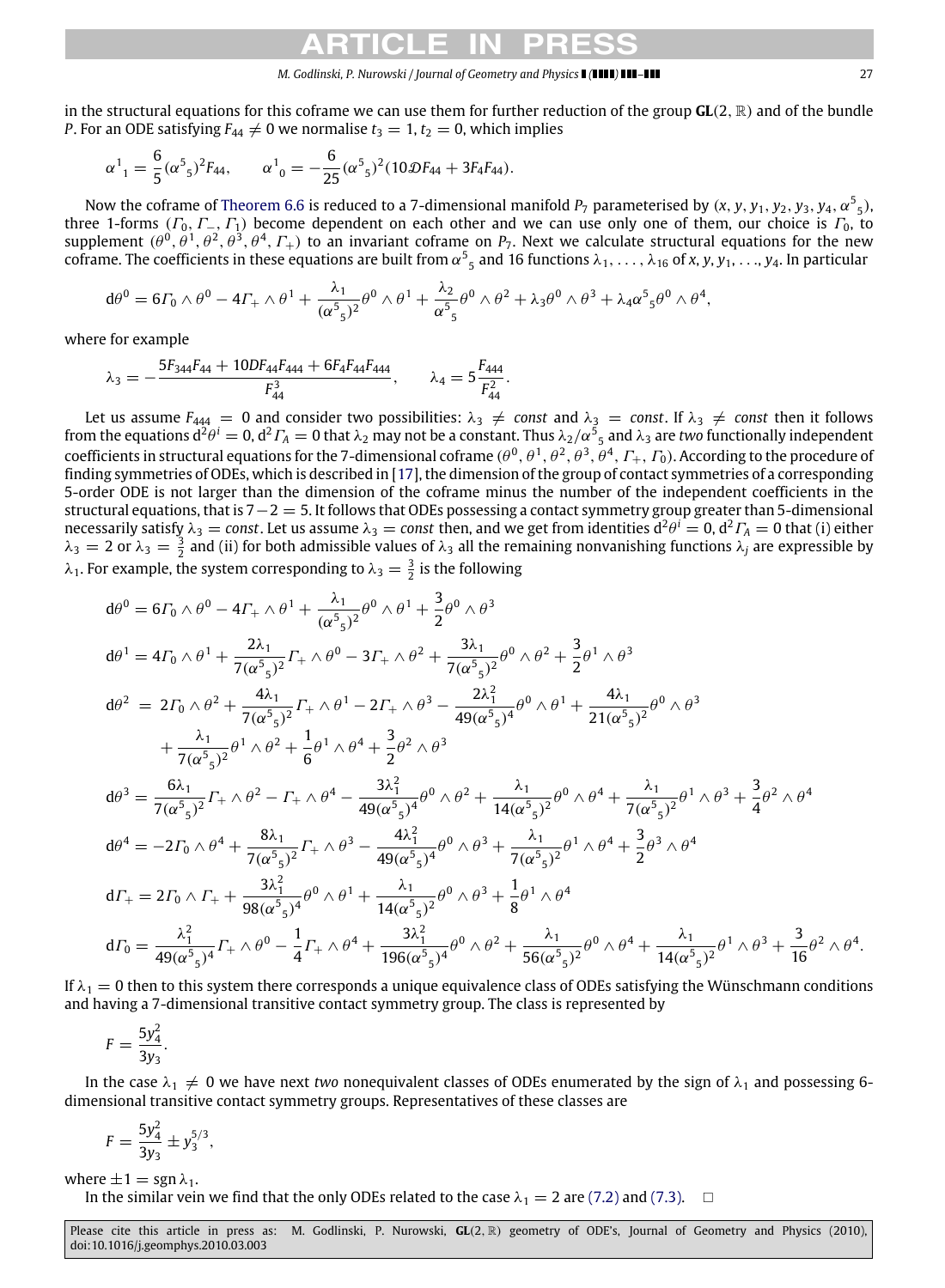#### 28 *M. Godlinski, P. Nurowski / Journal of Geometry and Physics ( ) –*

#### *7.3. Simple structures with nonvanishing Maxwell form*

All the previous examples satisfy the contact invariant condition  $F_{444} = 0$ . In this paragraph we give examples of Wünschmann ODEs with  $F_{444} \neq 0$ . As such they will lead to the **GL**(2, R) structures with the Maxwell form having a nonzero d*A* (7) part. First and the simplest example of such equations is

$$
F = (y_4)^{(5/4)}.\tag{7.4}
$$

The **GL**(2, R) structure associated with this ODE has the following properties

$$
dA^{(3)} = 0, \qquad dA^{(7)} \neq 0 \qquad R = 0, \qquad K = \frac{2}{105}R_v.
$$

It is then an example of a structure with nonvanishing d*A* belonging to the 7-dimensional irreducible representation. Next example is the ODE given by the formula

$$
F = \frac{1}{9(y_1^2 + y_2)^2} \times \left(5w(y_1^6 + 3y_1^4y_2 + 9y_1^2y_2^2 - 9y_2^3 - 4y_1^3y_3 + 12y_1y_2y_3 + 4y_3^2 - 3y_4(y_1^2 + y_2)\right) + 45y_4(y_1^2 + y_2)(2y_1y_2 + y_3) - 4y_1^9 - 18y_1^7y_2 - 54y_1^5y_2^2 - 90y_1^3y_2^3 + 270y_1y_2^4 + 15y_1^6y_3 + 45y_1^4y_2y_3 - 405y_1^2y_2^2y_3 + 45y_2^3y_3 + 60y_1^3y_3^2 - 180y_1y_2y_3^2 - 40y_3^3
$$
 (7.5)

where<sup>[4](#page-27-0)</sup>

$$
w^2 = y_1^6 + 3y_1^4y_2 + 9y_1^2y_2^2 - 9y_2^3 - 4y_1^3y_3 + 12y_1y_2y_3 + 4y_3^2 - 3y_1^2y_4 - 3y_2y_4.
$$

Torsion and curvature for the corresponding **GL**(2, R) structure are complicated and are of general algebraic form. Both these examples have 6-dimensional transitive group of contact symmetries.

#### *7.4. A remarkable nonhomogeneous example*

Finally, we present an example of 5th order ODEs satisfying Wünschmann conditions [\(6.5\),](#page-18-2) which are generic, in a sense that the function *F* representing it satisfies  $F_{444} \neq 0$ , but which have the corresponding group of transitive symmetries of dimension  $D < 6$ . We consider an ansatz in which function *F* depends in a special way on only two coordinates  $y_3$  and  $y_4$ . Explicitly:

<span id="page-27-3"></span>
$$
F = (y_3)^{5/3} q \left( \frac{y_4^3}{y_3^4} \right), \tag{7.6}
$$

where  $q = q(z)$  is a sufficiently differentiable real function of its argument

$$
z=\frac{y_4^3}{y_3^4}.
$$

It is remarkable that the above *F* satisfies all Wünschmann conditions provided that

• either  $q(z) = \frac{5}{3}z^{2/3}$ 

• check  $q(z) = \frac{3}{3}z$  satisfies the following second order ODE:

<span id="page-27-2"></span><span id="page-27-1"></span>
$$
90z^{4/3}(3q - 4z^{2/3})q'' - 54z^{4/3}q'^2 + 30z^{1/3}(6q - 5z^{2/3})q' - 25q = 0.
$$
\n(7.7)

In the first case  $F = \frac{5}{3}$  $\frac{y_4^2}{y_3}$ , and we recover function [\(7.1\)](#page-25-0) with 7-dimensional group of symmetries. Note that one of the solutions of Eq. [\(7.7\)](#page-27-1) is  $q = \frac{5}{4}z^{2/3}$ , which corresponds to  $F = \frac{5}{4}$  $\frac{y_4^2}{y_3}$ . Thus also the other solution with seven symmetries, the solution [\(7.2\),](#page-25-1) is covered by this ansatz.

We observe that if function *q*(*z*) satisfies

$$
25q - 60zq' + 27z^{4/3}q^{2} = 0,
$$
\n(7.8)

then it also satisfies the reduction  $(7.7)$  of conditions  $(6.5)$ . Eq.  $(7.8)$  can be solved by first putting it in the form

$$
q' = \frac{5(2z^{1/3} \pm \sqrt{(4z^{2/3} - 3q)})}{9z^{2/3}}
$$

<span id="page-27-0"></span><sup>4</sup> Note that  $w = 0$  also gives rise to *F* satisfying conditions [\(6.5\).](#page-18-2) But since such *F* has only linear  $y_4$ -dependence it is equivalent to one of [Proposition 7.1.](#page-24-3) Actually the one with *c* < 0.

Please cite this article in press as: M. Godlinski, P. Nurowski, **GL**(2, R) geometry of ODE's, Journal of Geometry and Physics (2010), doi:10.1016/j.geomphys.2010.03.003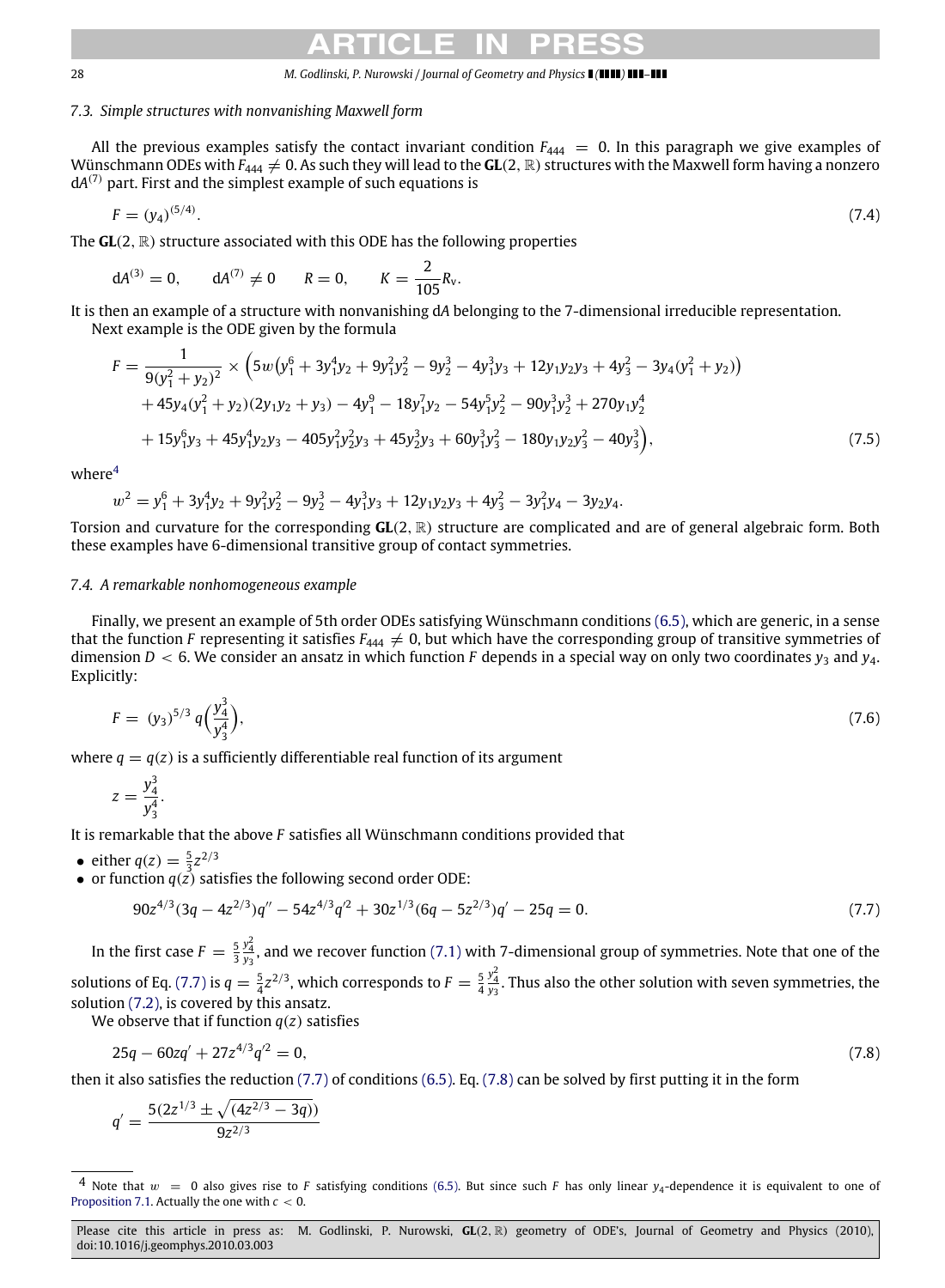#### *M. Godlinski, P. Nurowski / Journal of Geometry and Physics ( ) –* 29

and then by integrating, according to the sign  $\pm 1$ . In the upper sign case the integration gives *q* in an implicit form:

$$
\frac{(2z^{1/3} + \sqrt{(4z^{2/3} - 3q)})^{24}(2\sqrt{(4z^{2/3} - 3q)} - z^{1/3})^3}{(2\sqrt{(4z^{2/3} - 3q)} + z^{1/3})^3(5z^{2/3} - 4q)^3} = \text{const.}
$$

In the lower sign case the implicit equation for *q* is:

$$
\frac{(2z^{1/3} + \sqrt{(4z^{2/3} - 3q)})^{24}(2\sqrt{(4z^{2/3} - 3q)} - z^{1/3})^3(5z^{2/3} - 4q)^3}{(2\sqrt{(4z^{2/3} - 3q)} + z^{1/3})^3q^{24}} = \text{const.}
$$

Inserting these *qs* into [\(7.6\)](#page-27-3) we have a quite nontrivial Wünschmann ODE  $F = F_{\pm}$ . We close this section with a remark that other solutions to the second order ODE [\(7.7\)](#page-27-1) also provide examples of 5th order Wünschmann ODEs.

#### <span id="page-28-0"></span>**8. Higher order ODEs**

All our considerations about **GL**(2, R) structures associated with ODEs of 5th order can be repeated for other orders. This is due to the following well known fact generalising [Proposition 6.1:](#page-17-3)

**Proposition 8.1.** *For every n*  $\geq$  4*, the ordinary differential equation* 

<span id="page-28-2"></span>
$$
y^{(n)}=0
$$

*has*  $GL(2, \mathbb{R}) \times_{\rho_n} \mathbb{R}^n$  as its group of contact symmetries. Here  $\rho_n$  :  $GL(2, \mathbb{R}) \to GL(n, \mathbb{R})$  is the n-dimensional irreducible *representation of* **GL**(2, R)*.*

The representation  $\rho_n$ , at the level of Lie algebra  $\mathfrak{gl}(2,\mathbb{R})$ , is given in terms of the Lie algebra generators

$$
E_{+} = \begin{pmatrix} 0 & n-1 & 0 & \dots & 0 & 0 & 0 \\ 0 & 0 & n-2 & \dots & 0 & 0 & 0 \\ 0 & 0 & 0 & \dots & 3 & 0 & 0 \\ 0 & 0 & 0 & \dots & 0 & 2 & 0 \\ 0 & 0 & 0 & \dots & 0 & 0 & 1 \\ 0 & 0 & 0 & \dots & 0 & 0 & 0 \end{pmatrix}, \qquad E_{-} = \begin{pmatrix} 0 & 0 & 0 & \dots & 0 & 0 & 0 \\ 1 & 0 & 0 & \dots & 0 & 0 & 0 \\ 0 & 2 & 0 & \dots & 0 & 0 & 0 \\ 0 & 0 & 3 & \dots & 0 & 0 & 0 \\ 0 & 0 & 0 & \dots & n-2 & 0 & 0 \\ 0 & 0 & 0 & \dots & 0 & n-1 & 0 \end{pmatrix}
$$

$$
E_{0} = \begin{pmatrix} 1-n & 0 & 0 & \dots & 0 & 0 & 0 \\ 0 & 3-n & 0 & \dots & 0 & 0 & 0 \\ 0 & 0 & 5-n & \dots & 0 & 0 & 0 \\ 0 & 0 & 0 & \dots & n-5 & 0 & 0 \\ 0 & \dots & n-5 & 0 & 0 & 0 \\ 0 & 0 & 0 & \dots & 0 & n-1 \end{pmatrix}, \qquad E_{1} = (1-n)1,
$$

where **1** is the  $n \times n$  identity matrix. In case of dimension  $n = 5$  these matrices coincide with [\(2.6\).](#page-7-4) They also satisfy the same commutation relations

$$
[E_0, E_+] = -2E_+, \qquad [E_0, E_-] = 2E_-, \qquad [E_+, E_-] = -E_0,
$$

where the commutator in the  $\mathfrak{gl}(2,\mathbb{R})=\text{Span}_{\mathbb{R}}(E_-,E_+,E_0,E_1)\subset \text{End}(\mathbb{R}^n)$  is the usual commutator of matrices. Now, we consider a general *n*-th order ODE

$$
y^{(n)} = F(x, y, y', y'', y^{(3)}, \dots, y^{(n-1)}),
$$
\n(8.1)

and as before, to simplify the notation, we introduce the coordinates *x*, *y*, *y*<sub>1</sub> = *y'*, *y*<sub>2</sub> = *y''*, *y*<sub>3</sub> = *y*<sup>(3)</sup>, . . . . , *y*<sub>n-1</sub> = *y*<sup>(n-1)</sup> on the (*n* + 1)-dimensional jet space *J*. Introducing the *n contact forms*

$$
\omega^{0} = dy - y_{1}dx,
$$
  
\n
$$
\omega^{1} = dy_{1} - y_{2}dx,
$$
  
\n
$$
\vdots
$$
  
\n
$$
\omega^{i} = dy_{i} - y_{i+1}dx,
$$
  
\n
$$
\vdots
$$
  
\n
$$
\omega^{n-2} = dy_{n-2} - y_{n-1}dx,
$$
  
\n
$$
\omega^{n-1} = dy_{n-1} - F(x, y, y_{1}, y_{2}, ..., y_{n-1})dx
$$
 (8.2)

Please cite this article in press as: M. Godlinski, P. Nurowski, **GL**(2, R) geometry of ODE's, Journal of Geometry and Physics (2010), doi:10.1016/j.geomphys.2010.03.003

<span id="page-28-3"></span><span id="page-28-1"></span>,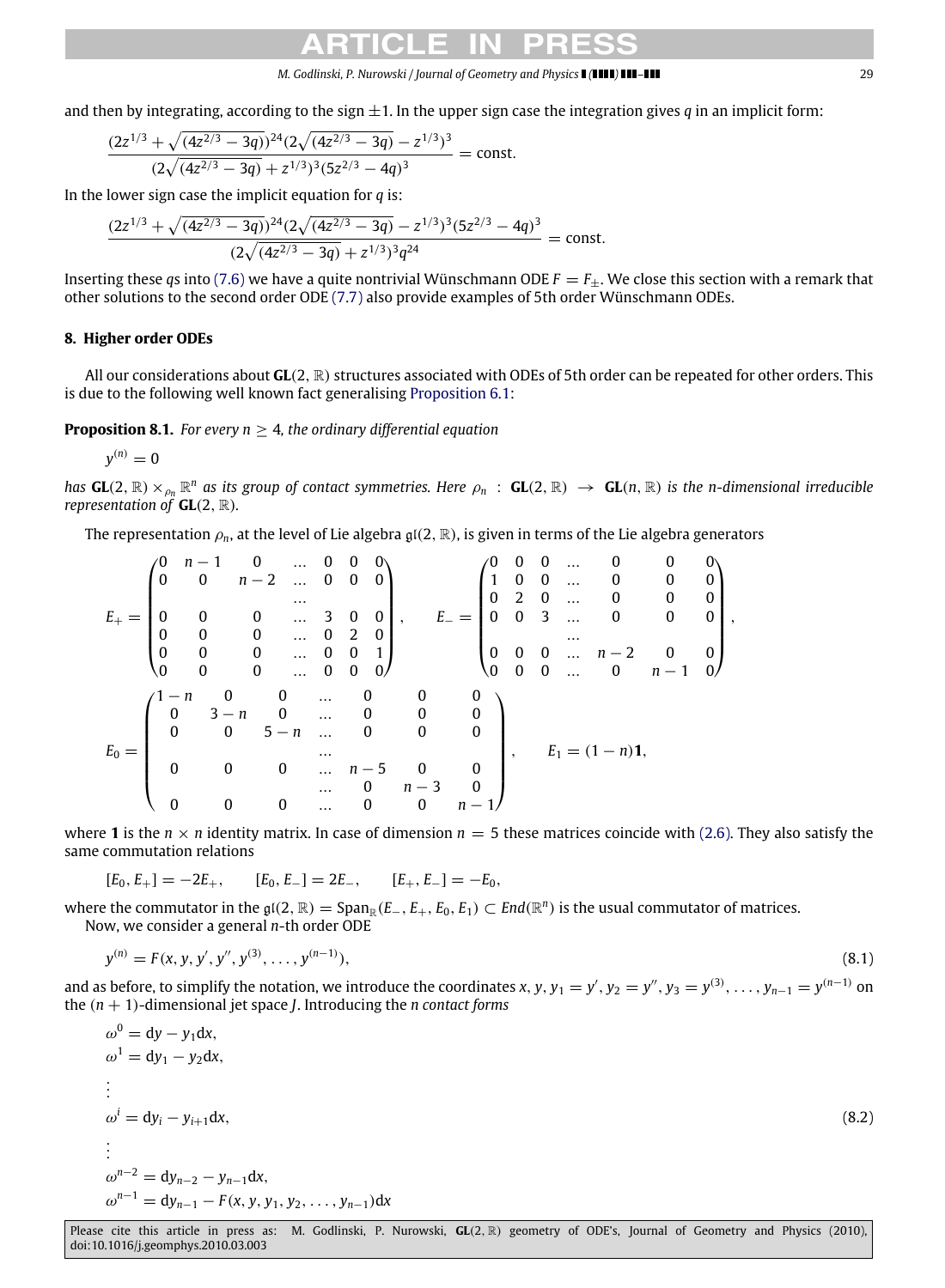#### 30 *M. Godlinski, P. Nurowski / Journal of Geometry and Physics ( ) –*

and the additional 1-form

 $w_+ = dx$ ,

we define a *contact transformation* to be a diffeomorphism  $\phi: I \to I$  which transforms the above  $n + 1$  one-forms via:

$$
\phi^* \omega^i = \sum_{k=0}^i {\alpha^i}_{k} \omega^k, \quad i = 0, 1, \dots n-1,
$$
  

$$
\phi^* w_+ = {\alpha^n}_{0} \omega^0 + {\alpha^n}_{1} \omega^1 + {\alpha^n}_{n} w_+.
$$

Here  $\alpha^{i}{}_{j}$  are functions on *J* such that  $\prod_{i=0}^{n} \alpha^{i}{}_{i} \neq 0$  at each point of *J*.

Therefore, as in the case of *n* = 5, the contact equivalence problem for the *n*th order ODEs [\(8.1\)](#page-28-1) can be studied in terms of the invariant forms  $(\theta^0, \theta^1, \dots, \theta^{n-1}, \Gamma_+)$  defined by

<span id="page-29-0"></span>
$$
\theta^{i} = \sum_{k=0}^{i} \alpha^{i}{}_{k} \omega^{k}, \quad i = 0, 1, \dots n - 1,
$$
  

$$
\Gamma_{+} = \alpha^{n}{}_{0} \omega^{0} + \alpha^{n}{}_{1} \omega^{1} + \alpha^{n}{}_{n} w_{+}.
$$
 (8.3)

These forms initially live on an  $\frac{n^2+3n+8}{2}$  -dimensional manifold  $G\to J\times G\to J$ , with the *G*-factor parameterised by  $\alpha^i_{\:\:j}$ , such

that 
$$
\prod_{i=0}^n \alpha^i_{i} \neq 0.
$$

Introducing  $\mathfrak{gl}(2,\mathbb{R})$ -valued forms

<span id="page-29-4"></span><span id="page-29-1"></span>
$$
\Gamma = \Gamma_{-}E_{-} + \Gamma_{+}E_{+} + \Gamma_{0}E_{0} + \Gamma_{1}E_{1}, \tag{8.4}
$$

where  $(\Gamma_+, \Gamma_-, \Gamma_0, \Gamma_1)$  are 1-forms on  $\gamma \times G$ , we can specialise to  $F \equiv 0$ , and reformulate [Proposition 8.1](#page-28-2) to

**Proposition 8.2.** If  $F \equiv 0$  then one can chose  $\frac{n(n+1)}{2}$  parameters  $\alpha^i_{j'}$  as functions of x, y, y<sub>1</sub>, . . . , y<sub>n–1</sub> and the remaining three  $\alpha$ s, say  $\alpha^{i_1}_{\;\;j_1},\alpha^{i_2}_{\;\;j_2},\alpha^{i_3}_{\;\;j_3}$ , so that the (n+4)-dimensional manifold P parameterised by (x, y, y,  $\ldots$  , y $_{n-1},\alpha^{i_1}_{\;\;j_1},\alpha^{i_2}_{\;\;j_2},\alpha^{i_3}_{\;\;j_3})$  is locally  $\det$  *the contact symmetry group, P*  $\cong$  **GL**(2,  $\mathbb{R}) \times_{\rho_n} \mathbb{R}^n$ , of equation y<sup>(n)</sup> = 0. Forms [\(8.3\)](#page-29-0), after restriction to P, can be supplemented by three additional 1-forms (F\_, F<sub>0</sub>, F<sub>1</sub>), so that  $(\theta^0,\theta^1,\dots,\theta^{n-1},$  F<sub>+</sub>, F\_, F<sub>0</sub>, F<sub>1</sub>) constitute a basis of the left invariant forms *on the Lie group P. The choice of*  $\alpha$ *s and*  $\Omega$ *s is determined by the requirement that the basis*  $(\theta^0, \theta^1, \ldots, \theta^{n-1}, \Gamma_+, \Gamma_-, \Gamma_0, \Gamma_1)$ *satisfies*

<span id="page-29-2"></span>
$$
d\theta + \Gamma \wedge \theta = 0, \tag{8.5}
$$
  
\n
$$
d\Gamma + \Gamma \wedge \Gamma = 0,
$$

where  $\theta = (\theta^0, \theta^1, \dots, \theta^{n-1})^T$  *is a column n-vector, and*  $\Gamma$  *is given by* [\(8.4\)](#page-29-1)*.* 

The defining Eqs. [\(8.5\)](#page-29-2) of the left invariant basis, when written explicitly in terms of θ *i* s and Γ s, read

<span id="page-29-3"></span>
$$
d\theta^{0} = (n-1)(\Gamma_{1} + \Gamma_{0}) \wedge \theta^{0} + (1-n)\Gamma_{+} \wedge \theta^{1},
$$
  
\n
$$
d\theta^{1} = -\Gamma_{-} \wedge \theta^{0} + [(n-1)\Gamma_{1} + (n-3)\Gamma_{0}] \wedge \theta^{1} + (2-n)\Gamma_{+} \wedge \theta^{2},
$$
  
\n
$$
\vdots
$$
  
\n
$$
d\theta^{k} = -k\Gamma_{-} \wedge \theta^{k-1} + [(n-1)\Gamma_{1} + (n-2k-1)\Gamma_{0}] \wedge \theta^{k} + (1+k-n)\Gamma_{+} \wedge \theta^{k+1},
$$
  
\n
$$
\vdots
$$
  
\n
$$
d\theta^{n-1} = (1-n)\Gamma_{-} \wedge \theta^{n-2} + (n-1)(\Gamma_{1} - \Gamma_{0}) \wedge \theta^{n-1},
$$
  
\n
$$
d\Gamma_{+} = 2\Gamma_{0} \wedge \Gamma_{+},
$$
  
\n
$$
d\Gamma_{-} = -2\Gamma_{0} \wedge \Gamma_{-},
$$
  
\n
$$
d\Gamma_{0} = \Gamma_{+} \wedge \Gamma_{-},
$$
  
\n
$$
d\Gamma_{1} = 0.
$$
  
\n(8.6)

This system can be analysed in the same spirit as system [\(4.1\)](#page-11-1) of Section [4.](#page-11-0) Thus, we first consider the distribution

 $h = {X \in \text{TP s.t. } X \lrcorner \theta^i = 0, i = 0, 1, 2, \ldots, n-1}$ 

annihilating  $\theta$ .

Then the first *n* equations of the system [\(8.6\)](#page-29-3) guarantee that forms ( $\theta^0, \theta^1, \theta^2, \ldots, \theta^{n-1}$ ) satisfy the Fröbenius condition,

$$
d\theta^{i} \wedge \theta^{0} \wedge \theta^{1} \wedge \theta^{2} \wedge \cdots \wedge \theta^{n-1} = 0, \quad \forall i = 0, 1, 2, \ldots n-1
$$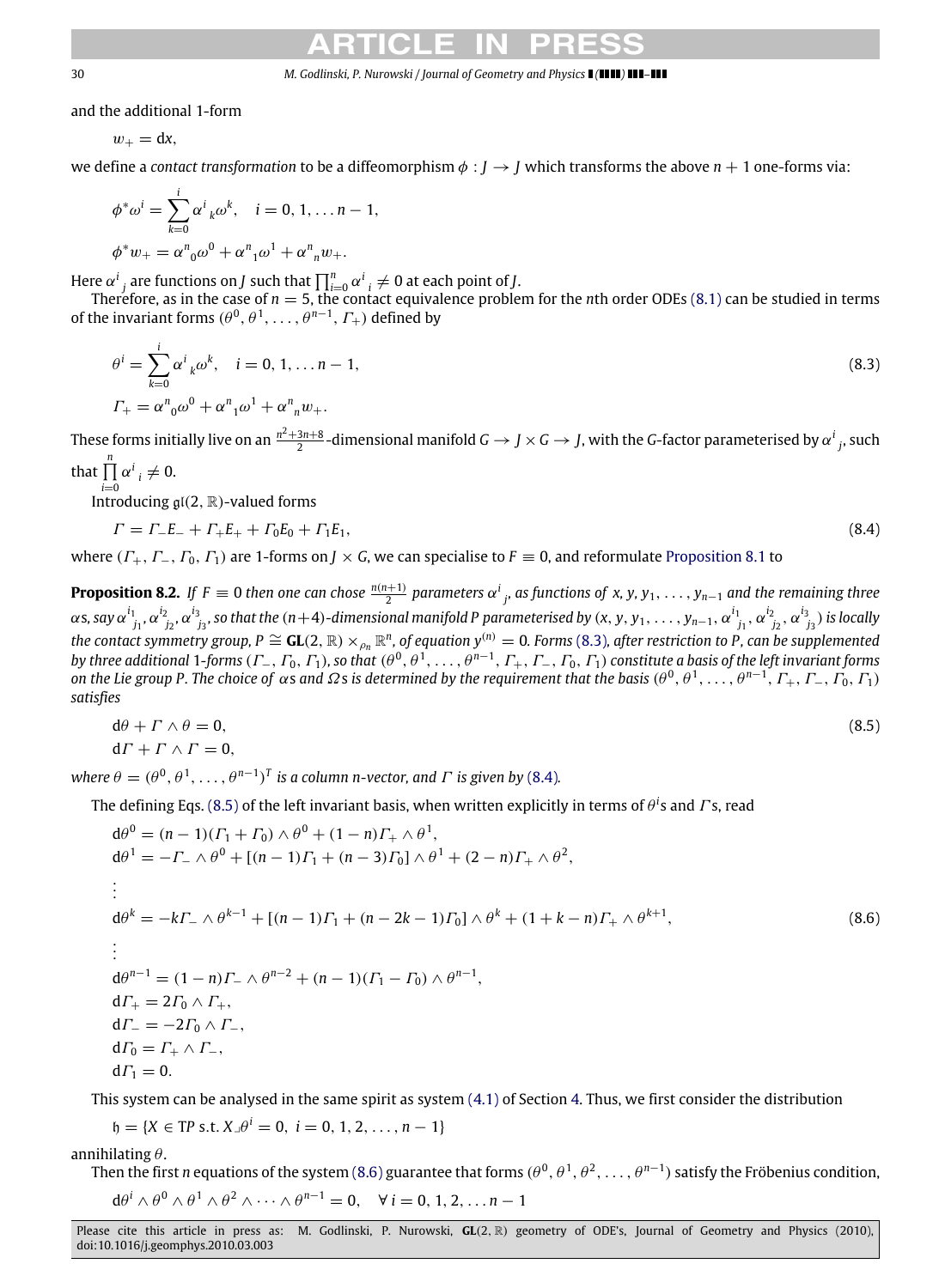#### *M. Godlinski, P. Nurowski / Journal of Geometry and Physics ( ) –* 31

and that, in turn, the distribution h is integrable. Thus manifold *P* is foliated by 4-dimensional leaves tangent to the distribution h. The space of leaves of this distribution *P*/h can be identified with the solution space *M<sup>n</sup>* = *P*/h of equation  $y^{(n)}\,=\,0.$  This in particular means, that all Eqs. [\(8.5\)](#page-29-2) can be interpreted respectively as the first and the second structure equations for a  $\alpha(2, \mathbb{R})$ -valued connection  $\Gamma$  having vanishing torsion and and vanishing curvature. This  $\alpha(2, \mathbb{R})$ -valued connection originates from a certain **GL**(2, R) (conformal) structure on the solution space *M<sup>n</sup>* .

To make this last statement more precise we have to invoke a few results from Hilbert's theory of algebraic invariants [\[18\]](#page-36-9) adapted to our situation of ODEs.

#### *8.1. Results from Hilbert's theory of algebraic invariants*

First we ask if for a given order  $n > 4$  of an ODE [\(8.1\)](#page-28-1) with  $F = 0$  there exists a bilinear form  $\tilde{g}$  on P of [Proposition 8.2](#page-29-4) such that it projects to a nondegenerate conformal metric on *M<sup>n</sup>* . This is answered, in a bit more general form, by applying the *reciprocity law of Hermite* (see [\[18\]](#page-36-9), p. 60), and its corollaries, due to Hilbert (see [\[18\]](#page-36-9), p. 60).

To adapt Hilbert's results to our paper we introduce a definition of an *invariant of degree q*. Let *t*˜ be a *totally symmetric* covariant tensor field of rank *q* defined on the group manifold *P* of [Proposition 8.2.](#page-29-4)

**Definition 8.3.** The tensor field  $\tilde{t}$  is called a  $GL(2, \mathbb{R})$ -*invariant* of degree *q*, if and only if, it is degenerate on h and if for every  $X \in \mathfrak{h}$ , there exists a function  $c(X)$  on *P* such that

$$
\mathcal{L}_X \tilde{t} = c(X)\tilde{t}.
$$

The degeneracy condition means that  $\tilde{t}(X, \ldots) = 0$ , for all  $X \in \mathfrak{h}$ .

In the following we will usually abbreviate the term 'a **GL**(2, R)-invariant' to: 'an invariant'. The first result from Hilbert's theory, adapted to our situation, is given by the following

**Proposition 8.4.** *For every n* = 2*m* + 1, *m* = 2, 3, ... *there exists a unique, up to a scale, invariant*  $\tilde{g}$  of second degree on P. *This invariant, a degenerate symmetric conformal bilinear form*  $\tilde{g}$  of signature ( $m + 1, m, 0, 0, 0, 0$ ) on P, satisfies

<span id="page-30-0"></span>
$$
\mathcal{L}_X \tilde{g} = 2(n-1)(X \lrcorner \Gamma_1) \tilde{g},
$$

*for all*  $X \in \mathfrak{h}$ *.* 

 $\overline{a}$ 

In case of even orders  $n = 2m$ , Hilbert's theory gives the following

<span id="page-30-2"></span><span id="page-30-1"></span> $\sim$  100  $\sim$ 

**Proposition 8.5.** *For n* = 2*m every* **GL**(2, R)*-invariant has degree q*  $\geq$  4*.* 

Thus, if  $n = 2m$ , we do not have a conformal metric on the solution space  $M<sup>n</sup>$ .

Returning to odd orders, we present the quadratic invariants  $\tilde{g}$ , of [Proposition 8.4,](#page-30-0) for  $n < 10$ :

$$
{}^{5}\tilde{g} = 3(\theta^{2})^{2} - 4\theta^{1}\theta^{3} + \theta^{0}\theta^{4}, \text{ if } n = 5,
$$
  
\n
$$
{}^{7}\tilde{g} = -10(\theta^{3})^{2} + 15\theta^{2}\theta^{4} - 6\theta^{1}\theta^{5} + \theta^{0}\theta^{6} \text{ if } n = 7,
$$
  
\n
$$
{}^{9}\tilde{g} = 35(\theta^{4})^{2} - 56\theta^{3}\theta^{5} + 28\theta^{2}\theta^{6} - 8\theta^{1}\theta^{7} + \theta^{0}\theta^{8} \text{ if } n = 9.
$$
\n(8.7)

These expressions can be generalised to higher (odd) *n*s. We have the following

**[Proposition](#page-30-0) 8.6.** *If*  $n = 2m + 1$  *and*  $m \geq 2$ *, the invariant*  $\tilde{g}$  *of Proposition* 8.4 *is given by:* 

$$
\tilde{g} = \sum_{j=0}^{m-1} (-1)^j {2m \choose j} \theta^j \theta^{2m-j} + \frac{1}{2} (-1)^m {2m \choose m} (\theta^m)^2.
$$

**Remark 8.7.** This proposition is also valid for  $m = 1$ . For such  $m$ , the value of  $n$  is  $n = 3$ , and we are in the regime of third order ODEs. Such ODEs were considered by Wünschmann [\[1\]](#page-35-0). Since  $^3 \tilde{g} = \theta^0 \theta^2 - (\theta^1)^2$  is the only invariant in this case, the counterpart of the bundle *P* of [Proposition 8.2](#page-29-4) is a 10-dimensional bundle  $P \cong O(2, 3)$ , the full conformal group in Lorentzian signature (1, 2). The counterpart of system [\(8.5\)/](#page-29-2) [\(8.6\)](#page-29-3) is given by Maurer–Cartan equations for **O**(3, 2):

$$
d\theta^{0} = 2(\Gamma_{1} + \Gamma_{0}) \wedge \theta^{0} - 2\Gamma_{+} \wedge \theta^{1},
$$
  
\n
$$
d\theta^{1} = -\Gamma_{-} \wedge \theta^{0} + 2\Gamma_{1} \wedge \theta^{1} - \Gamma_{+} \wedge \theta^{2},
$$
  
\n
$$
d\theta^{2} = -2\Gamma_{1}\theta^{1} + (2\Gamma_{1} - 2\Gamma_{0}) \wedge \theta^{2},
$$
  
\n
$$
d\Gamma_{+} = 2\Gamma_{0} \wedge \Gamma_{+} + \frac{1}{2}\Gamma_{3} \wedge \theta^{0} + \Gamma_{4} \wedge \theta^{1},
$$
  
\n
$$
d\Gamma_{-} = -2\Gamma_{0} \wedge \Gamma_{-} + \Gamma_{2} \wedge \theta^{1} + \frac{1}{2}\Gamma_{3} \wedge \theta^{2},
$$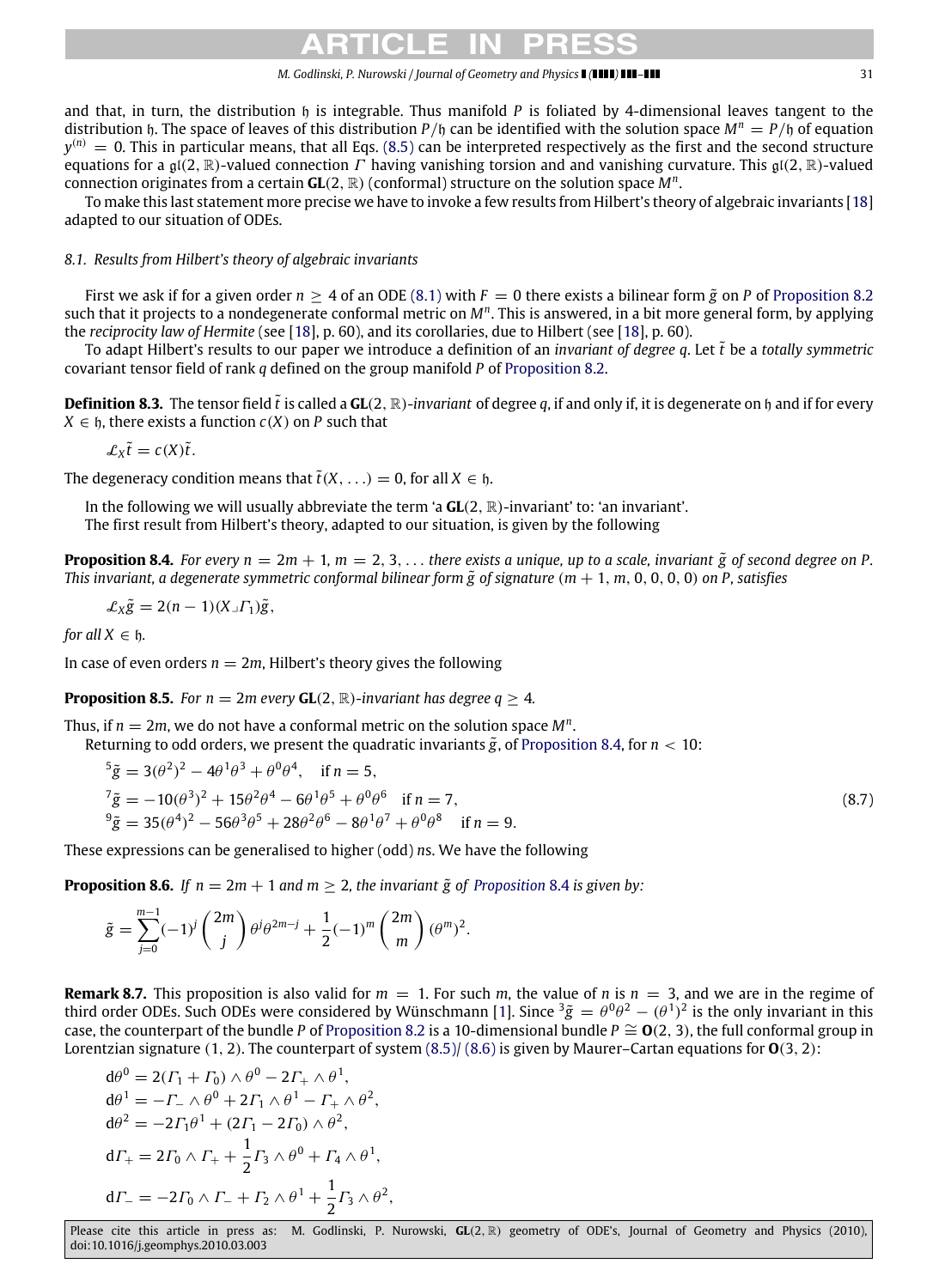32 *M. Godlinski, P. Nurowski / Journal of Geometry and Physics ( ) –*

$$
d\Gamma_0 = \Gamma_+ \wedge \Gamma_- - \frac{1}{2} \Gamma_2 \wedge \theta^0 + \frac{1}{2} \Gamma_4 \wedge \theta^2,
$$
  
\n
$$
d\Gamma_1 = -\frac{1}{2} \Gamma_2 \wedge \theta^0 - \frac{1}{2} \Gamma_3 \wedge \theta^1 - \frac{1}{2} \Gamma_4 \wedge \theta^2,
$$
  
\n
$$
d\Gamma_2 = -\Gamma_3 \wedge \Gamma_- + 2\Gamma_2 \wedge \Gamma_0 + 2\Gamma_2 \wedge \Gamma_1,
$$
  
\n
$$
d\Gamma_3 = -2\Gamma_2 \wedge \Gamma_+ - 2\Gamma_4 \wedge \Gamma_- + 2\Gamma_3 \wedge \Gamma_1,
$$
  
\n
$$
d\Gamma_4 = -2\Gamma_4 \wedge \Gamma_0 - \Gamma_3 \wedge \Gamma_+ + 2\Gamma_4 \wedge \Gamma_1.
$$

Here, apart from  $\theta^0, \theta^1, \theta^2$  and  $\varGamma_+, \varGamma_-, \varGamma_0, \varGamma_1$  we have also left invariant forms  $\varGamma_2, \varGamma_3, \varGamma_4.$ 

Now we pass to the invariants of degree  $q = 3$ . The question of their existence was again determined by Hilbert (see [\[18\]](#page-36-9), p. 60), in terms of the reciprocity law of Hermite. In the language of our paper we have the following

**Proposition 8.8.** An invariant of third degree  $\tilde{\Upsilon}$  exists on P if and only if

<span id="page-31-0"></span>
$$
n=4\mu+1, \quad \mu\in\mathbb{N}.
$$

Hilbert's theory, [\[18\]](#page-36-9), p. 60, implies also the following:

**Proposition 8.9.** In low dimensions  $n = 4\mu + 1$ , the unique up to a scale cubic invariant is given by

• 
$$
n = 5
$$
:  
 ${}^{5}\tilde{\Upsilon} = (\theta^{2})^{3} - 2\theta^{1}\theta^{2}\theta^{3} + \theta^{0}(\theta^{3})^{2} - \theta^{0}\theta^{2}\theta^{4} + (\theta^{1})^{2}\theta^{4}$ 

$$
\bullet \ \ n=9:
$$

$$
{}^{9}\tilde{\Upsilon} = 15(\theta^{4})^{3} - 36\theta^{3}\theta^{4}\theta^{5} + 24\theta^{2}(\theta^{5})^{2} + 24(\theta^{3})^{2}\theta^{6} - 22\theta^{2}\theta^{4}\theta^{6}
$$
  
- 8\theta^{1}\theta^{5}\theta^{6} + 3\theta^{0}(\theta^{6})^{2} - 8\theta^{2}\theta^{3}\theta^{7} + 12\theta^{1}\theta^{4}\theta^{7} - 4\theta^{0}\theta^{5}\theta^{7} + 3(\theta^{2})^{2}\theta^{8} - 4\theta^{1}\theta^{3}\theta^{8} + \theta^{0}\theta^{4}\theta^{8}

The rough statement about the even orders,  $n = 2m$ , described in [Proposition 8.5,](#page-30-1) can be again refined in terms of the reciprocity law of Hermite. Following Hilbert we have

.

**Proposition 8.10.** *If*  $4 \le n = 2m$  *the lowest order invariant tensor*  $\tilde{\Upsilon}$  *on P has degree four. This is unique (up to a scale) only if*  $n = 4, 6, 8, 12$ . *If*  $n = 10$  *or*  $n = 14$  *we have two independent quartic invariants*  $\tilde{\gamma}$ ; *if*  $n = 16, 18, 20$  *we have three independent quartic invariants; and so on.*

<span id="page-31-1"></span>**Proposition 8.11.** *In low dimensions n* = 2*m, the quartic invariant tensor*  $\tilde{\Upsilon}$  *on P is given by* 

• 
$$
n = 4
$$
:  
\n
$$
{}^{4}\tilde{\gamma} = -3(\theta^{1})^{2}(\theta^{2})^{2} + 4\theta^{0}(\theta^{2})^{3} + 4(\theta^{1})^{3}\theta^{3} - 6\theta^{0}\theta^{1}\theta^{2}\theta^{3} + (\theta^{0})^{2}(\theta^{3})^{2}
$$
\n•  $n = 6$ :  
\n
$$
{}^{6}\tilde{\gamma} = -32(\theta^{2})^{2}(\theta^{3})^{2} + 48\theta^{1}(\theta^{3})^{3} + 48(\theta^{2})^{3}\theta^{4} - 76\theta^{1}\theta^{2}\theta^{3}\theta^{4} - 12\theta^{0}(\theta^{3})^{2}\theta^{4} + 9(\theta^{1})^{2}(\theta^{4})^{2}
$$
\n
$$
+ 16\theta^{0}\theta^{2}(\theta^{4})^{2} - 12\theta^{1}(\theta^{2})^{2}\theta^{5} + 16(\theta^{1})^{2}\theta^{3}\theta^{5} + 4\theta^{0}\theta^{2}\theta^{3}\theta^{5} - 10\theta^{0}\theta^{1}\theta^{4}\theta^{5} + (\theta^{0})^{2}(\theta^{5})^{2}.
$$
\n•  $n = 8$ :  
\n
$$
{}^{8}\tilde{\gamma} = -375(\theta^{3})^{2}(\theta^{4})^{2} + 600\theta^{2}(\theta^{4})^{3} + 600(\theta^{3})^{3}\theta^{5} - 990\theta^{2}\theta^{3}\theta^{4}\theta^{5} - 240\theta^{1}(\theta^{4})^{2}\theta^{5} + 81(\theta^{2})^{2}(\theta^{5})^{2}
$$
\n
$$
+ 360\theta^{1}\theta^{3}(\theta^{5})^{2} - 240\theta^{2}(\theta^{3})^{2}\theta^{6} + 360(\theta^{2})^{2}\theta^{4}\theta^{6} + 50\theta^{1}\theta^{3}\theta^{4}\theta^{6} + 40\theta^{0}(\theta^{4})^{2}\theta^{6} - 234\theta^{1}\theta^{2}\theta^{5}\theta^{6}
$$
\n
$$
- 60\theta^{0}\theta^{3}\theta^{5}\theta^{6} + 25(\theta^{1})^{2}(\theta^{6})^{2} + 24\theta^{0}\theta^{2}(\theta^{6})^{2} + 40\theta^{1}(\theta^{
$$

Among the small dimensions  $n = 7$  is quite special, since here the next invariant linearly and functionally independent of the metric  $\tilde{g}$  has  $q = 4$ . We have the following

**Proposition 8.12.** In dimension  $n = 7$ , the invariant of the lowest degree is the metric <sup>7</sup> $\tilde{g}$ . There are no invariants of degree  $q=3$  and only two linearly independent, invariants of degree  $q=4$ . The first of them is  $^7\tilde g^2$ . The second can be chosen to be

<span id="page-31-2"></span>
$$
7\tilde{\Upsilon} = 160(\theta^3)^4 - 480\theta^2(\theta^3)^2\theta^4 + 1035(\theta^2)^2(\theta^4)^2 - 1080\theta^1\theta^3(\theta^4)^2 + 540\theta^0(\theta^4)^3
$$
  
- 1080(\theta^2)^2\theta^3\theta^5 + 1920\theta^1(\theta^3)^2\theta^5 - 180\theta^1\theta^2\theta^4\theta^5  
- 1080\theta^0\theta^3\theta^4\theta^5 - 288(\theta^1)^2(\theta^5)^2 + 540\theta^0\theta^2(\theta^5)^2 + 540(\theta^2)^3\theta^6 - 1080\theta^1\theta^2\theta^3\theta^6 + 400\theta^0(\theta^3)^2\theta^6  
+ 540(\theta^1)^2\theta^4\theta^6 - 330\theta^0\theta^2\theta^4\theta^6 - 84\theta^0\theta^1\theta^5\theta^6 + 7(\theta^0)^2(\theta^6)^2.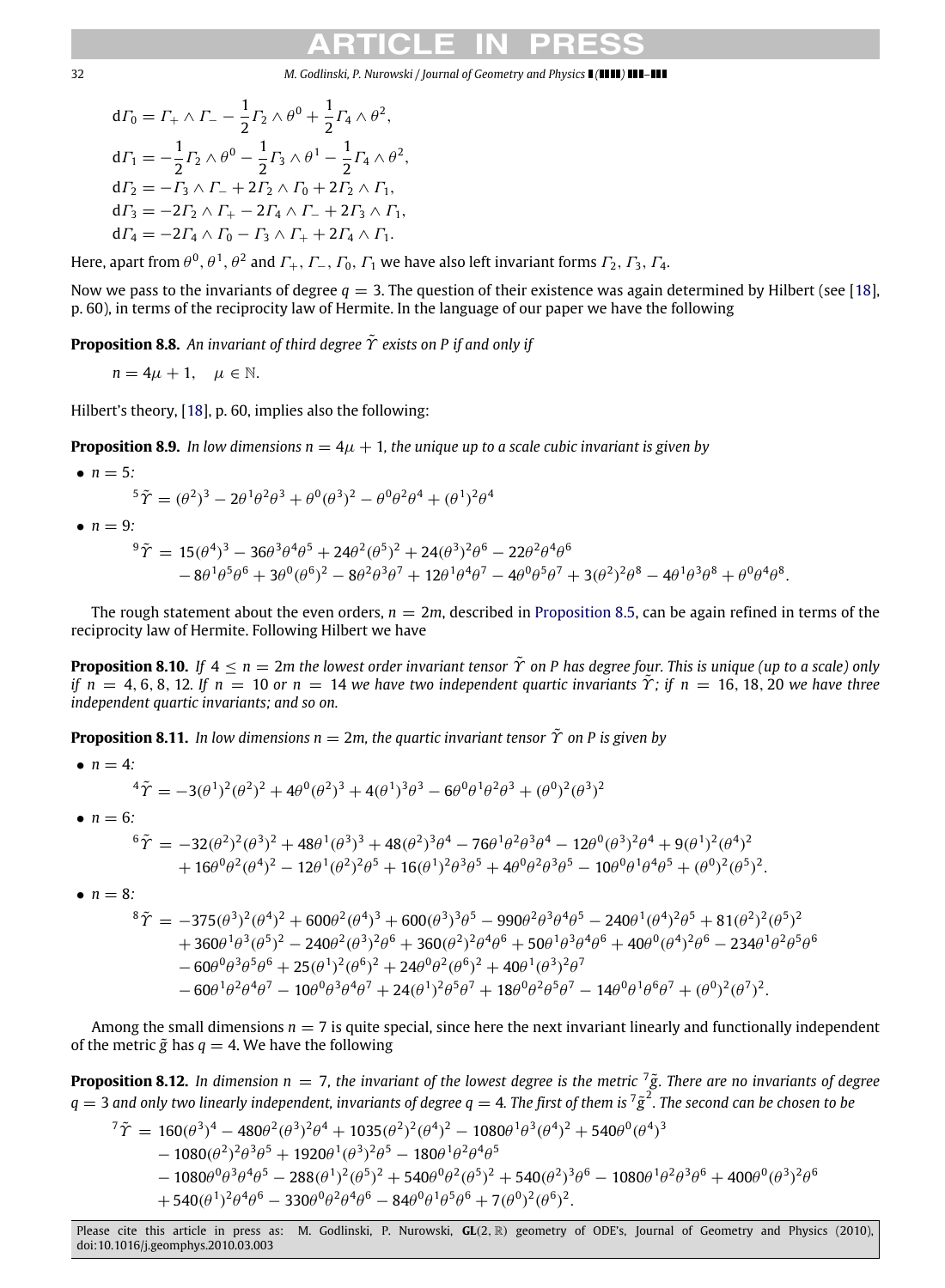#### *M. Godlinski, P. Nurowski / Journal of Geometry and Physics ( ) –* 33

#### *8.2. Stabilizers of the irreducible* **GL**(2, R) *in dimensions n* < 10

In dimensions  $n \le 10$  the GL(2, R) invariant tensors of low order  $q \le 4$  turn out to be sufficient to reduce the GL(*n*, R) group to **GL**(2, R) in its irreducible *n*-dimensional representation.

Given an invariant tensor

$$
\tilde{t} = \frac{1}{q!} t_{i_1 i_2 \dots i_q} \theta^{i_1} \dots \theta^{i_q}
$$

of degree  $q$  on  $P$  and a  $GL(n,\mathbb{R})$ -valued function  $a=(a^i\,\,j)$  on  $P$ , at every point  $p\in P$ , we have a  $GL(n,\mathbb{R})$ -action

$$
(a^i_{j}, \tilde{t}_{i_1 i_2 \dots i_q}) \mapsto (\rho_n(a) \tilde{t})_{j_1 j_2 \dots j_q} = a^{i_1}_{j_1} a^{i_2}_{j_2} \dots a^{i_q}_{j_q} \tilde{t}_{i_1 i_2 \dots i_q}.
$$

A subgroup  $G_{\tilde{t}}$  of  $GL(n, \mathbb{R})$  consisting of  $a = (a^i_{\:\:j})$  such that

$$
\rho_n(a)\tilde{t}=(\det a)^{q/n}\tilde{t},
$$

is the stabiliser of  $\tilde{t}$  at  $p \in P$ . Since  $\tilde{t}$  is an invariant then, obviously  $GL(2, \mathbb{R}) \subset G_{\tilde{t}}$ .

This leads to the following question: how many invariants is needed in dimension *n* so that its common stabiliser is precisely **GL**(2, R) in its *n* dimensional irreducible representation?

Inspecting Hilbert's results we checked that in dimensions  $4 \le n \le 9$  we have

**Theorem 8.13.** *For each n* = 4, 5, 6, 7, 8, 9, the full stabiliser group of the respective invariant tensor  $\tilde{Y}$  of [Propositions](#page-31-0) 8.9, [8.11](#page-31-1) and [8.12](#page-31-2), is the group  $GL(2, \mathbb{R})$  in the n-dimensional irreducible representation  $\rho_n$ . In particular, if  $n = 5, 7, 9$  these *stabilisers are subgroups of the respective pseudohomothetic groups* **CO**(3, 2)*,* **CO**(4, 3) *and* **CO**(5, 4)*, each in its defining representation.*

Thus in each of these dimensions it is the lowest order non-quadratic invariant what is responsible for the full reduction from  $GL(n, \mathbb{R})$  to  $GL(2, \mathbb{R})$ .

**Remark 8.14.** In dimension  $n = 5$ , using [\(8.7\)](#page-30-2) and [Proposition 8.9](#page-31-0) we define a conformal metric  $[^5g_{ij}]$  represented by

$$
{}^5g_{ij}=\frac{1}{2}\frac{\partial^2}{\partial\theta^i\partial\theta^j}({}^5\tilde{g}),\quad i,j=0,\,1,\,2,\,3,\,4
$$

and a conformal symmetric tensor of third degree  $[^5\Upsilon_{ijk}]$  represented by

$$
{}^{5}\Upsilon_{ijk} = -\frac{\sqrt{3}}{8} \frac{\partial^{3}}{\partial \theta^{i} \partial \theta^{j} \partial \theta^{k}} ({}^{5}\tilde{\Upsilon}), \quad i, j, k, l = 0, 1, 2, 3, 4.
$$

The convenient factor  $-\frac{\sqrt{3}}{8}$  in the expression for  $^5\Upsilon_{ijk}$  was chosen so that the pair ( $^5g_{ij}$ ,  $^5\Upsilon_{ijk}$ ) satisfies Cartan's identities (i)–(iii) of Section [2.](#page-5-0) This leads to the **GL**(2, R) geometries in dimension 5 considered in Sections [3–6.](#page-7-0)

**Remark 8.15.** In the next odd dimension situation is quite similar, but now we have a quartic invariant <sup>7</sup> $\tilde{\gamma}$ . Thus apart from the conformal metric  $[^{7}g_{ij}]$  represented by

$$
{}^{7}g_{ij} = \frac{1}{2} \frac{\partial^{2}}{\partial \theta^{i} \partial \theta^{j}}({}^{7}\tilde{g}), \quad i, j = 0, 1, 2, 3, 4, 5, 6
$$

we have a conformal symmetric tensor of fourth degree [ <sup>7</sup>Υ*ijkl*] represented by

<span id="page-32-0"></span>
$$
{}^{7}\Upsilon_{ijkl} = \frac{1}{24} \frac{\partial^{4}}{\partial \theta^{i} \partial \theta^{j} \partial \theta^{k} \partial \theta^{l}}({}^{7}\tilde{\Upsilon}), \quad i, j, k, l = 0, 1, 2, 3, 4, 5, 6. \tag{8.8}
$$

Note that <sup>7</sup> $\tilde{\Upsilon}$  of [Proposition 8.12](#page-31-2) was chosen in such a way that the fourth order <sup>7</sup>  $\gamma_{ijkl}$  satisfied

 ${}^{7}g^{ij} {}^{7}Y_{ijkl} = 0$ , where  ${}^{7}g^{ij} {}^{7}g_{jk} = \delta^{i}{}_{k}$ .

This choice of the fourth order invariant is nevertheless arbitrary, since we can always get another invariant of the fourth order by replacing  $7\gamma$  with

$$
{}^{7}\bar{\Upsilon}_{ijkl}=c_1{}^{7}\tilde{\Upsilon}_{ijkl}+c_2{}^{7}\tilde{g}_{(ij}{}^{7}\tilde{g}_{kl}).
$$

It is interesting to note that the choice

$$
c_1 = \frac{2\sqrt{5}}{\sqrt{3147}}, \qquad c_2 = \frac{34}{\sqrt{15735}}
$$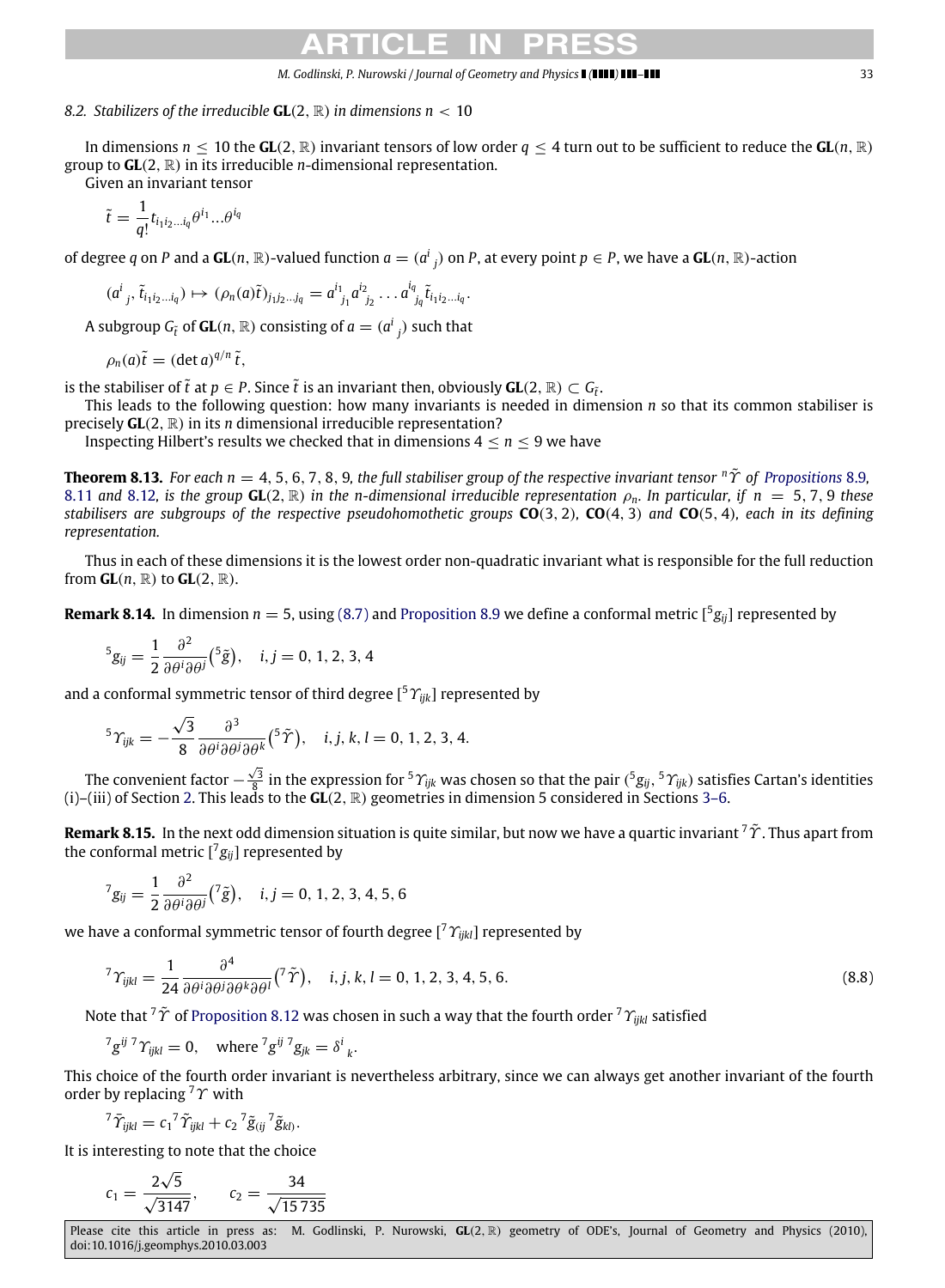#### 34 *M. Godlinski, P. Nurowski / Journal of Geometry and Physics ( ) –*

applied to  $^7\tilde{T}$ , leads, via formula like [\(8.8\),](#page-32-0) to  $^7\tilde{T}_{ijkl}$  satisfying the Cartan-like identity:

$$
{}^{7}g^{ih} {}^{7}g^{ef} {}^{7} \tilde{\gamma}_{ie(jk} {}^{7} \tilde{\gamma}_{lm)fh} = {}^{7}g_{(jk} {}^{7}g_{lm)}
$$

and

$$
{}^{7}g^{ij} {}^{7} \bar{\gamma}_{ijkl} = \frac{3}{2} c_2 {}^{7}g_{kl}, \text{ where } {}^{7}g^{ij} {}^{7}g_{jk} = \delta^{i}_{k}.
$$

Note also that the above Cartan-like identities are preserved under the conformal transformation

$$
({}^7g_{ij}, {}^7\tilde{T}_{ijkl}) \mapsto ({}^7g'_{ij}, {}^5\tilde{T}'_{ijkl}) = (e^{2\phi} \, {}^7g_{ij}, e^{4\phi} \, {}^7\tilde{T}_{ijkl}),
$$

where  $\phi \in \mathbb{R}$ .

Thus the  $GL(2,\mathbb{R})$  geometries in dimension  $n=7$  may be defined by a conformal class of pairs of tensors  $[^7g_{ij}, ^7\tilde{T}_{ijkl}]$ with the properties and transformations as above.

**Remark 8.16.** By analogy, in dimensions  $n = 4, 6, 8$ , the irreducible **GL**(2, R) geometries may be described in terms of a conformal tensor  $\left[ {}^{n}\Upsilon_{ijkl} \right]$  represented by

$$
{}^{n}\Upsilon_{ijkl}=\frac{1}{24}\frac{\partial^{4}}{\partial\theta^{i}\partial\theta^{j}\partial\theta^{k}\partial\theta^{l}}({}^{n}\tilde{\Upsilon}),\quad i,j,k,l=0,\,1,\,2,\,\ldots,\,n-1,
$$

and obtained in terms of the respective quartic invariants  $n\tilde{\gamma}$  of [Proposition 8.11.](#page-31-1)

**Remark 8.17.** Dimension  $n = 9$  is similar to dimension  $n = 5$ . A periodicity with period four is a remarkable feature of Hilbert's theory of algebraic invariants [\[18\]](#page-36-9), p. 60.

#### *8.3. Wünschmann conditions for the existence of* **GL**(2, R) *geometries on the solution space of ODEs*

An invariant tensor  $\tilde{t}$ , by its very definition, has a property that it descends to a nondegenerate conformal tensor  $[t]$ on the solutions space  $M^n = P/\mathfrak{h}$  of the equation  $y^{(n)} = 0$ . In particular in dimensions  $4 \leq n \leq 9$  the conformal class [ *<sup>n</sup>*Υ ], corresponding to invariant tensors *<sup>n</sup>*Υ˜ reduces the structure group of *<sup>M</sup><sup>n</sup>* to **GL**(2, R) defining an irreducible **GL**(2, R) geometry there. We do not know how many invariant tensors are needed to achieve this reduction for *n* > 9, but it is obvious that for a given  $n$  this number is finite, say  $w_n.$  Thus for each  $n\geq 3$  we have a finite number of invariants  $^n\widetilde{Y}_l$ ,  $I=1,2,\ldots w_n$ , which descend to the solution space M<sup>n</sup> of the equation  $y^{(n)}=0$  equipping it with a  $GL(2,\mathbb{R})$  structure. It is important that each of the invariants  ${}^n\tilde{\gamma}_I$  has only *constant* coefficients when expressed in terms of the invariant coframe  $(\theta^0,\ldots,\theta^{n-1})$ on *P* (see, for example, every  $n\tilde{\gamma}$  of the preceding section).

Now, we return to a *general n*-th order ODE [\(8.1\).](#page-28-1) Thus we now have a general function  $F(x, y, y', y'', y^{(3)}, \ldots, y^{(n-1)}),$ which determines the contact forms  $(\omega^0, \omega^1, \ldots, \omega^{n-1}, w_+)$  by [\(8.2\).](#page-28-3) Corresponding to these forms we have the invariant forms  $(\theta^0,\ldots,\theta^{n-1},\Gamma_+)$  of [\(8.3\),](#page-29-0) which live on bundle *J* × *G* over *J*. We can now ask the following question (this generalises to arbitrary *n* > 3 the similar question of Section [6\)](#page-17-0): What shall we assume about *F* defining the contact equivalence class of ODEs [\(8.1\)](#page-28-1) that there exists a  $(4+n)$ -dimensional subbundle P of  $J \times G$  on which the forms  $(\theta^0, \ldots, \theta^{n-1}, \Gamma_+)$  satisfy:

<span id="page-33-0"></span>
$$
d\theta^{0} = (n - 1)(\Gamma_{1} + \Gamma_{0}) \wedge \theta^{0} + (1 - n)\Gamma_{+} \wedge \theta^{1} + \frac{1}{2}\Gamma^{0}_{ij}\theta^{i} \wedge \theta^{j},
$$
  
\n
$$
d\theta^{1} = -\Gamma_{-} \wedge \theta^{0} + [(n - 1)\Gamma_{1} + (n - 3)\Gamma_{0}] \wedge \theta^{1} + (2 - n)\Gamma_{+} \wedge \theta^{2} + \frac{1}{2}\Gamma^{1}_{ij}\theta^{i} \wedge \theta^{j},
$$
  
\n
$$
\vdots
$$
  
\n
$$
d\theta^{k} = -k\Gamma_{-} \wedge \theta^{k-1} + [(n - 1)\Gamma_{1} + (n - 2k - 1)\Gamma_{0}] \wedge \theta^{k} + (1 + k - n)\Gamma_{+} \wedge \theta^{k+1} + \frac{1}{2}\Gamma^{k}_{ij}\theta^{i} \wedge \theta^{j},
$$
  
\n
$$
\vdots
$$
  
\n
$$
d\theta^{n-1} = (1 - n)\Gamma_{-} \wedge \theta^{n-2} + (n - 1)(\Gamma_{1} - \Gamma_{0}) \wedge \theta^{n-1} + \frac{1}{2}\Gamma^{n-1}_{ij}\theta^{i} \wedge \theta^{j},
$$
  
\n
$$
d\Gamma_{+} = 2\Gamma_{0} \wedge \Gamma_{+} + \frac{1}{2}R_{+ij}\theta^{i} \wedge \theta^{j},
$$
  
\n
$$
d\Gamma_{-} = -2\Gamma_{0} \wedge \Gamma_{-} + \frac{1}{2}R_{-ij}\theta^{i} \wedge \theta^{j},
$$
  
\n
$$
d\Gamma_{0} = \Gamma_{+} \wedge \Gamma_{-} + \frac{1}{2}R_{0ij}\theta^{i} \wedge \theta^{j},
$$
  
\n
$$
d\Gamma_{1} = \frac{1}{2}R_{ij}\theta^{i} \wedge \theta^{j}.
$$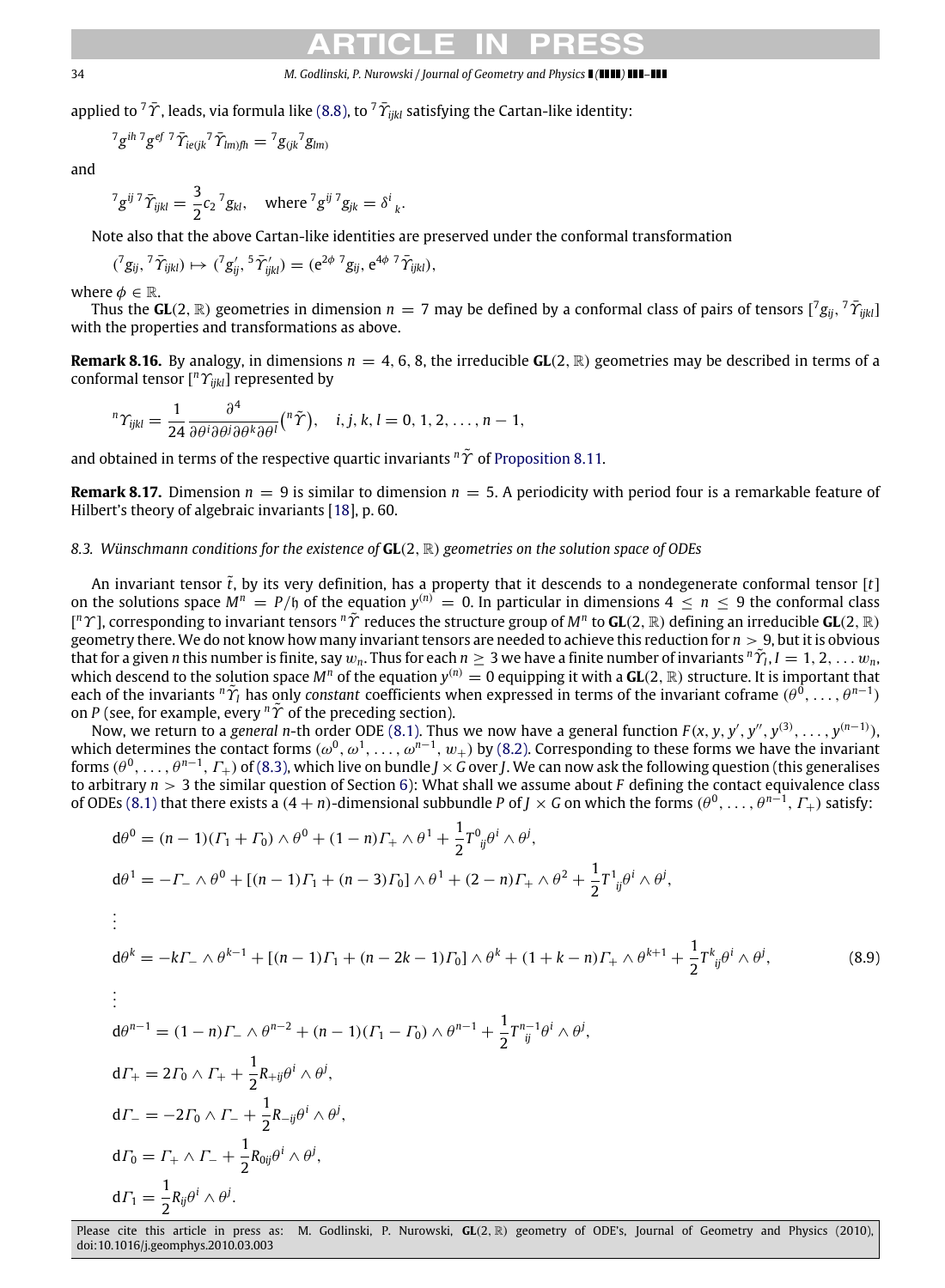#### <span id="page-34-0"></span>*M. Godlinski, P. Nurowski / Journal of Geometry and Physics ( ) –* 35

As first observed by Wünschmann [\[1\]](#page-35-0) and then successively used by Newman and collaborators [\[19\]](#page-36-10) this question can be reformulated into a nicer one. To make this reformulation we repeat our arguments from [Proposition 8.1.](#page-28-2)

Suppose that we are able to satisfy system [\(8.9\)](#page-33-0) by the forms [\(8.3\).](#page-29-0) Consider the distribution

$$
h = \{X \in \text{TP s.t. } X \lrcorner \theta^i = 0, \ i = 0, 1, 2, \dots, n-1\}
$$

annihilating  $\theta$  s. Despite of the fact that system [\(8.9\)](#page-33-0) involves new terms, when compared with system [\(8.6\),](#page-29-3) they do not destroy the integrability of the distribution h; the first *n* Eqs. [\(8.9\)](#page-33-0) still guarantee that h is integrable. Thus manifold *P* is foliated by 4-dimensional leaves tangent to the distribution h. The space of leaves of this distribution *P*/h can be identified with the solution space  $M^n = P/6$  of Eq. [\(8.1\).](#page-28-1) Now, on the manifold *P* of system [\(8.9\),](#page-33-0) we define  $w_n$  tensors  $^n\tilde{\gamma}_i$ , which formally are given by the same formulae that defined the  $w_n$  invariants  ${}^n\widetilde{Y}_I$  of the flat system [\(8.6\)](#page-29-3) needed to get the full reduction to  $GL(2, \mathbb{R})$ . So, when defining the present  ${}^n\tilde{\gamma}_I$ , we use the same formulae as for the  $y^{(n)} = 0$  case, replacing forms  $\theta$  of the flat case, with forms  $\theta$  satisfying system [\(8.9\).](#page-33-0) It is now easy to verify that the question about the conditions on *F* to admit *P* with system [\(8.9\)](#page-33-0) is equivalent to the requirement that all  $w_n$  tensors  $^n\tilde{\gamma}_1$  transform *conformally* when Lie transported along the leaves of distribution  $\mathfrak{h}$ . Infinitesimally this condition is equivalent to the existence of functions  $c_I(X)$ on *P* such that

$$
\mathcal{L}_X({}^n\tilde{\varUpsilon}_I)=c_I(X)\,{}^n\tilde{\varUpsilon}_I,
$$

 $\forall X\in\mathfrak{h},$  and  $\forall I=1,2,\ldots w_n.$  If this is satisfied then tensors  $^n\widetilde{\varUpsilon}_I$  descend to a conformal class of tensors [ $^n\Upsilon_1,$   $^n\Upsilon_2,\ldots,$   $^n\Upsilon_{w_n}$ ] on the solution space  $M^n$  defining a  $GL(2, \mathbb{R})$  there.

We know that in dimension  $n=5$  the conformal preservation of  $^5\tilde{g}$  and  $^5\tilde{\Upsilon}$  is equivalent to the requirement on function  $F = F(x, y, y_1, y_2, y_3, y_4)$  to satisfy Wünschmann conditions [\(6.5\).](#page-18-2) Also in higher dimensions the Wünschmann conditions are obtained in this way. They are obstructions for the conformal preservation of tensors  $[{}^n\Upsilon_1,{}^n\Upsilon_2,\ldots,{}^n\Upsilon_{w_n}]$  along the distribution  $\phi$ . In particular, if  $4 \leq n \leq 10$  they are given by the following

**Theorem 8.18.** *Let M<sup>n</sup> be the solution space of nth order ODE*

$$
y^{(n)} = F(x, y, y', y'', y^{(3)}, \dots, y^{(n-1)}),
$$
\n(8.10)

*with*  $4 \leq n < 10$ *, and let* 

$$
\mathcal{D} = \partial_x + y_1 \partial_y + y_2 \partial_{y_1} + \cdots + y_{n-1} \partial_{y_{n-2}} + F \partial_{y_{n-1}}
$$

*be the total derivative. The necessary conditions for a contact equivalence class of ODEs* [\(8.10\)](#page-34-0) *to define a principal* **GL**(2, R) *bundle*  $GL(2, \mathbb{R}) \to P \to M^n$  with invariants forms  $(\theta^0, \ldots, \theta^{n-1}, \Gamma_+, \Gamma_-, \Gamma_0, \Gamma_1)$  satisfying system  $(8.9)$  is that the defining *function F of* [\(8.10\)](#page-34-0) *satisfies n* − 2 *Wünschmann conditions given below:* •  $n = 4$ :

$$
4\mathcal{D}^2F_3 - 8\mathcal{D}F_2 + 8F_1 - 6\mathcal{D}F_3F_3 + 4F_2F_3 + F_3^3 = 0,
$$
  
\n
$$
160\mathcal{D}^2F_2 - 640\mathcal{D}F_1 + 144(\mathcal{D}F_3)^2 - 352\mathcal{D}F_3F_2 + 144F_2^2 - 80\mathcal{D}F_2F_3 + 160F_1F_3
$$
  
\n
$$
-72\mathcal{D}F_3F_3^2 + 88F_2F_3^2 + 9F_3^4 + 16000F_y = 0,
$$

 $\bullet$  *n* = 5:

$$
50\mathcal{D}^2F_4 - 75\mathcal{D}F_3 + 50F_2 - 60F_4\mathcal{D}F_4 + 30F_3F_4 + 8F_4^3 = 0
$$
  
\n
$$
375\mathcal{D}^2F_3 - 1000\mathcal{D}F_2 + 350\mathcal{D}F_4^2 + 1250F_1 - 650F_3\mathcal{D}F_4
$$
  
\n
$$
+ 200F_3^2 - 150F_4\mathcal{D}F_3 + 200F_2F_4 - 140F_4^2\mathcal{D}F_4 + 130F_3F_4^2 + 14F_4^4 = 0
$$
  
\n
$$
1250\mathcal{D}^2F_2 - 6250\mathcal{D}F_1 + 1750\mathcal{D}F_3\mathcal{D}F_4 - 2750F_2\mathcal{D}F_4 - 875F_3\mathcal{D}F_3 + 1250F_2F_3 - 500F_4\mathcal{D}F_2 + 700(\mathcal{D}F_4)^2F_4
$$

*F*4  $+ 1250F_1F_4 - 1050F_3F_4\mathcal{D}F_4 + 350F_3^2F_4 - 350F_4^2\mathcal{D}F_3 + 550F_2F_4^2 - 280F_4^3\mathcal{D}F_4 + 210F_3F_4^3 + 28F_4^5 + 18750F_y = 0.$ 

$$
\bullet n=6:
$$

$$
45\mathcal{D}^2F_5 - 54\mathcal{D}F_4 + 27F_3 - 45\mathcal{D}F_5F_5 + 18F_4F_5 + 5F_5^3945\mathcal{D}^2F_4 - 1890\mathcal{D}F_3 + 900(\mathcal{D}F_5)^2 + 1575F_2 - 1350\mathcal{D}F_5F_4
$$
  
+ 333F\_4^2 - 315\mathcal{D}F\_4F\_5 + 315F\_3F\_5 - 300\mathcal{D}F\_5F\_5^2 + 225F\_4F\_5^2 + 25F\_5^4 = 0  
2835 $\mathcal{D}^2F_3 - 9450\mathcal{D}F_2 + 4320\mathcal{D}F_4\mathcal{D}F_5 + 14175F_1 - 5130\mathcal{D}F_5F_3 - 1728\mathcal{D}F_4F_4 + 1863F_3F_4 - 945\mathcal{D}F_3F_5$ 

$$
+ \ 1800 (\mathcal{D} F_5)^2 F_5 + 1575 F_2 F_5 - 2160 \mathcal{D} F_5 F_4 F_5 + 576 F_4^2 F_5 - 720 \mathcal{D} F_4 F_5^2 + 855 F_3 F_5^2
$$

 $-600\mathcal{D}F_5F_5^3 + 360F_4F_5^3 + 50F_5^5 = 0$ 

$$
14175\mathcal{D}^2F_2 - 85050\mathcal{D}F_1 + 6480(\mathcal{D}F_4)^2 + 16200\mathcal{D}F_3\mathcal{D}F_5 - 31050\mathcal{D}F_5F_2 - 9720\mathcal{D}F_4F_3 + 3645F_3^2 - 6480\mathcal{D}F_3F_4
$$
  
+ 5400\mathcal{D}F\_5^2F\_4 + 11475F\_2F\_4 - 4320\mathcal{D}F\_5F\_4^2 + 864F\_4^3 - 4725\mathcal{D}F\_2F\_5 + 10800\mathcal{D}F\_4\mathcal{D}F\_5F\_5 + 14175F\_1F\_5  
- 10800\mathcal{D}F\_5F\_3F\_5 - 6480\mathcal{D}F\_4F\_4F\_5 + 5940F\_3F\_4F\_5 - 2700\mathcal{D}F\_3F\_5^2 + 4500(\mathcal{D}F\_5)^2F\_5^2 + 5175F\_2F\_5^2  
- 7200\mathcal{D}F\_5F\_4F\_5^2 + 2340F\_4^2F\_5^2 - 1800\mathcal{D}F\_4F\_5^3 + 1800F\_3F\_5^3 - 1500\mathcal{D}F\_5F\_5^4 + 1050F\_4F\_5^4 + 125F\_5^6 + 297675F\_y = 0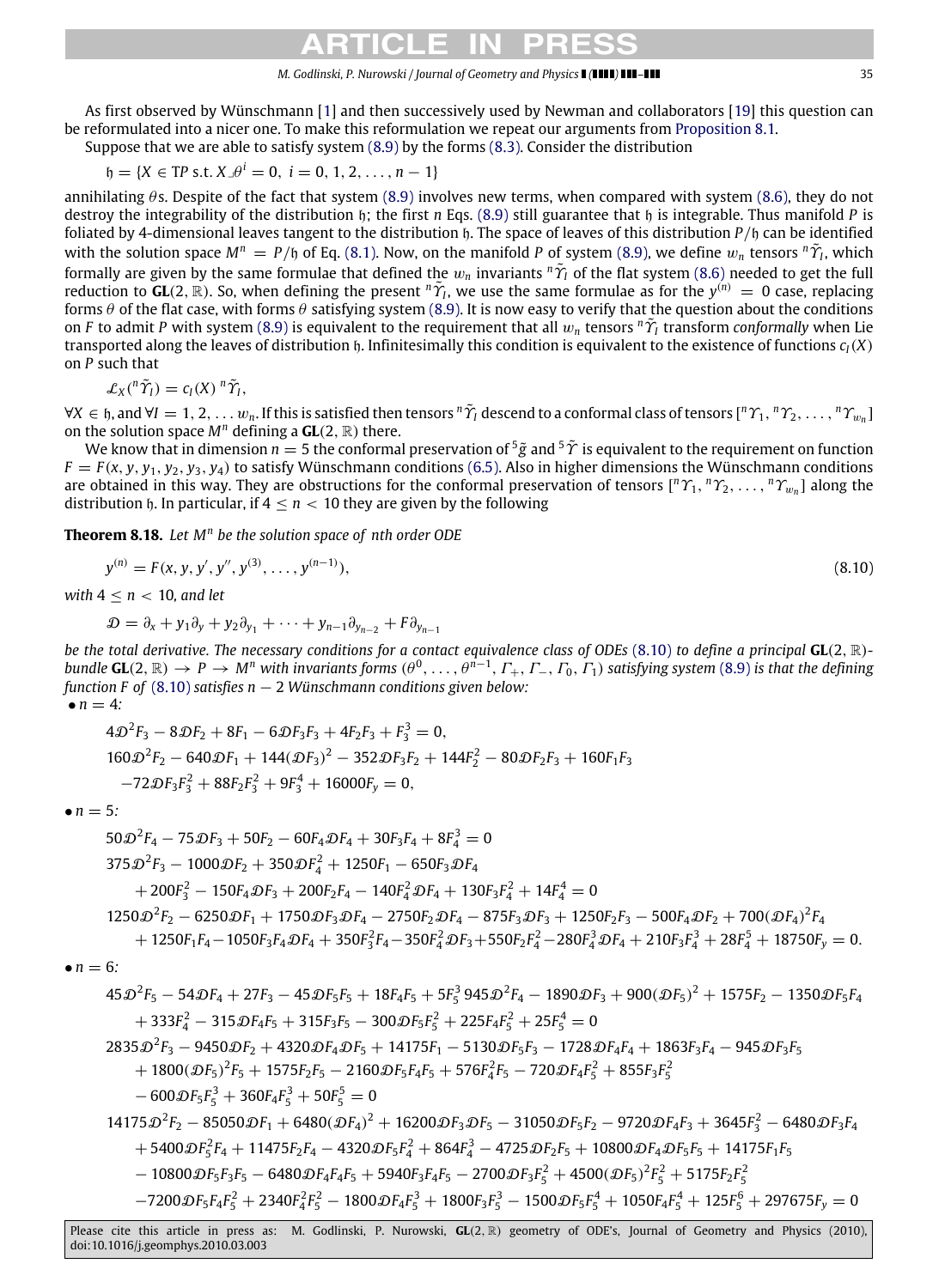### $\bullet$  *n* = 7:  $245\mathcal{D}^2F_6 - 245\mathcal{D}F_5 + 98F_4 - 210\mathcal{D}F_6F_6 + 70F_5F_6 + 20F_6^3 = 0$  $6860\mathcal{D}^2$ F<sub>5</sub>  $10976\mathcal{D}$ F<sub>4</sub>  $+$   $6615(\mathcal{D}$ F<sub>6</sub>) $^2$   $+$   $6860$ F<sub>3</sub>  $8330\mathcal{D}$ F<sub>6</sub>F<sub>5</sub>  $+$   $1715$ F $_5^2$   $1960\mathcal{D}$ F<sub>5</sub>F<sub>6</sub>  $+ 1568F_4F_6 - 1890\mathcal{D}F_6F_6^2 + 1190F_5F_6^2 + 135F_6^4 = 0$ 9604D 2 *F*<sup>4</sup> − 24010D*F*<sup>3</sup> + 15435D*F*5D*F*<sup>6</sup> + 24010*F*<sup>2</sup> − 14749D*F*6*F*<sup>4</sup> − 5145D*F*5*F*<sup>5</sup> + 4459*F*4*F*<sup>5</sup> − 2744D*F*4*F*<sup>6</sup>  $+ 6615(\mathcal{D}F_6)^2 F_6 + 3430 F_3 F_6 - 6615 \mathcal{D}F_6 F_5 F_6 + 1470 F_5^2 F_6 - 2205 \mathcal{D}F_5 F_6^2 + 2107 F_4 F_6^2$  $-1890\mathcal{D}F_6F_6^3 + 945F_5F_6^3 + 135F_6^5 = 0$  $336140\mathcal{D}^2$ F $_3-1344560\mathcal{D}$ F $_2+180075(\mathcal{D}$ F $_5)^2+432180\mathcal{D}$ F $_4$ DF $_6+2352980$ F $_1-624260\mathcal{D}$ F $_6$ F $_3$  $- 216090\mathcal{D}F_5F_4 + 64827F_4^2 - 144060\mathcal{D}F_4F_5 + 154350(\mathcal{D}F_6)^2F_5 + 192080F_3F_5$  $-$  102900 $\mathcal{D}F_6F_5^2 + 17150F_5^3 - 96040\mathcal{D}F_3F_6 + 308700\mathcal{D}F_5\mathcal{D}F_6F_6 + 192080F_2F_6$  $-246960\mathcal{D}F_6F_4F_6 - 154350\mathcal{D}F_5F_5F_6 + 113190F_4F_5F_6 - 61740\mathcal{D}F_4F_6^2 + 132300(\mathcal{D}F_6)^2F_6^2$  $+ 89180$  $F_3F_6^2 - 176400$   $\mathcal{D}F_6F_5F_6^2 + 47775F_5^2F_6^2 - 44100$   $\mathcal{D}F_5F_6^3 + 35280$   $F_4F_6^3$  $-37800\mathcal{D}F_6F_6^4 + 22050F_5F_6^4 + 2700F_6^6 = 0$ 2352980D 2 *F*<sup>2</sup> − 16470860D*F*<sup>1</sup> + 1512630D*F*4D*F*<sup>5</sup> + 2268945D*F*3D*F*<sup>6</sup> − 5126135D*F*6*F*<sup>2</sup>  $-$  1512630 $\mathcal{D}F_5F_3 - 907578\mathcal{D}F_4F_4 + 648270(\mathcal{D}F_6)^2F_4 + 907578F_3F_4 - 756315\mathcal{D}F_3F_5$  $+$  1080450 $\mathcal{D}$ F<sub>5</sub> $\mathcal{D}$ F<sub>6</sub>F<sub>5</sub> + 1596665F<sub>2</sub>F<sub>5</sub>  $-$  1080450 $\mathcal{D}$ F<sub>6</sub>F<sub>4</sub>F<sub>5</sub>  $-$  360150 $\mathcal{D}$ F<sub>5</sub>F $_5^2$  + 288120F $_4$ F $_5^2$   $-$  672280 $\mathcal{D}$ F<sub>2</sub>F $_6$  $+540225(\mathcal{D}F_5)^2$  $F_6 + 1296540\mathcal{D}F_4\mathcal{D}F_6$  $F_6 + 2352980$  $F_1$  $F_6 - 1620675\mathcal{D}F_6$  $F_3$  $F_6 - 864360\mathcal{D}F_5$  $F_4$  $F_6$  $+$  324135 $F_4^2F_6 - 648270\mathcal{D}F_4F_5F_6 + 926100(\mathcal{D}F_6)^2F_5F_6 + 756315F_3F_5F_6 - 771750\mathcal{D}F_6F_5^2F_6$  $+$  154350 $F_5^3F_6 - 324135\mathfrak{D}F_3F_6^2 + 926100\mathfrak{D}F_5\mathfrak{D}F_6F_6^2 + 732305 F_2F_6^2 - 926100\mathfrak{D}F_6F_4F_6^2 - 617400\mathfrak{D}F_5F_5F_6^2$  $+$  524790 $F_4F_5F_6^2 -$  185220 $\mathcal{D}F_4F_6^3 +$  396900 $(\mathcal{D}F_6)^2F_6^3 +$  231525 $F_3F_6^3 -$  661500 $\mathcal{D}F_6F_5F_6^3 +$  209475 $F_5^2F_6^3$  $-$  132300 $\mathcal{D}F_5F_6^4$  + 119070 $F_4F_6^4$  - 113400 $\mathcal{D}F_6F_6^5$  + 75600 $F_5F_6^5$  + 8100 $F_6^7$  + 65883440 $F_y$  = 0.

**ARTICLE IN PRESS**

36 *M. Godlinski, P. Nurowski / Journal of Geometry and Physics ( ) –*

**Remark 8.19.** If  $n = 3$  we have only one Wünschmann condition [\[20](#page-36-11)[,1\]](#page-35-0):

$$
9\mathcal{D}^2F_2 - 27\mathcal{D}F_1 - 18\mathcal{D}F_2F_2 + 18F_1F_2 + 4F_2^3 + 54F_y = 0.
$$

and, if it satisfied, a conformal Lorentzian geometry associated with a metric

$$
^3g = \theta^0 \theta^2 - (\theta^1)^2
$$

is naturally defined on the solution space.

**Remark 8.20.** If  $n = 4$  the ODEs satisfying the two Wünschmann conditions lead to very *nontrivial* geometries on 4dimensional solution spaces. These are a sort of conformal Weyl geometries, which instead of a metric are define in terms of the conformal rank four tensor  ${}^4\Upsilon$ . These geometries define a characteristic connection, which is  $\mathfrak{gl}(2,\mathbb{R})$  valued and has an exotic holonomy [\[5\]](#page-35-4). By this we mean that the holonomy of this nonmetric but torsionless connection does not appear on the Berger's list [\[5\]](#page-35-4). See also our account on this subject in [\[21\]](#page-36-12).

### **Acknowledgements**

Research of first author was supported by the grant of the Polish Ministry of Science and Higher Education N201 039 32/2703.

#### **References**

- <span id="page-35-0"></span>[1] K. Wünschmann, Über berührungsbedingungen bei integralcurven von differentialgleichungen, Ph.D. Thesis, Greifswald University, B G Taubner, Leipzig, 1905.
- <span id="page-35-2"></span>[2] A. Einstein, Zur Elektrodynamik bewegter Körper, Ann. Phys. 17 (1905) 37–65. English translation in *The principle of relativity*, Dover.
- <span id="page-35-3"></span>[3] H. Minkowski, Space and time, an address delivered at the 80th assambly of german natural scientists and physicians, at Cologne, 21 September, 1908, in: The Principle of Relativity, Dover, 1908, pp. 75–91.
- <span id="page-35-1"></span>[4] E. Cartan, La geometria de las ecauciones diferenciales de tercer orden, Rev. Mat. Hispano-Amer. 4 (1941) 1–31.
- <span id="page-35-4"></span>[5] R.L. Bryant, Two exotic holonomies in dimension four, path geometries, and twistor theory, Proc. Sympos. Pure Math. 53 (1991) 33–88.
- <span id="page-35-5"></span>[6] B. Doubrov, Generalized Wilczynski invariants for non-linear ordinary differential equations, in: Proceedings of the IMA summer program, Minneapolis, MN, USA, July 17–August 4, 2006, in: The IMA Volumes in Mathematics and its Applications, vol. 144, Springer, New York, NY, 2008, pp. 25–40.
- [7] M. Dunajski, P. Tod, Paraconformal geometry of *n*th order ODEs, and exotic holonomy in dimension four, J. Geom. Phys. 56 (2006) 1790–1809.